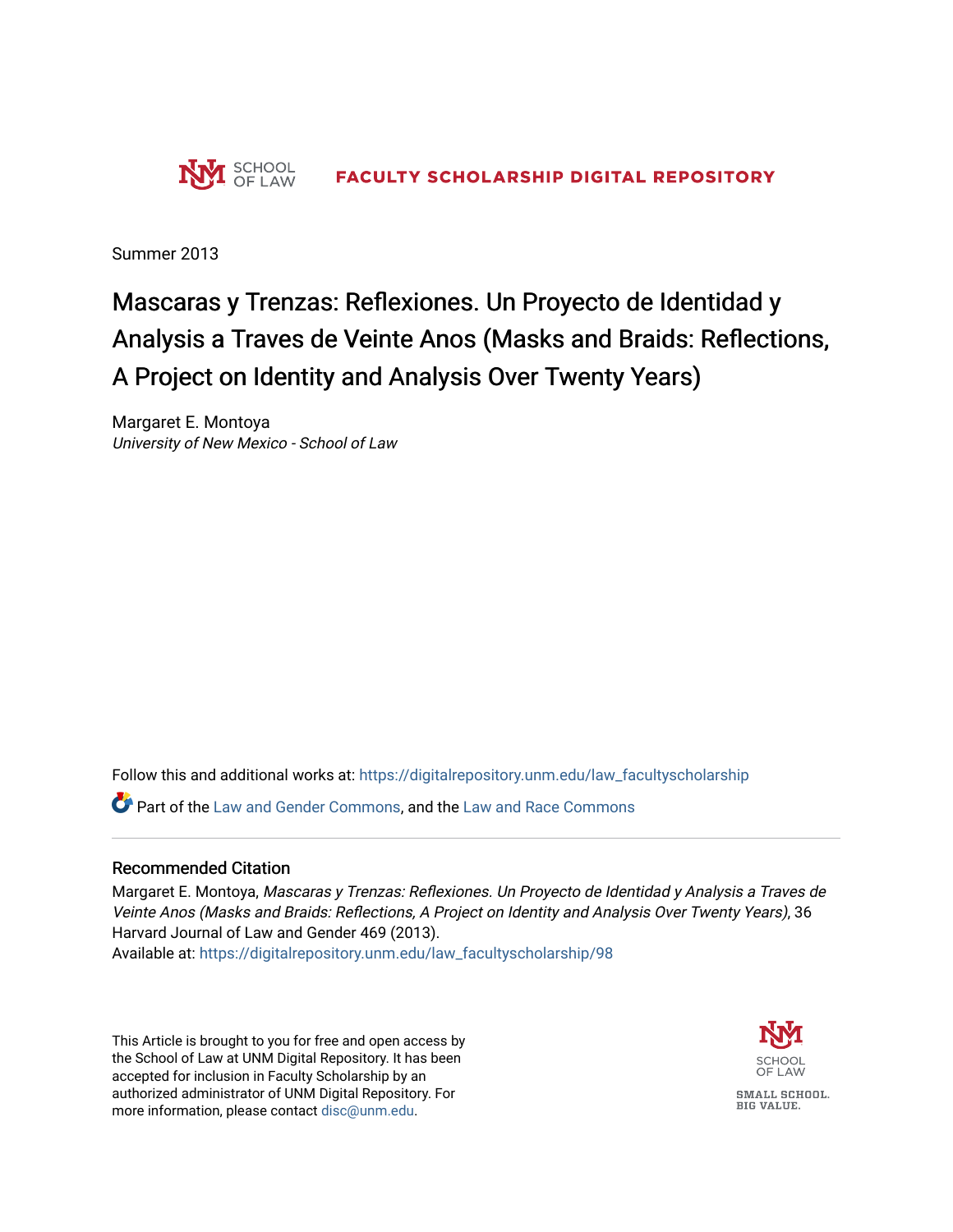# **MASCARAS Y TRENZAS: REFLEXIONES ´ UN PROYECTO DE IDENTIDAD Y ANALISIS A ´ TRAVES DE VEINTE A ´ NOS\* ˜**

MARGARET E. MONTOYA\*\*

## ON *Máscaras*

*Using Spanish to Wrestle Brown Space into White Space*

*On the street at night I whistled popular tunes from the Beatles and Vivaldi's* Four Seasons*. The tension drained from people's bodies when they heard me.* Brent Staples, quoted by Claude M. Steele<sup>1</sup>

From their inception, names—including first names, surnames, names of groups, and even story, book, and academic article titles—are embedded with meaning and coded with identity, and over time, they become layered with nuance and memory. In 1992, when I wrote my original article, I named it "*Máscaras, Trenzas, y Greñas*," using Spanish to embed a rhetorical signal to the reader that s/he was being invited into the lived experiences (and legal reasoning) of a Latina.2 The first of several narratives begins with me as a seven-year-old child in Las Vegas, New Mexico.3 Thus, the article begins in "Brown space"4 —that is, the location, the perspective, the idioms,

<sup>1</sup> CLAUDE M. STEELE, WHISTLING VIVALDI: AND OTHER CLUES TO HOW STEREO-TYPES AFFECT US 6 (2010) (quoting BRENT STAPLES, PARALLEL TIME: GROWING UP IN BLACK AND WHITE  $202-03$  (1994)). Steele's story about New York Times columnist Brent Staples provides the title for his book. *Id.* at 6–7.

<sup>2</sup> Margaret E. Montoya, *Máscaras, Trenzas, y Greñas: Un/Masking the Self While Un/Braiding Latina Stories and Legal Discourse*, 17 HARV. WOMEN'S L.J. 185 (1994) [hereinafter Montoya, *Máscaras HWLJ*], *concurrently published in* 15 CHICANO-LATINO L. REV. 1 (1994) [hereinafter Montoya, *Máscaras CLLR*].

<sup>3</sup> Montoya, *Máscaras HWLJ*, *supra* note 2, at 186.<br><sup>4</sup> My colleague and collaborator Professor Christine Zuni Cruz and I have borrowed and extensively used the concept of "White space" (and its counterpart, "Brown space") throughout our scholarship and teaching. *See* Peter Goodrich & Linda Mills, *The Law of White Spaces: Race, Culture, and Legal Education*, 51 J. LEGAL EDUC. 15, 16 (2001) (describing "the law of white spaces" as that which institutes a norm of "nonrecognition, silence, or denial" in relation to non-white law students). Throughout this Article, I have capitalized colors when I am referring to racial categories.

<sup>\*</sup> Editors' Note: This Article is being published concurrently in Volume 32 of the UCLA Chicana/o-Latina/o Law Review.

<sup>\*\*</sup> Professor of Law, Emerita, University of New Mexico ("UNM") School of Law and Visiting Professor of Family and Community Medicine & Senior Advisor to Chancellor, UNM Health Sciences Center. Special thanks to Alex St. Pierre and Rebecca Liu, whose editing, comments, and questions improved this Article. Rebecca's attention to detail polished it. Any errors are the author's responsibility. Please send comments or correspondence to Montoya@law.unm.edu.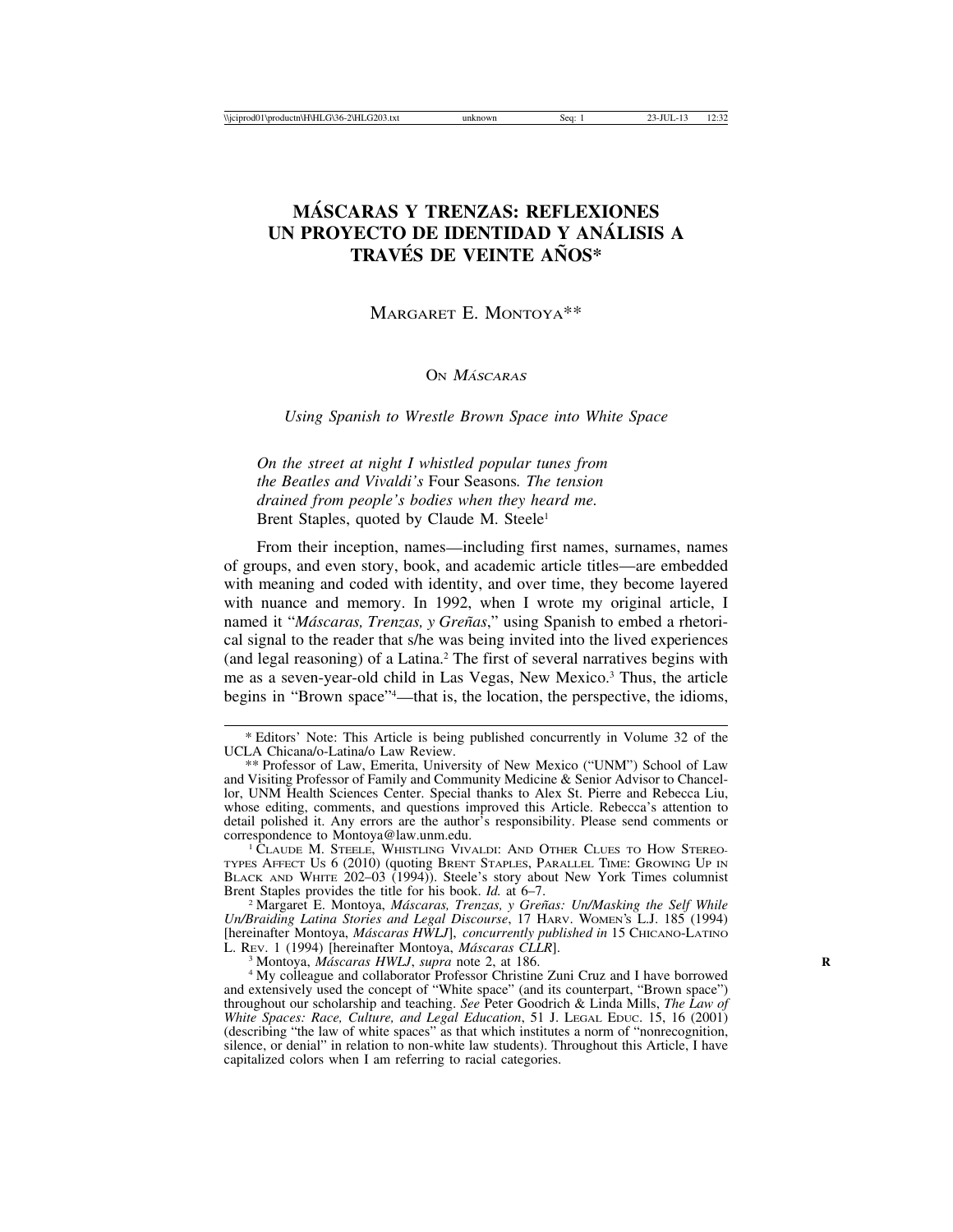and the cultural references are intentionally racially and ethnically "Brown," with skin color and phenotype serving as a synecdoche for the Latina/o racial category.5 I further explored and expanded Brown space in the *M´ascaras* article by introducing Spanish words and Latina/o voices in epigrams, text, and footnotes. The voices of the Latina poets in the epigrams echo my personal voice in the stories. Similarly, my professional voice in the expository text echoes the voices of predominantly Latina/o social scientists, linguists, and other scholars in the footnotes. The use of Spanish and the Latina/o voices expose and disrupt the hegemony of the White space of the legal academy. Here, "White" encompasses not only the racially dominant group, the dominant cultural norms of the law school classroom and legal discourse, including law journals, $6$  but also the whiteness of the blank page that entices the writer. My intent is to change the White space of classroom and the journal into multicultural, cross-racial, and multilingual canvasses.

In this Section, titled "On Máscaras," I am grappling with race (and gender secondarily) in public space—un/masking my professional persona. In using the word "wrestle" in the subheading I am referring to this struggle over a re-allocation of the social power that inheres in racial hierarchies, namely, the back-and-forth exchanges involved in changing the racial ambiance by exposing and transforming the presumptions, especially regarding

<sup>5</sup> Using "Brown" to refer to Latinas/os is admittedly reductionist because Latinas/os can be of any skin color or race, but using "Brown" as a self-identifier is a convention among different Latino subgroups, including Chicanas/os and Mexican-Americans. *See generally* MARTHA MENCHACA, RECOVERING HISTORY, CONSTRUCTING RACE: THE IN-DIAN, BLACK, AND WHITE ROOTS OF MEXICAN AMERICANS 20 (2001) (explaining that an early goal of Chicano scholars, such as Alurista, was to "invert the stigma attached to being a Brown people living in the United States and transform that racial heritage into a legacy of pride"). It is also true that Latinas/os, like other racial groups, construct their identities in many contradictory ways, choosing among many racial identifiers. This is complicated by Spanish and Latin American immigrants who do not share the racial histories of native-born Latinos/as and thus often disrupt racial categorization and racial rhetoric. *See generally* SUZANNE OBOLER, ETHNIC LABELS, LATINO LIVES: IDENTITY AND THE POLITICS OF (RE)PRESENTATION IN THE UNITED STATES (1997) (describing why and how Hispanics/Latinos exhibit cultural, linguistic, and nationalistic diversity). Ethnic labels for the population with ancestry from Latin America are used idiosyncratically. I use "Chicana/o" as a label with political and ideological overtones, connected to the historical period of the 1960s Chicano civil rights movement. It is a label that I have largely replaced with "Latina/o," a pan-ethnic label more recently in widespread usage. I use "Hispana/o" as a label referring to New Mexican families whose time in the United States precedes the U.S.–Mexican War. I usually eschew the use of the term "Hispanic" because of its English inflection and its perceived genesis in the processes of the federal

<sup>&</sup>lt;sup>6</sup> The editors of the Harvard Women's Law Journal ("HWLJ"), the forerunner to the current Harvard Journal of Law and Gender, discouraged me from using Spanish in the title of the article. Fortunately, and somewhat surprisingly, I was not dissuaded. My recollection is that the editors of the Chicano-Latino Law Review ("CLLR") objected to edits of the original article recommended by the HWLJ editors to which I acceded (this was my first interaction with journal editors), which led to an admonitory foreword by Maria A. Salas-Mendoza, the CLLR Editor in Chief. Maria A. Salas-Mendoza, *Foreword*, 15 CHICANO-LATINO L. REV., at v (1994) ("We wondered whether the article might be losing its 'flavor.'").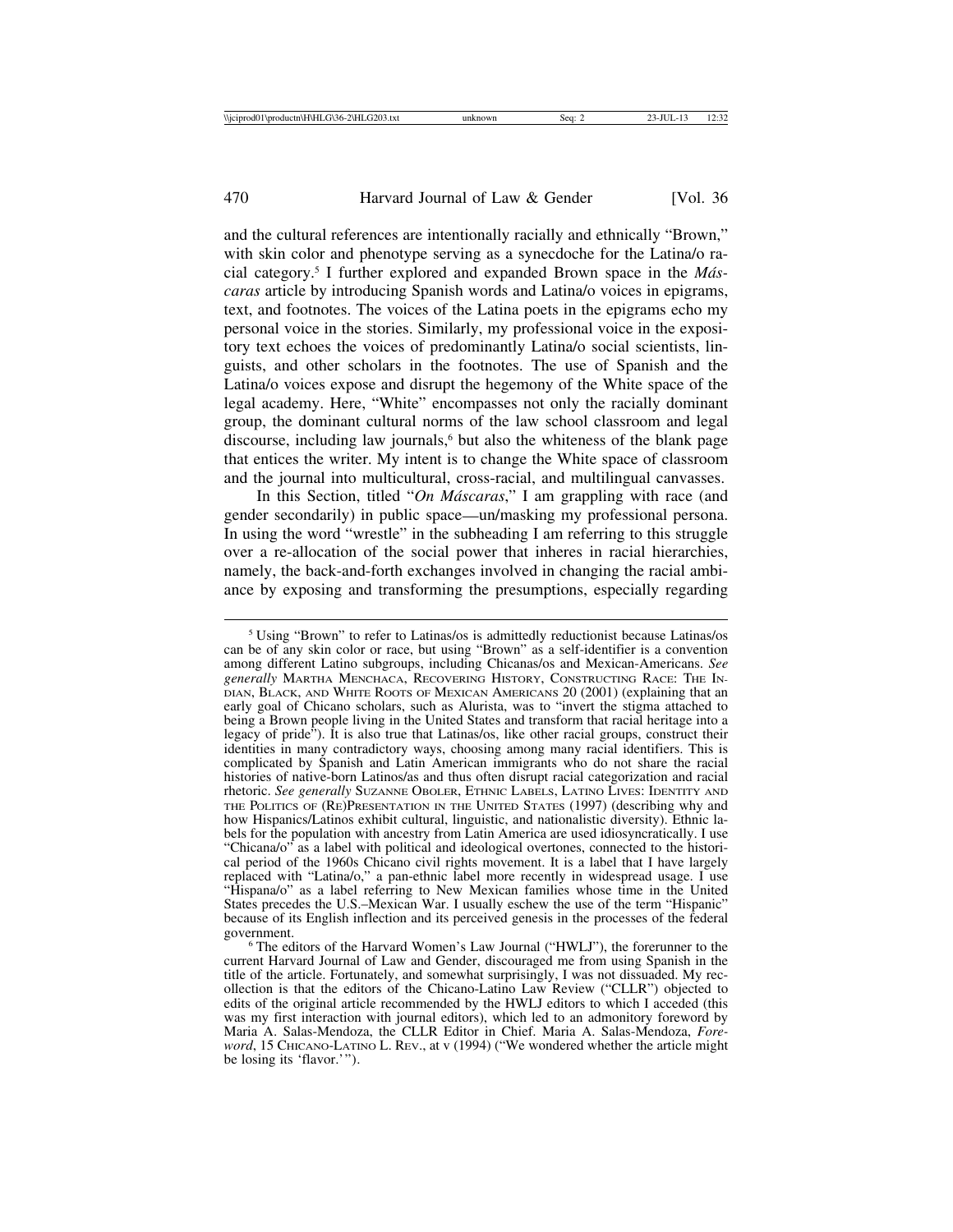notions of inferiority, that cabin our thinking and restrain our relationships. My original paper was something of an outburst, challenging the silence all around me about my Latina reality. Thinking back, it was more oppositional than I knew. Specifically, I did not realize the extent to which I was challenging White space by just beginning the original article in Spanish. Race scholars were coming to voice, and many of us were "outbursting." My objective in the process of learning from the original article is to un/mask in more strategic ways to achieve complex ends: I say "strategic" because I have explicit rationales. In the original article I was situated in the classroom as a student and my unmasking was often involuntary and fraught with the fear of being seen as inferior. My masking had to do with the negotiations that Outsiders engage in to assimilate and resist assimilation. However, in these years since I wrote *M´ascaras*, I have been in the classroom as a teacher and scholar, with significant authority over the classroom's discursive protocols. I used un/masking to focus on the choices pertaining to identity expression and as an analytical tool to ferret out the silencing and coding of legal discourse. Admittedly, there have been moments of unmasking, related to those I experienced as a law student, that remind me that institutional power is denied to those who act oppositionally, especially to those who insist on advocating on issues of racial subordination within the legal academy or the legal profession.

In order to introduce Brown space into the law school classroom or the academic conference, I begin each class and academic talk in Spanish: with a greeting, with thanks, and sometimes with a sentence or two. In speaking Spanish, I am not assuming that my audiences, or even that Latinas/os, speak Spanish; this is instead a racially coded rhetorical and pedagogical device.

*It's November 2012 and I am teaching my* M´ascaras *paper to the first-year class at UNM for perhaps the eighth time.*7 *Professor Chris Fritz invites me to his legal history course toward the end of the semester as the students are turning from Legal Realism to Critical Theory.*8 *I begin with "Buenos D´ıas," as I do each time I*

<sup>&</sup>lt;sup>7</sup> According to data provided by the UNM School of Law's Office of the Registrar, the first-year class is evenly split by gender (61 males and 60 females). Email from William Jackson, Registrar, UNM Sch. of Law, to author (Jan. 25, 2013, 07:12 MST) (on file with author). Also, 29% are Latina/o, 9% are Native/American Indian, 5% are Asian, 3% are African American, and 54% are White or unknown. *Id.* 

<sup>&</sup>lt;sup>8</sup> I publicly thank Professor Fritz for extending me the opportunity to engage with the students on Critical Race Theory and the related issues raised by my original article and thereby contributing to the evolution in my thinking. For a description of Professor Fritz's class and his own discussion of the *M´ascaras* article, see Christian G. Fritz, The Perils and Promise of Teaching Margaret Montoya's Máscaras Article in the First Year Law School Curriculum, HARV. J.L. & GENDER (Feb. 25, 2013), http://harvardjlg.com/wpcontent/uploads/2013/02/Fritz-Montoya-Response.pdf (reflection on Montoya, *M´ascaras HWLJ*, *supra* note 2, and Montoya, *Máscaras CLLR*, *supra* note 2). Readings for the class also included Duncan Kennedy, *Legal Education as Training for Hierarchy*, *in* THE POLITICS OF LAW 40 (David Kairys ed., 1982), and Ann C. Scales, *Surviving Legal De-Education: An Outsider's Guide*, 15 VT. L. REV. 139 (1990). In the title to her article,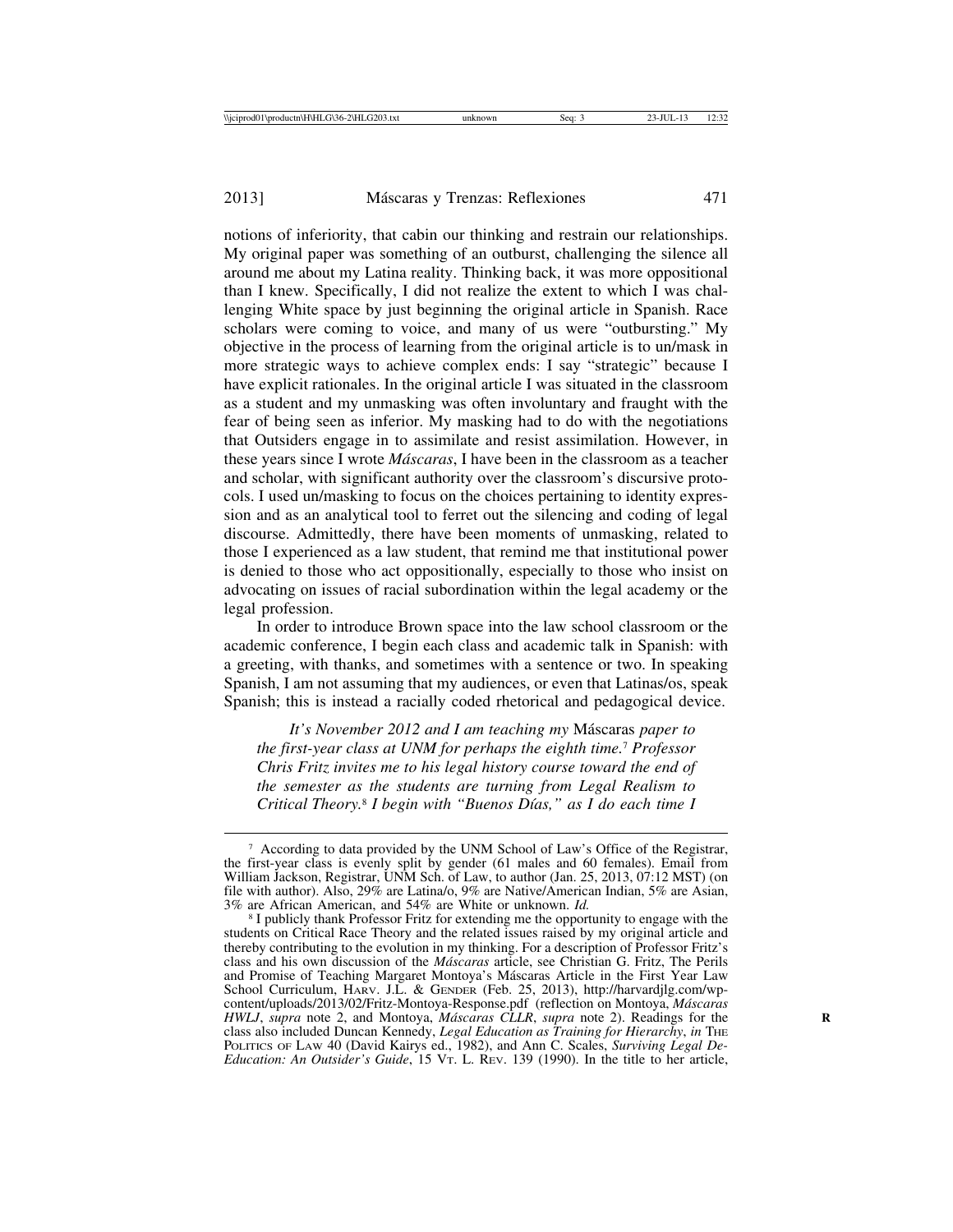*speak in a professional setting. I have thought carefully about my* m´ascara—*I am wearing black denim slacks, a black sweater, and a cobalt jacket with a contrasting wooden bead necklace, not unlike what other female law professors might wear. Without thinking*—*because it's so ingrained*—*I perform other gestures of cultural and racial assimilation. However, my greeting spoken in Spanish is a cultural calculation. Once again, I am knowingly carving out Brown space in the legal academy.*

Over the years, I've come to realize that, like the *M´ascaras, Trenzas, y Gre˜nas* title of the original article, this Spanish salutation of "*Buenos Dias*," sparse as it is, is about Brown space emerging from identity performance, reinforcement, and consolidation. It is both an expression of personal identity and an invitation to others to situate themselves within a consciousness of Otherness and, as such, an exploration of social power and subordination.9 The Spanish greeting is one of many racial markers that I employ in the work of the construction of identity and Brown space. Psychologist Claude Steele calls these choices we make, either because we have to or because we choose to, "identity contingencies," meaning "the things you have to deal with in a situation because you have a given social identity."10 In my experience, law students and professors expect that, even in New Mexico, in a professional setting whether in a classroom or at a conference, one will speak English, and when one does not, when expectations are prodded, when codes are switched, it is a revealing moment—both a temperature-taking and a temperature-changing moment. In greeting my audience and, in retrospect, in naming the article, I am checking to see whether there is an opening for experimentation with racial and linguistic codes. In other words, with the use of Spanish and other racial markers, I am checking to see if the audience is open to moving out of White space. Spanish and other strategic racial stances (such as autobiographical narrative) can be used to wrestle Brown space into White space, where "wrestle" refers to the intentionality and the affective aspects of this struggle—namely, the personal and

Professor Scales uses the term "Outsider," as have I throughout this article. Scales, *supra*. I use this term to refer to persons who identify with traditionally marginalized or subordinated groups, such as gays and lesbians, people of color, women, and/or those who live in poor and underserved communities, often called "the poor." I use it instead of the term "minorities," which is a misnomer, as demographics change at different rates

<sup>&</sup>lt;sup>9</sup> The concept of the "Other" is borrowed from, among other discourses, anti-colonial studies, feminism, and postmodernism, and is used here to demarcate relationships of inequality and assumptions about inferiority. I am alerting the reader to the nuances of language, knowledge-production, and identity performance to try to expose their effects on our cognition through stereotypes and other unconscious mental processes.

<sup>&</sup>lt;sup>10</sup> Steele, supra note 1, at 3 (fully defining "identity contingencies" as "the things you have to deal with in a situation because you have a given social identity, because you are old, young, gay, a white male, a woman, black, Latino, politically conservative or liberal, diagnosed with bipolar disorder, a cancer patient, and so on").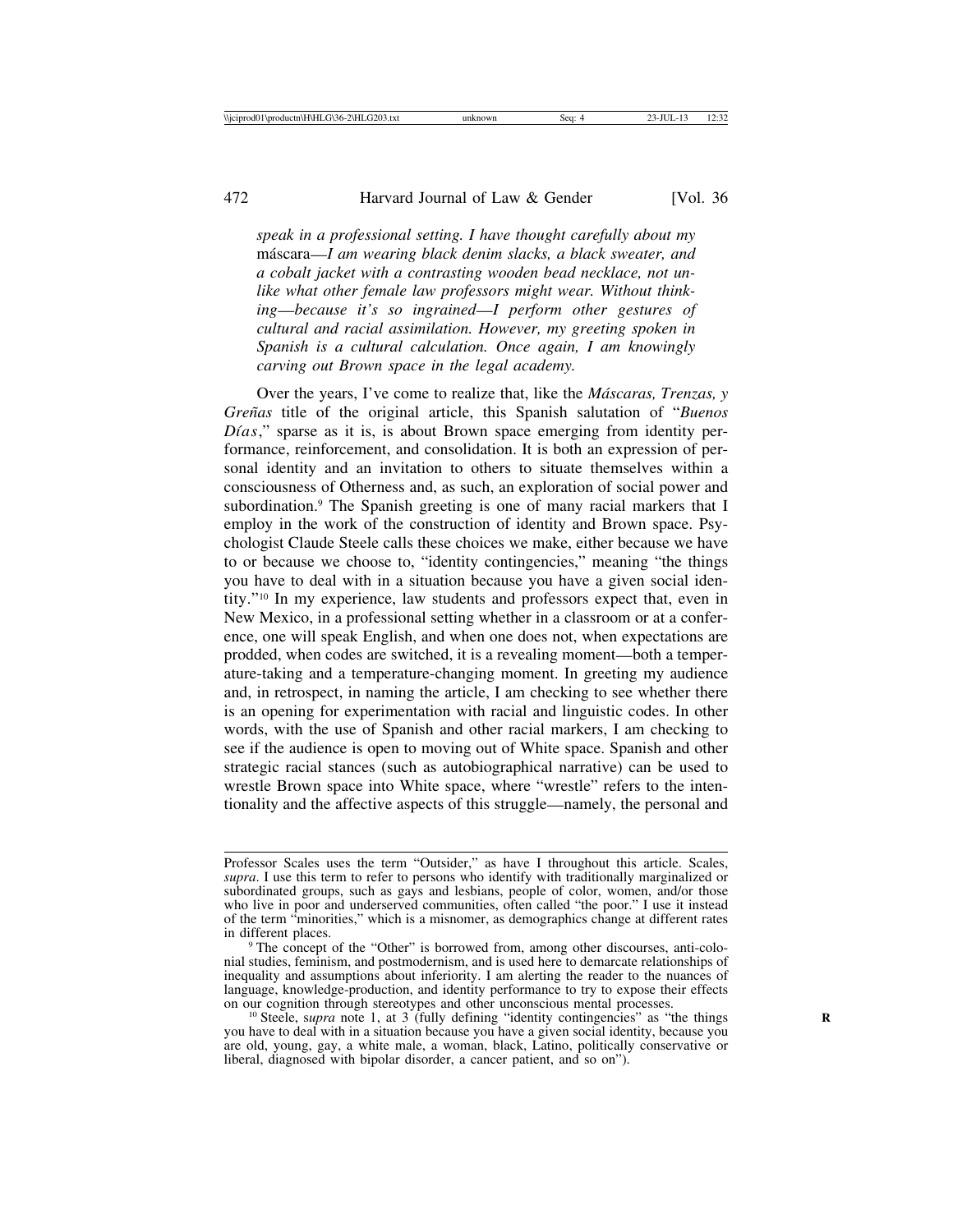collective engagement with and discomfort from race that is required to confront the invisibility, silence, and salience of Whiteness.

#### *Reversing/Inverting "Whistling Vivaldi"*

Claude Steele's narrative about Brent Staples, from which I draw the epigram that begins this essay, depicts a young African American man walking at night through the streets of the Hyde Park neighborhood in Chicago.<sup>11</sup> Home to the University of Chicago and the Obamas, this affluent neighborhood is also close to low-income, high-crime areas with a high density of African Americans. Staples learns that if he whistles Vivaldi, he can seem less threatening and avoid being stereotyped as a scary black man by the people around him.12

*Almost every year pockets of students respond to my "Buenos* Días" with silence and furrowed brows. Understandably, some *law students, late in the first semester, are wary about raising their voices in a classroom even if it's only as a greeting, especially one that begins in Spanish. Other students eagerly respond* with their own "Buenos Días"; I read eagerness in their postures, *eye contact, and knowing smiles. I conclude that we share a space and a code. This year, however, I hear some remonstrative "Good Mornings." I interpret the scornful or scolding tone and hard eyes that accompany their English greetings as pushback to what I have to say. I also interpret the tone as resistance to my identity performance, namely as a Brown law professor, or as their preference for who I should be, namely a Colorless, identity-lite law professor.*

Unlike Brent Staples whistling Vivaldi, I am not stepping out of a stereotype to make White people more comfortable. I am not moving into White space; instead, I am creating a small and tentative Brown space and inviting collaborating students and faculty to enter and embrace the discomfort of racial difference. What about those students of different backgrounds who are turned off by this approach? I begin with the assumption that law schools exist in White space and thus are more accommodating and better learning environments for those students who conform to Whiteness. My outreach is to those students who are largely neglected in most classrooms—the ones who want to bring their complicated identities and cognitive diversity<sup>13</sup> into

<sup>&</sup>lt;sup>11</sup> *Id.* at 6.<br><sup>12</sup> *Id.* at 6–7.<br><sup>13</sup> See Scott E. Page, The Difference: How the Power of Diversity Creates BETTER GROUPS, FIRMS, SCHOOLS, AND SOCIETIES 7, 13 (2007) [hereinafter PAGE, THE DIFFERENCE] (identifying four components of cognitive diversity, which he claims go hand in hand with identity diversity: diverse perspectives, diverse interpretations, diverse heuristics, and diverse predictive models).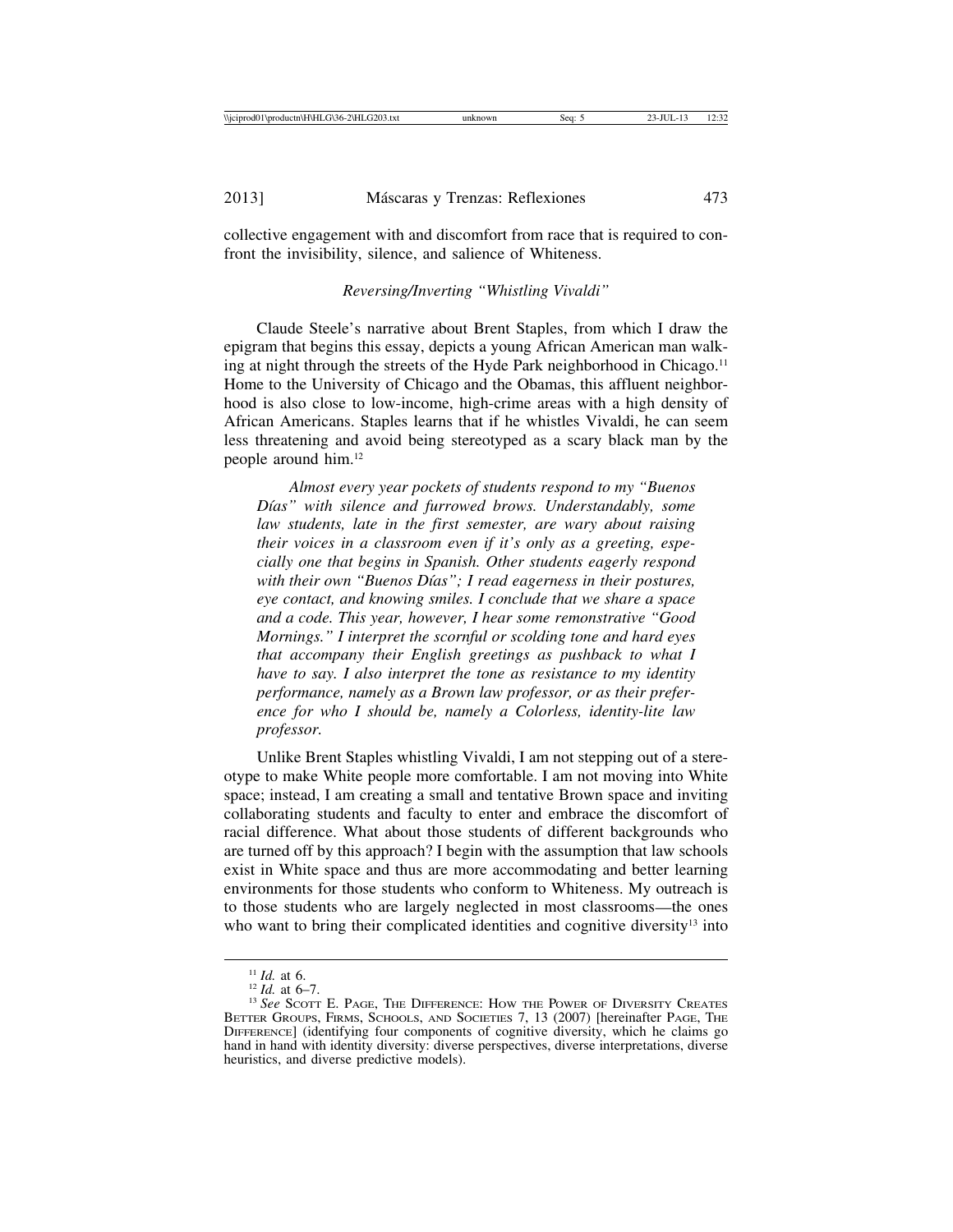the classroom discourse. I am not rejecting students with White perspectives; instead, by reaching out to the racially and ethnically marginalized, I am attempting to create a more complex discursive and linguistic landscape that is inclusive for all students.

Because Spanish is a racialized language,<sup>14</sup> speaking it in certain spaces is an exercise in racing15 oneself; in other words, it is a self-conscious donning of racial markers and a marking of space with racial meaning.16 Because of current overtly negative attitudes toward Mexican immigrants,<sup>17</sup> speaking Spanish in today's climate is allying oneself with those who are seen by many as lazy, dumb, uneducated, and immoral. From the moment I open my mouth and speak the greeting in Spanish, I am constructing myself as Latina, as a Brown woman,<sup>18</sup> and triggering the stereotypes that accompany those identities. By speaking Spanish and deliberately using other racial and gender markers, I am surfacing stereotypes about Latinas in order to debunk them and expand the performative choices available to us in legal and academic spaces and in the work of lawyering.

Claude Steele's work is a major advancement in understanding how stereotypes impede and thwart the performance of those to whom negative stereotypes are applied and who have internalized those assumptions. I accept

<sup>&</sup>lt;sup>14</sup> I am using "racialized" in a contructivist sense. As race is socially and legally constructed, different characteristics or markers are used at different times and in different places to identify those who are subordinated within the current racial hierarchy. *See, e.g.*, IAN F. HANEY LÓPEZ, WHITE BY LAW: THE LEGAL CONSTRUCTION OF RACE, at xiii–xiv, 10 (1996); MICHAEL OMI & HOWARD WINANT*,* RACIAL FORMATION IN THE UNITED STATES 3, 54–56 (2d ed. 1994). The political discourse and policy debates of the last presidential election are replete with racial opprobrium directed at Latinos, especially undocumented immigrants, for whom Spanish becomes a marker. *See, e.g.*, Rachel Kay Albers, *Speak Spanish? At Your Own Risk: Minority Languages and Anti-Immigrant Fever in the United States*, MULTILINGUAL MANIA (May 4, 2011), http://multilingualmania. com/speak-spanish-at-your-own-risk-minority-languages-and-anti-immigrant-fever-inthe-united-states/. For example, there are many stories of immigration agents racially pro-<br>filing Spanish speakers. See id.

<sup>&</sup>lt;sup>15</sup> The use of race as a verb places an importance on the intentionality of choices in identity performances. I am *performing* through a speech act by choosing Spanish rather

<sup>&</sup>lt;sup>16</sup> Marjane Satrapi's graphic memoir, PERSEPOLIS (L'Association trans., Pantheon Books 2003) (2000–01), expresses in words and drawings that both men and women in Iraq could vary the way they wore their clothes as an ideological sign. For example, women could pull hair out of their veil to show opposition to the regime. *Id.* at 75. <sup>17</sup> *See* Albers, *supra* note 14; Heidi Beirich, *Essay: The Anti-Immigrant Movement*,

SOUTHERN POVERTY LAW CENTER, http://www.splcenter.org/get-informed/intelligencefiles/ideology/anti-immigrant/the-anti-immigrant-movement (last visited Mar. 28, 2013) (describing the rise of nativism fueled by demographic change and focused on Latinos). <sup>18</sup> At times, Spanish is a more accurate linguistic code for the concept of intersection-

ality. With the label "Latina" I am at each moment both raced and gendered. In English, the words Brown and woman have separate valences and can complicate the indivisibility of the different aspects of identity, even though at times analyzing the strands of identity can be useful. For a general discussion of the concept of intersectionality, see Kimberle Crenshaw*, Mapping the Margins: Intersectionality, Identity Politics, and Violence Against Women of Color*, 43 STAN. L. REV. 1241 (1991); see also Leslie McCall, *The Complexity of Intersectionality*, 30 SIGNS: J. WOMEN CULTURE & SOC'Y 1771 (2005).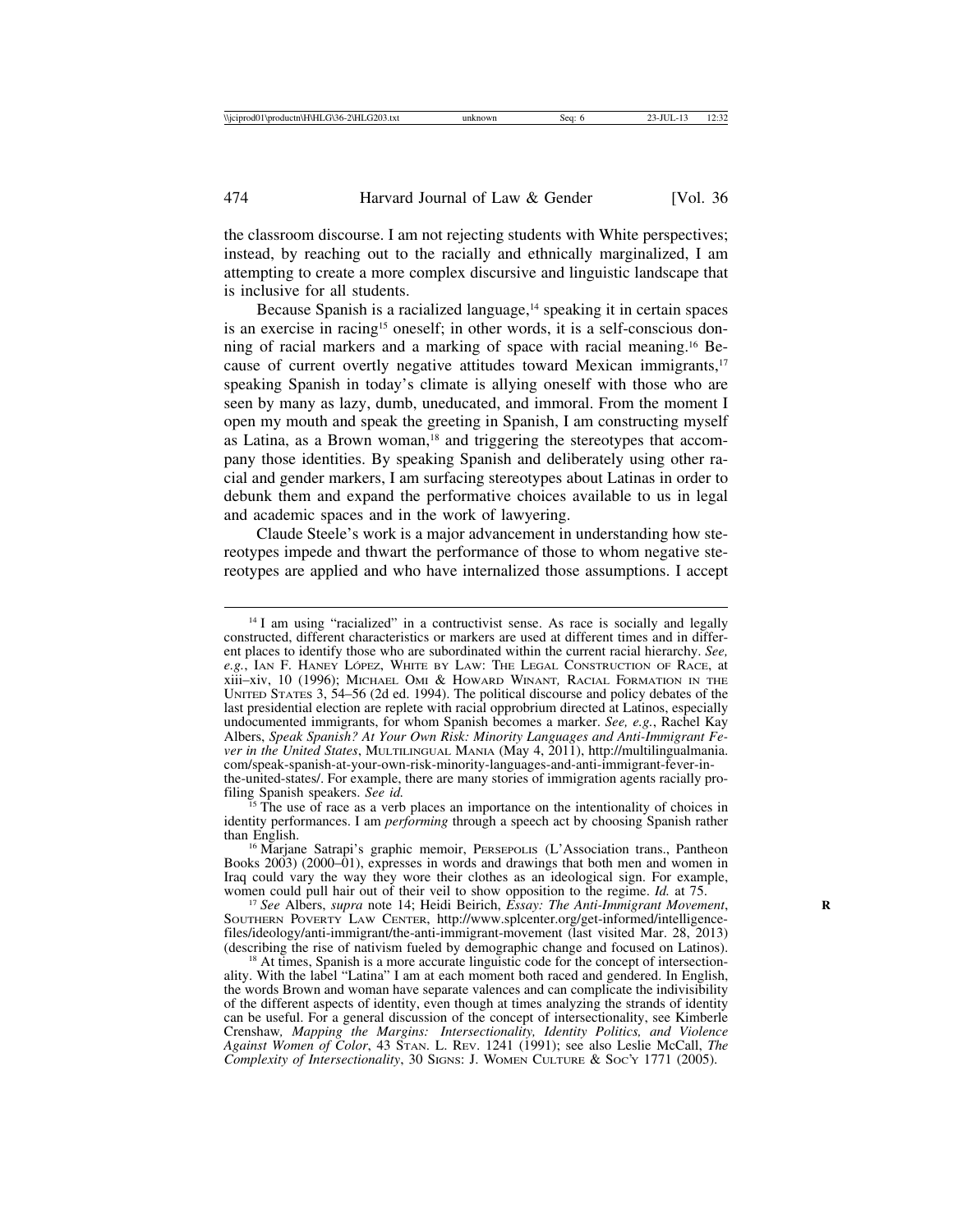that at times we have to whistle Vivaldi (or wear our hair in braids and mask ourselves); we need to lower the fears and skepticism of White people and bolster our defenses with our assimilation strategies. I am, after all, teaching in a law school and writing articles in law journals using academic English. But if we are to create Brown space, we also need to learn how to move out of our assimilation behaviors and embrace the discomfort that we introduce to ourselves as well as White people (and many resistant, assimilated people of color) and this wrestling too will enhance our performance and achievement.

In performing my identity in a racially explicit manner, my primary audience is those students of all backgrounds who want to grapple with "identity contingencies."<sup>19</sup> Some students<sup>20</sup> and many law professors continue to reject and devalue the salience of classroom discussions about race

<sup>&</sup>lt;sup>19</sup> Steele, *supra* note 1, at 3.<br><sup>20</sup> About one month after I taught the class pertaining to my *Máscaras* article (the class is described by Professor Chris Fritz in an essay written for this Retrospective, Fritz, *supra* note 8), I learned that there had been a confrontation between White students who **R** were passing notes during the class and Native students who objected to their behavior. Only recently, after other disruptive incidents had occurred in other classes, a first-year Native student wrote to several faculty members, myself included, with specific information about the incident in the class I had taught. I have since corresponded with another first-year student, Josett Monette, a member of the Turtle Mountain Band of Chippewa Indians in North Dakota, who had witnessed the note passing. She had texted a friend in order to memorialize the specific words, which read: "Don't we all want to move up?" "OMG, these people act like they come from fucking Uganda." "Why are we bound by what they want?" "I'm pissy about this class. Poor fucking minorities." "We should start a WALSA or AALSA—Anglo-American Law Student Association." "Capitalism says survival of the fittest." The students did not deny writing these notes; they claimed it was a joke. When such inflammatory comments are described in writing, they are like insects frozen in amber, captured for our inspection and contemplation. I have included these details in this footnote because they add a dimension of complexity to my story and the analysis of this race-conscious pedagogy that is highly relevant. I have also included these disturbing details because it allocates space to the voices and acts of the Native students who were aggrieved by these slurs, and thus uses what power attaches to academic scholarship to support those with less social power. Moreover, I do not want to leave the impression that creating a variegated learning environment is either easy or without risk. I conclude that the note-passing students either did not trust that their resistance to or rejection of what was being discussed could have been shared openly, albeit in different words, or that I would have responded respectfully. This is a form of silence and silencing that is akin to what some Outsider students feel in many of the traditionally White-dominated classes; in other words, silence and silencing is experienced on both sides of the color line or the ever-moving Insider/Outsider barrier. One White male student wearing a T-shirt emblazoned with the words "Atlas is shrugging" (invoking the Objectivist politics of Ayn Rand), in fact, gave voice to this feeling of voicelessness during the class in question when he said that, in discussions about race, he felt silenced. The law school's response to these incidents is ongoing; more discussions with law students are planned. The student who first wrote to me expressed her gratitude to me for the classroom presentation and said she drew power from it. Josett Monette wrote that she wished there were more presentations like mine in law school. This incident is emblematic of the challenges we face and insights we gain when discussing race in the law school classroom and in the larger society. E-mail from Anonymous Native Student to author (Feb. 20, 2013, 1:39 PM MST) (on file with author); E-mail from Josett Monette to author (Mar. 6, 2013, 11:24 PM MST) (on file with author).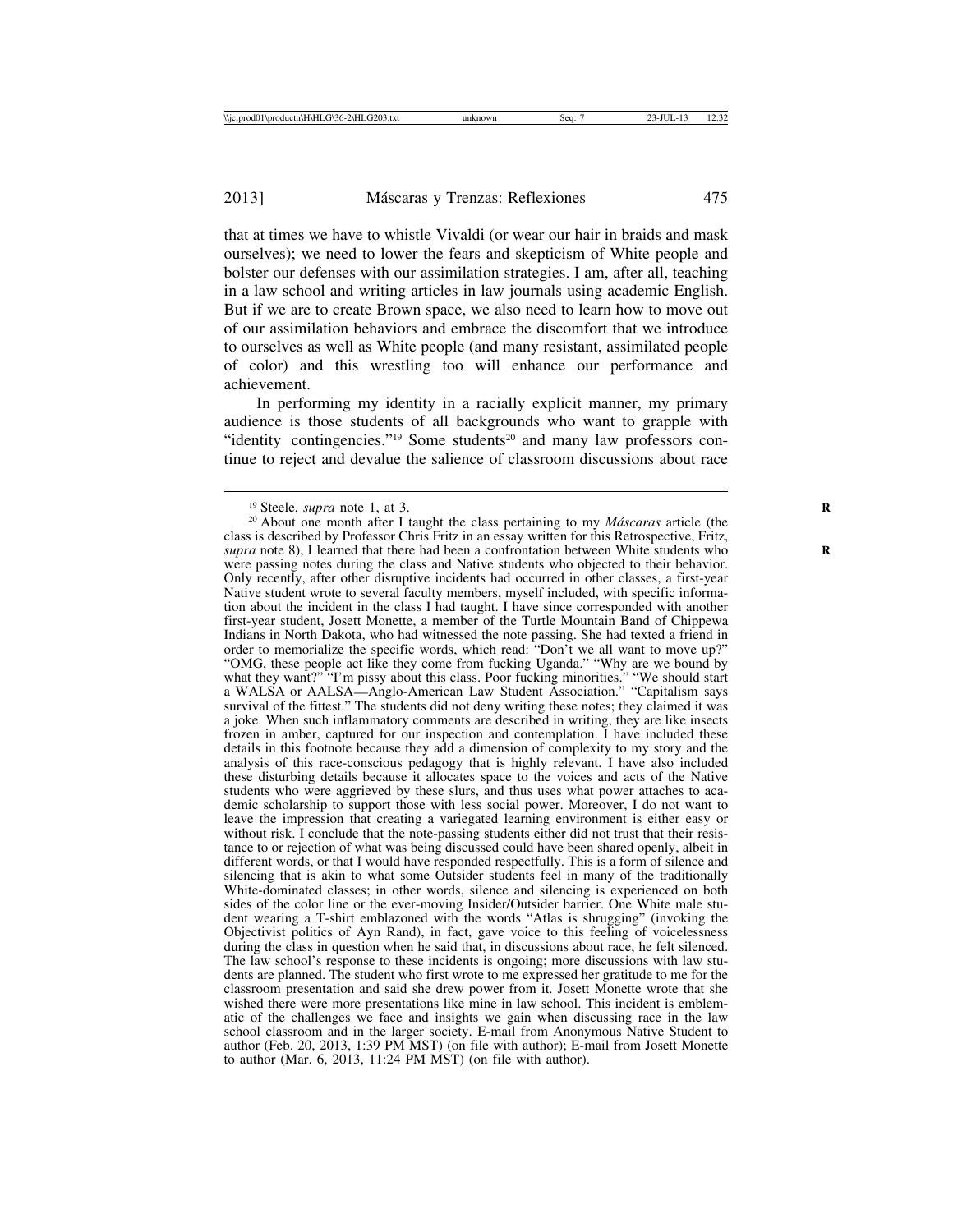(as a woman of color I mean race/gender) and aspects of Outsiderness.21 Moreover, many dismiss the contention that being an effective lawyer in an increasingly multicultural society requires the capacity to sustain effective conversations about and policy engagements with race, White supremacy, and inequality with colleagues, judges, legislators, friends, and family members.<sup>22</sup>

For me, the *M´ascaras* article developed into a scholarly project about knowledge and narrative-based epistemology, skills, and attitudes relating to race, gender, and identity.23 The article initiated an examination of such concepts as voice and silence, assimilation and resistance, different forms and expressions of power, narrativity, and identity as performance. My colleague Christine Zuni Cruz and I use the term "racial literacy" to refer to the communication, dramaturgical, and problem-solving tools and skills you need to function as a lawyer in a multicultural society, such as the U.S.24 In using the

<sup>22</sup> Silences about race in part grow out of commitments to color-blindness as judicial and moral stances. *See* Mark Ladov, *How a "Color-Blind" Supreme Court Ignores the Realities of Race*, NAT'L L.J. (August 16, 2012), http://www.law.com/jsp/nlj/PubArticle NLJ.jsp?id=1202567735664&How a colorblind Supreme Court ignores the realities \_of\_race&slreturn=20130112161552 (arguing that, despite claims that the U.S. is "postracial," racial issues will remain intractable if the government, through the federal courts, stifles honest conversations about race among its citizenry).

 $23$  Since I started working in the health sciences, I have become aware of the importance of learning outcomes in terms of knowledge, skills, and attitudes ("KSA") as a threshold pedagogical question. Unlike in legal education, syllabi for courses in medicine often include KSAs. *See, e.g.*, Syllabus Template Document, TUL. U. SCH. MED., https:// tulane.edu/som/ome/upload/TU-SOM-Syllabus-Template-v-2011-2012.doc (last visited Mar. 28, 2013). KSAs also figure prominently in interviews for some federal jobs, such as with the Centers for Disease Control and Prevention. *See* CDC, *The Importance of KSA's (Knowledge, Skills and Abilities) in the Federal Application Process*, CENTERS FOR DISEASE CONTROL & PREVENTION, http://www.cdc.gov/hrmo/ksahowto.htm (last visited

<sup>24</sup> See Margaret Montoya & Christine Zuni Cruz, *Narrative Braids: Performing Racial Literacy*, 33 AM. INDIAN L. REV. 153 (2009) [hereinafter Montoya & Zuni Cruz, *Narrative Braids AILR*], *concurrently published in* 1 FREEDOM CENTER J. 60 (2009) [hereinafter Montoya & Zuni Cruz, *Narrative Braids FCJ*] (describing and analyzing a

<sup>21</sup> On December 28, 2012, Bill Moyers interviewed Dominican writer and MIT professor Junot Díaz, who described the difficulty his MIT students have talking about race, especially when it comes to talking about Whites as a racial category. *Moyers & Company: Junot Díaz on Rewriting the Story of America* (Public Affairs Television television broadcast Dec. 28, 2012), *available at* http://billmoyers.com/episode/full-show-rewritingthe-story-of-america/. Díaz opined that the silences around race in our society have a corrosive effect on social relations and social justice. *Id.*; *see also* Calanit Tsalach, *Between Silence and Speech: Autoethnography as an Otherness-Resisting Practice*, 19 QUALITATIVE INQUIRY 71 (2013) [hereinafter Tsalach, *Between Silence and Speech*] (giving a narrative-based analysis of the intersections connecting and the silences separating the academic identity and the Mizrahi (Jewish people who immigrated to Israel from West Asian and North African countries) ethnic identity as Outsider). *See generally* Calanit Tsalach, *Two Women with Trenzas Across Time and Space*, HARV. J.L. & GEN-DER (Mar. 11, 2013), http://harvardjlg.com/2013/03/two-women-with-trenzas-across-time -and-space/ [hereinafter Tsalach, *Two Women*] (reminiscing about her own and her mother's memories of her excitement as she prepared for first grade). A Mizrahi, Tsalach finds echoes in the *Máscaras* article with her childhood experiences as a "tidy" child and her current feelings of "ethnic otherness" in academic spaces. *Id*.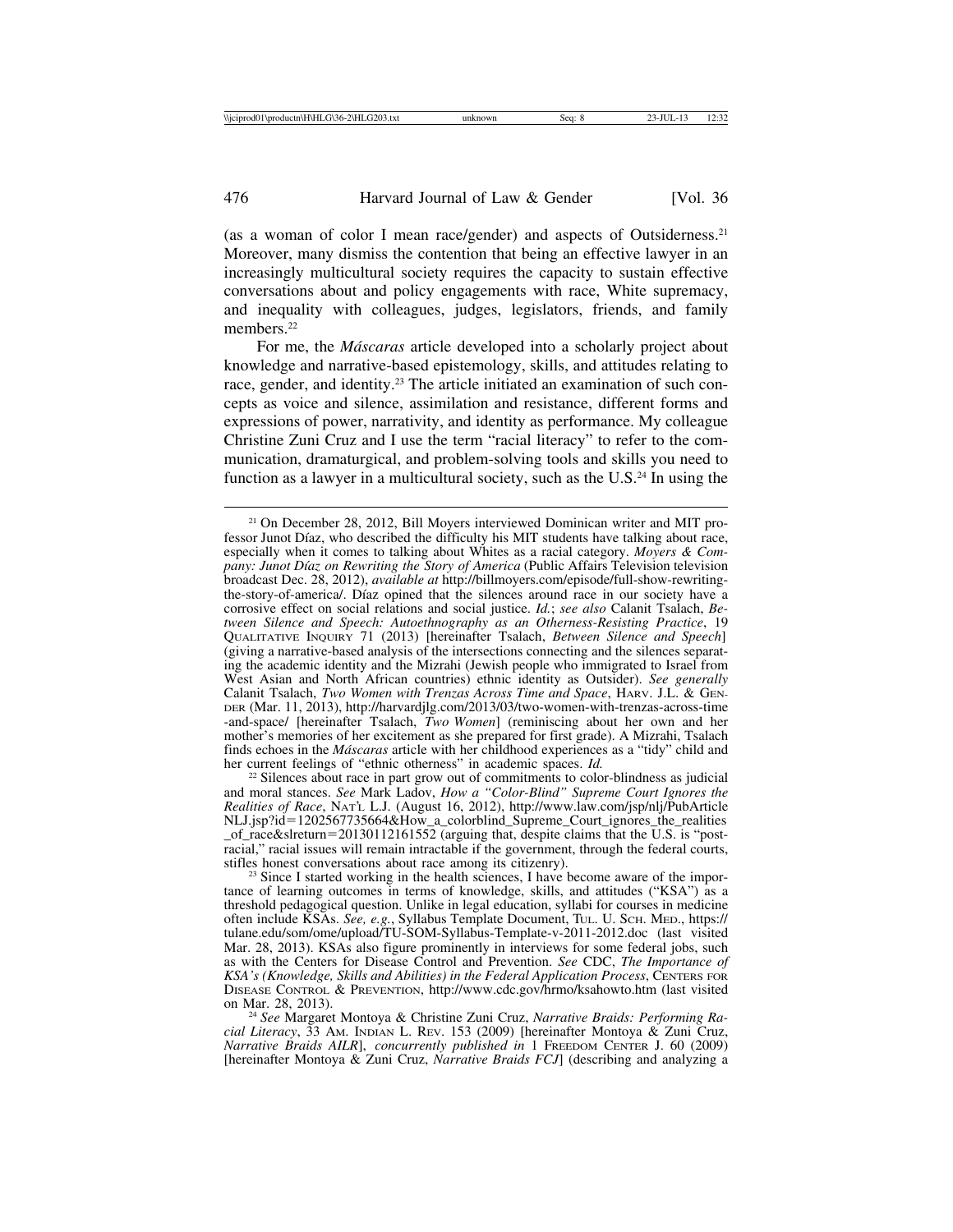word "literacy," we are emphasizing the notion that race is both imputed and performed; in other words, it is both in the mind of the observer (the "reader") and in the acts—which are, at times, intentional—of the observed (the "read"). Our racial literacy project, as yet largely unpublished, remains performance art. The two of us enact a series of narratives that embody conversations between a Mestiza and an Indigenous Pueblo woman about such issues as un/masking and un/braiding of hair, stories, and analyses in different settings. This includes collective racial narratives such as the Santa Fe fiestas, which have celebrated the "bloodless re-conquest" of the Pueblo Indians by Hispanas/os in New Mexico every year going back to  $1712$ <sup>25</sup> and motherhood stories that recount racial incidents involving my daughter Diana and Professor Zuni Cruz's son Immanuel.26

Introducing identity into the classroom is ideological, as is maintaining colorblindness as the default framework for racial analysis. The goal is not to persuade students to emulate any one way of performing identity—the goal is to bring the range of choices (about identity and when and how we talk about issues such as race and gender) into focus to understand that these choices have consequences in ways that are related to law and public policy. Not focusing on these consequences maintains the status quo of racial inequality. Because this work on race talk implies re-allocations of social power, it is not small-bore and self-involved, nor is it abstract and theoretical. If we do not talk about race, including our own identities, family histories, community traumas, etc., then we will not have the tools or the skills to talk about the race dimensions of austerity policies<sup>27</sup> or the tremendous hit that communities of color took in the housing debacle.28

<sup>27</sup> For a brief critique of austerity policies, see Paul Krugman, Op-Ed., *The Austerity Agenda*, N.Y. TIMES, June 1, 2012, at A27, *available at* http://www.nytimes.com/2012/  $06/01$ /opinion/krugman-the-austerity-agenda.html?r=0 (explaining that policies of slashing government spending during an economic slump, also advocated fiercely by the Republicans, is self-defeating and particularly punishes the poor).

performance of *Narrative Braids* at the Harriet Tubman Theatre at the National Under-

<sup>&</sup>lt;sup>25</sup> Montoya & Zuni Cruz, *Narrative Braids AILR*, *supra* note 24, at 189.<br><sup>26</sup> *Id.* We recount these incidents in other articles. Margaret E. Montoya, *Border/ed* 

*Identities: Narrative and the Social Construction of Legal and Personal Identities*, *in* CROSSING BOUNDARIES: TRADITIONS AND TRANSFORMATIONS IN LAW AND SOCIETY RE-SEARCH 129, 145–46, 149 (Austin Sarat et al. eds., 1998) [hereinafter Montoya, *Border/ ed Identities*] (narrating the story of Diana, my nine-year-old daughter, being called " *cholo*" by boys in her elite elementary school); Christine Zuni Cruz & Margaret Montoya, *Race as Stereotype and Slur*, *in* NARRATIVE BRAIDS (Apr. 13, 2009) (unpublished script) (on file with author) (performance art project staged at CUNY School of Law in which we both narrated the stories about Diana and Immanuel).

<sup>&</sup>lt;sup>28</sup> See RAUL HINOJOSA OJEDA, WILLIAM C. VELASQUEZ INST., THE CONTINUING HOME FORECLOSURE TSUNAMI: DISPROPORTIONATE IMPACTS ON BLACK AND LATINO COMMUNITIES (2009), *available at* http://www.wcvi.org/data/pub/WCVI\_Publication\_ Homeownership102309.pdf (finding, *inter alia*, that Black and Latina/o homeowners in selected regions were at much greater risk of defaulting or vacating their homes, and two to nine times as likely as Whites to hold high-cost mortgages).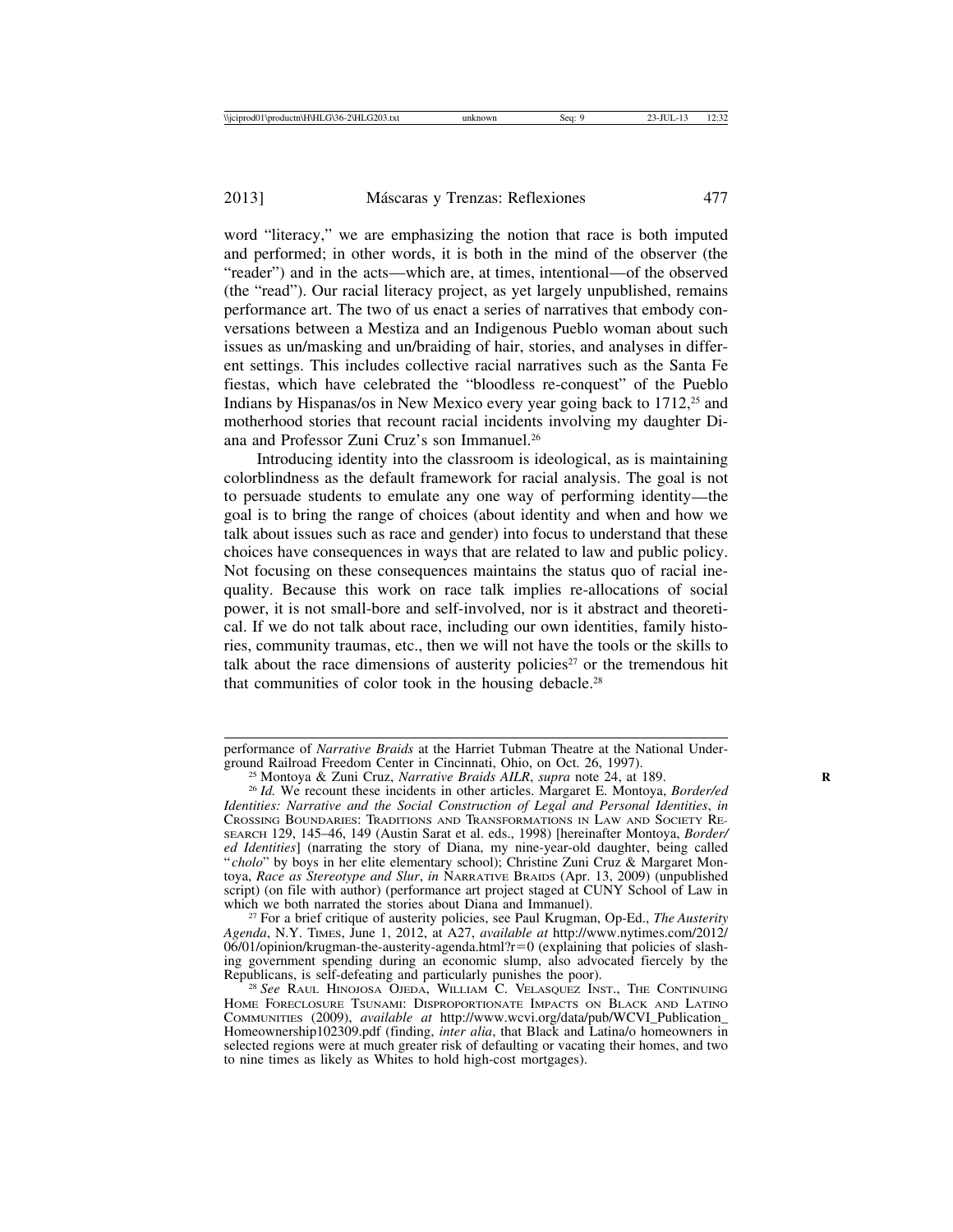After twenty years of teaching law, without seeming trite, I think there is a direct line between the personal and the political. That is what this identity work is about. Ultimately, I am trying to get to better and fairer distributions of health care, jobs, and education; consequently, I have combined my scholarly work with years of activism in law schools, public schools, and local communities. But I agree with Heather McGhee of Demos that we are in the third stage of Republican political operative Lee Atwater's account of the Southern Strategy,<sup>29</sup> in which we starve the beast of Big Government; that is, we destroy the safety net, social programs associated with people of color in poverty. The policy debate is therefore coded. There is no mention of race, which is intentional and strategic; nonetheless, the changes that are sought, such as Medicaid cuts, are meant to diminish government assistance to people of color. So when we do not talk about race in the law school classroom, we preserve the efficacy of this strategy by obfuscating and eliding both the idea that race and law are mutually constitutive and the centrality of lawyers in maintaining the racial status quo. For women/race scholars/ mothers of color, these policy debates require braiding the private with the public. Such debates are not abstractions. My family members are in need of the safety net. Many of us are only one generation into the middle class, and most of us have not accumulated significant amounts of inheritable wealth beyond the family home.

## *Un/Masking as a Shared Reality Within the Power, Politics, and Pedagogy of Racial Silence*

The most unexpected lesson from the *Máscaras* article was how recognizable my experiences and responses were to persons from many backgrounds. Initially, I wasn't sure that I would even find concurrence from my sister, Mari, who shared my early life experiences, and I was elated when she liked what I had written (I don't mention my older brother in this context because his experiences as a young boy were much different than ours). I was deeply gratified to hear from other Latinas, in law schools but also in non-legal disciplines, that my stories resonated with their lives. It was very moving that my colleague Christine Zuni, an Indigenous Pueblo woman, also connected with the article. But in the early years after the article was published, I was repeatedly surprised to hear from many different women of color, White women, gays, lesbians, disabled persons, and yes, some White men who found that my stories reflected their stories and/or informed their introspection.30 These connections seem obvious now, but I didn't know this

<sup>29</sup> *UP with Chris Hayes* (MSNBC television broadcast Feb. 10, 2013) (discussing the connection between austerity economics and race). Heather McGhee is the vice president of policy and outreach at the progressive think tank Demos. *Heather C. McGhee*, DEMOS, http://www.demos.org/heather-c-mcghee (last visited Mar. 28, 2013).

 $30$  I recently had this experience once again when I was contacted from Israel by Calanit Tsalach. She emailed me in 2010 to ask for a complete version of my *M´ascaras*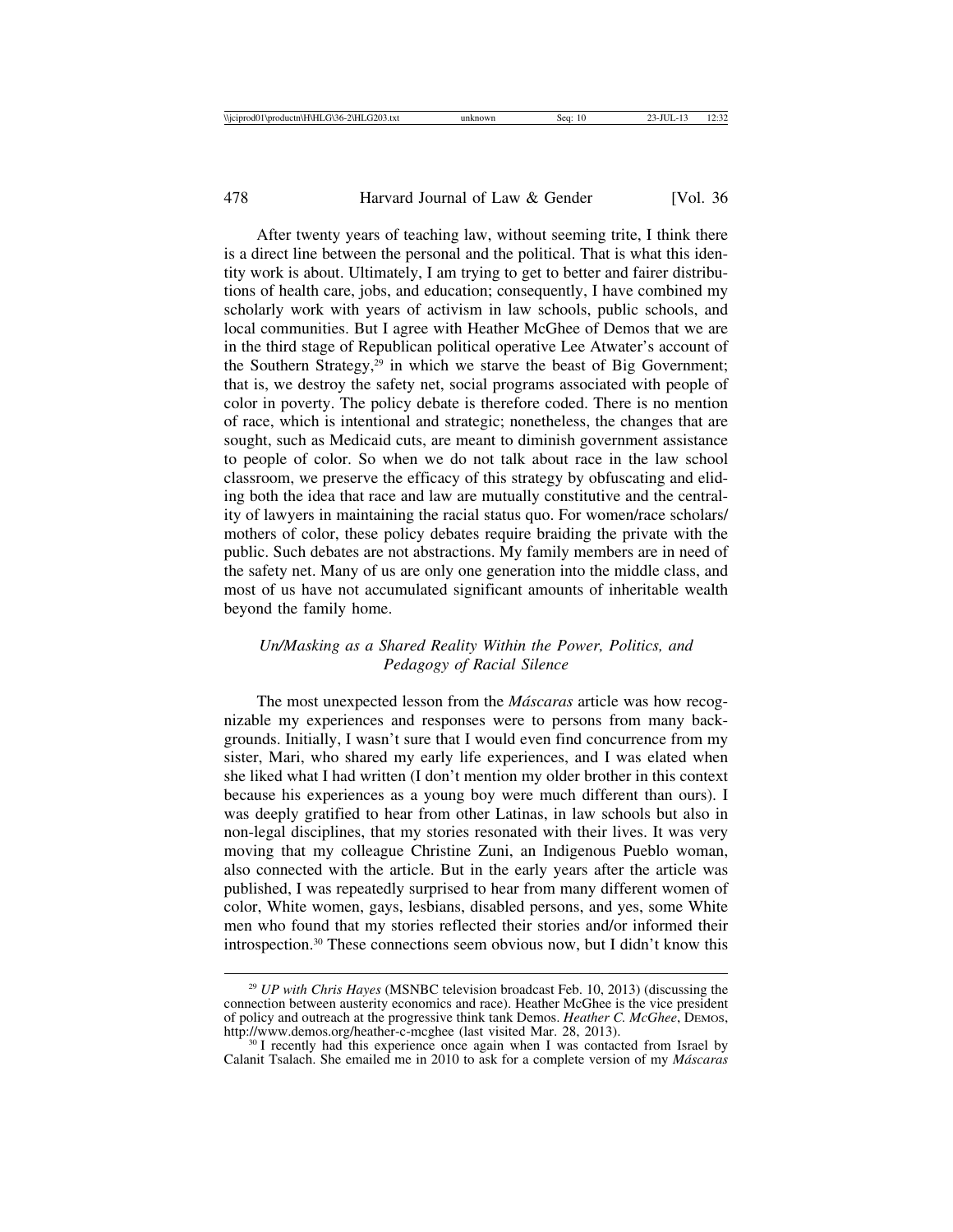twenty years ago. Simply put, I didn't recognize myself in other Outsiders. Un/masking *is* a shared reality within the power, politics, and pedagogy of racial silence. I now more often recognize my un/masked self in un/masked others.

Today there is a substantial and growing body of Critical Race Theory ("CRT") and related critical-theory literature on issues implicit in the *máscaras* trope, such as cultural assimilation, identity performance, and imposter syndrome. Scholars such as Kenji Yoshino,<sup>31</sup> Devon Carbado, and Mitu Gulati,<sup>32</sup> and many others have provided enthralling narratives and illuminating analyses about the choices available in our dress, speech, movements, and facial expressions to convey information about ourselves, including how we want to be seen within racial and gender dynamics. When I wrote the *Máscaras* article, despite having studied Erving Goffman<sup>33</sup> and Frantz Fanon,<sup>34</sup> I thought my racial masking, my pieced-together identity performance, was a solitary ritual of self-care. As a result of the discussions that I have enjoyed relating to the *M´ascaras* article and related scholarship, I re-learned that masking is a relational and social phenomenon amid a set of personal and professional skills and rituals.

article and then again in 2013 to share a copy of her article about Outsider identity and silence. *See* Tsalach, *Between Silence and Speech*, *supra* note 21. Calanit Tsalach has **R** also contributed to this Retrospective, for which I am grateful. *See* Tsalach, *Two Women*,

<sup>31</sup> Yoshino's use of the concept of covering is related to the *máscaras* trope and its threads of assimilation and resistance to assimilation. *See generally* KENJI YOSHINO, COV-ERING: THE HIDDEN ASSAULT ON OUR CIVIL RIGHTS (2006) (using Erving Goffman's concept of covering to describe one type of identity performance, in which stigmatizing characteristics are deemphasized, or "covered up").

 $32$  Carbado and Gulati delve into the specific racialized behaviors that are available to people of color as they perform their identities and provide a counterpoint to the stories I tell in the original *M´ascaras* article. *E.g.*, Devon W. Carbado & Mitu Gulati, *Conversations at Work*, 79 OR. L. REV. 103 (2000); Devon W. Carbado & Mitu Gulati, *The Fifth Black Woman*, 11 J. CONTEMP. LEGAL ISSUES 701 (2001); Devon W. Carbado & Mitu Gulati, *Interactions at Work: Remembering David Charny*, 17 HARV. BLACKLETTER L.J. 13 (2001).

 $133 E.g.,$  ERVING GOFFMAN, THE PRESENTATION OF THE SELF IN EVERYDAY LIFE (1959); ERVING GOFFMAN, STIGMA (1963) [hereinafter GOFFMAN, STIGMA]. My various masks, including my braided hair, echo Goffman's description of how members of groups such as the disabled or obese, manage their identities by what he calls "covering," i.e., "mak[ing] a great effort to keep the stigma from looming large." GOFFMAN, STIGMA, supra, at 102. What I have re-learned subsequently is that these insights about identity performance have many iterations, as is evident from that scholarship of Yoshino, Carbado and Gulati, and other scholars, as well as from the personal stories that have

<sup>34</sup> See FRANTZ FANON, BLACK SKIN, WHITE MASKS (Charles Lam Markmann trans., Grove Press 1968). Fanon influenced me, consciously and unconsciously, both through his use of the mask metaphor and his analysis of the overly practiced behaviors of the upwardly mobile Black Subject who fears exposure. While I was acutely aware that my experience as a Latina had parallels to that of Fanon, an African man, I was surprised many times that my stories and metaphors overlapped the experiences of many other Outsiders. Such surprises have happened even recently (as when Prof. Tsalach contacted me) and make me wonder whether Fanon would have been surprised by his effect upon me. *See* Tsalach, *supra* note 21.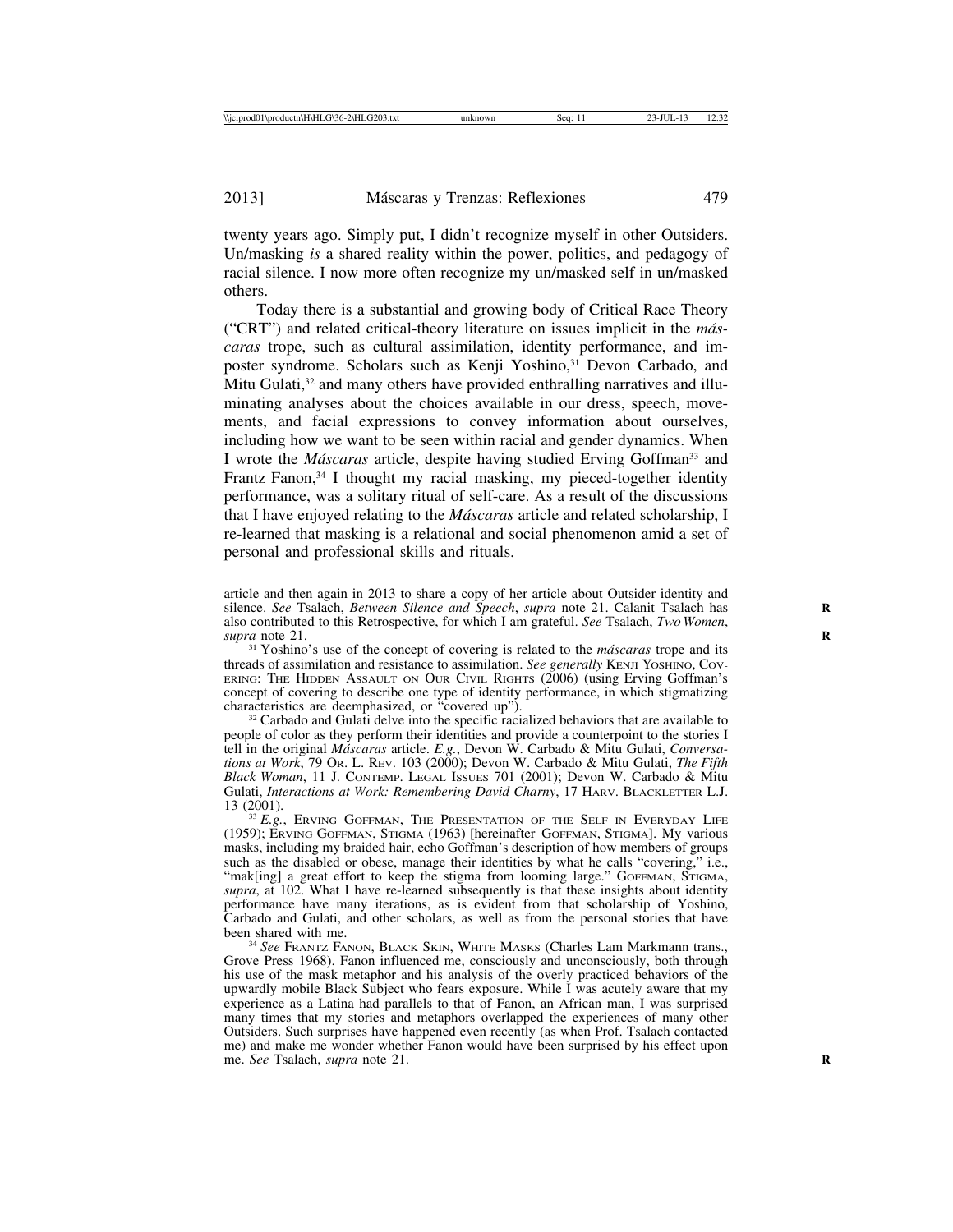The *M´ascaras* article is about finding one's voice and speaking one's truths, however unconventional, and, in doing so, challenging the epistemological and ideological constraints of traditional legal discourse. I employ the *m´ascara* image to explore how we manage interactions that are circumscribed by relations of power and powerlessness and presumptions of superiority and inferiority. The article also describes silence (around issues of race and identity) as a mask and with Josephine Chavez's case<sup>35</sup> I explore the difficulty of introducing racial and gender knowledge into the classroom dialogue. To quote the original article:

Speaking out assumes prerogative. Speaking out is an exercise of privilege.36 Speaking out takes practice.

Silence ensures invisibility. Silence provides protection. Silence masks.37

This juxtaposition of my recollection of speaking out and holding silence in the Harvard Law School classrooms is an enactment and an analysis of the "politics and power" of silence, the reluctance, sometimes experienced as fear or terror, of coming to voice felt by many law students of different backgrounds, especially about issues of identity. Some students long to say things that may be culturally and racially relevant, but also fear being stigmatized for "disrupting" the serious enterprise of learning law. Time in the law school classroom is scarce, and speaking up is an act of seizing this precious social resource and assuming that your voice and viewpoint are assets.

In subsequent scholarship, I began to explore the politics of racial silence and posited that, as a way of maintaining the power of White supremacy, law students are taught not to talk about race and thus do not learn how race and law are mutually constitutive.<sup>38</sup> In *Silence and Silencing*, I describe the cultural and gendered dimensions of silence, $39$  contend that holding silent can also be a communicative strategy that disrupts the hegemony of Whiteness,40 and posit that the silencing of race in the classroom and

<sup>35</sup> People v. Chavez, 176 P.2d 92 (Cal. Dist. Ct. App. 1947). My insights regarding the *Chavez* case were only possible because of the unique casebook written by Professor Weinreb that included pleadings, newspaper clippings, and other case materials. LLOYD L. WEINREB, CRIMINAL LAW: CASES, COMMENT, QUESTIONS 15–41 (1st ed. 1969) (including, for example, the complaint, several newspaper articles, and the judgment). I take this opportunity to thank Prof. Weinreb for providing these background materials, for creating space for my voice in his classroom, and for planting the seeds that led to this decades' long project.

<sup>&</sup>lt;sup>36</sup> Today, I would add: "Speaking out is an exercise of power."<br><sup>37</sup> Montoya, *Máscaras HWLJ*, *supra* note 2, at 209 (footnotes omitted).<br><sup>38</sup> Margaret E. Montoya, *Silence and Silencing: Their Centripetal and Centrifuga Forces in Legal Communication, Pedagogy and Discourse*, 33 U. MICH. J.L. REFORM 263 (2000) [hereinafter Montoya, *Silence UMJLR*], *concurrently published in* 5 MICH. J. RACE & L. 847 (2000) [hereinafter Montoya, *Silence MJRL*]. <sup>39</sup> *Id.* at 275. <sup>40</sup> *Id.* at 327.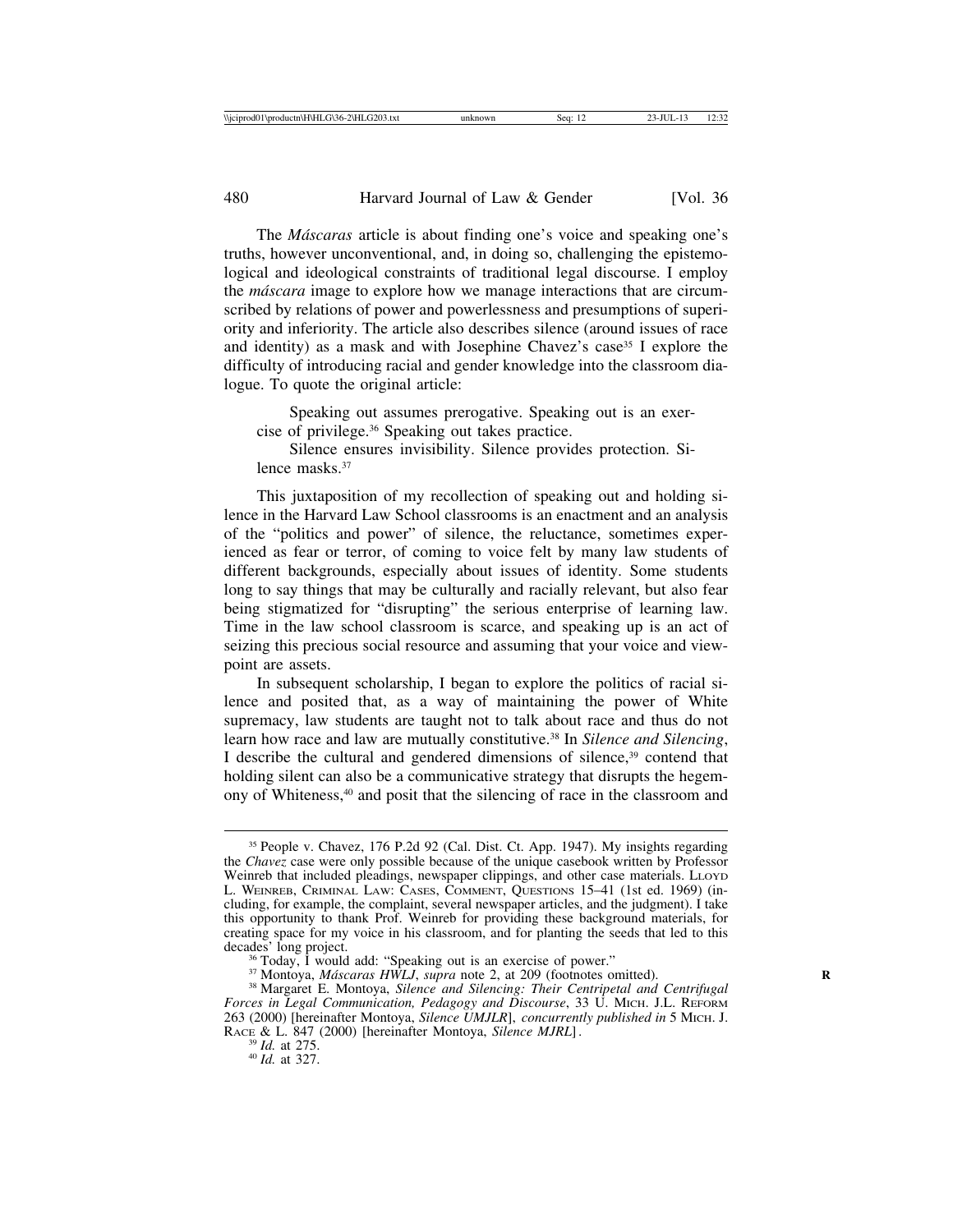the larger society is a strategy knowingly deployed to maintain the current distribution of racial power that subordinates people of color.<sup>41</sup> Consequently, breaking the silences around race and other issues of identity becomes a pedagogical and ideological issue in the law school environment. Moreover, racial silences are neither the exclusive domain nor the personal bête noire of racial minorities and other Outsiders; racial silence corrodes legal education generally, as well as the legal profession and the society at large. This was an inchoate insight that I first had when I wrote the article, and time has only made it more concrete and urgent as an educational and political issue.

In addition to race- and identity-conscious scholarship, there is a growing body of work using complexity studies $42$  to think about thinking. The writings of Professor Scott Page<sup>43</sup> and Lesley Kuhn<sup>44</sup> use complexity to suggest new directions for scholarship like mine about becoming more adept at using identity-coded information in classroom discussions about legal and policy analysis. Page, a social scientist trained in mathematics, uses complexity research to make the general argument that diversity in complex systems brings "inescapable benefits."45 In his scholarship, Page specifically discusses identity—including culture, race, and ethnicity<sup>46</sup>—as an important indirect cause of cognitive diversity.47 He concludes that, depending on the

<sup>43</sup> Page writes explicitly about the benefits of diversity in complex systems. *See* PAGE, DIVERSITY, *supra* note 42.

<sup>44</sup> Kuhn offers suggestions about how to understand organizational arrangements and improve organizational relationships, see KUHN, *supra* note 42, *passim*, using ideas and metaphors such as the butterfly effect and fractals. *Id.* at 14, 56.

<sup>5</sup> PAGE, DIVERSITY, *supra* note 42, at 167–68. *See generally id.* (assessing the beneficial effects of diversity, broadly defined, on complex systems, such as robustness and

<sup>46</sup> PAGE, THE DIFFERENCE, *supra* note 13, at 305–06. <sup>47</sup> *Id.* at 300. Page cautions that the connection between identity diversity and cognitive diversity can be improperly conflated, *id.* at 14, and clarifies that identity diversity

<sup>&</sup>lt;sup>41</sup> *Id.* at 269.  $\frac{42 \text{ I}}{24 \text{ I}}$  am using complexity to refer to the studies that seek to understand phenomena that emerge from complex adaptive systems ("CAS"). *See, e.g.*, SCOTT E. PAGE, DIVER-SITY AND COMPLEXITY 25 (2011) [hereinafter PAGE, DIVERSITY]. Page defines CAS as "collections of diverse, connected, interdependent entities whose behavior is determined by rules," *id.* at 6, and "in which the entities adapt." *Id.* at 25. Some of the less precise characteristics (there are highly precise mathematical representations) of CAS phenomena include the following: whether the numbers of parts and linkages are non-trivial, the system has memory or feedback, the system adapts to feedback, the responses between the system and its environment are non-linear, and the system is highly sensitive to initial conditions (the so-called "butterfly effect"). *See, e.g.*, Gary M. Grobman, *Complexity Theory*, 29 PUB. ADMIN. Q. 350, 356–57 (2005); Nick C. Ellis & Diane Larsen-Freeman, *Language Emergence*, 27 APPLIED LINGUISTICS 558, 576 (2006); Morris B. Holbrook, *Adventures in Complexity*, ACAD. MARKETING SCI. REV. 2 (2003), http://www.amsreview .org/articles/holbrook06-2003.pdf. Lesley Kuhn, a cross-disciplinary scholar in complexity science, writes, "A complexity view of organisations illustrates that the small things of everyday life really matter because by this means societies are created, developed and maintained. How we speak to and treat one another . . . shape[s] individual consciousness as much as organisational emergence." LESLEY KUHN, ADVENTURES IN COMPLEX-ITY: FOR ORGANISATIONS NEAR THE EDGE OF CHAOS 121 (2009).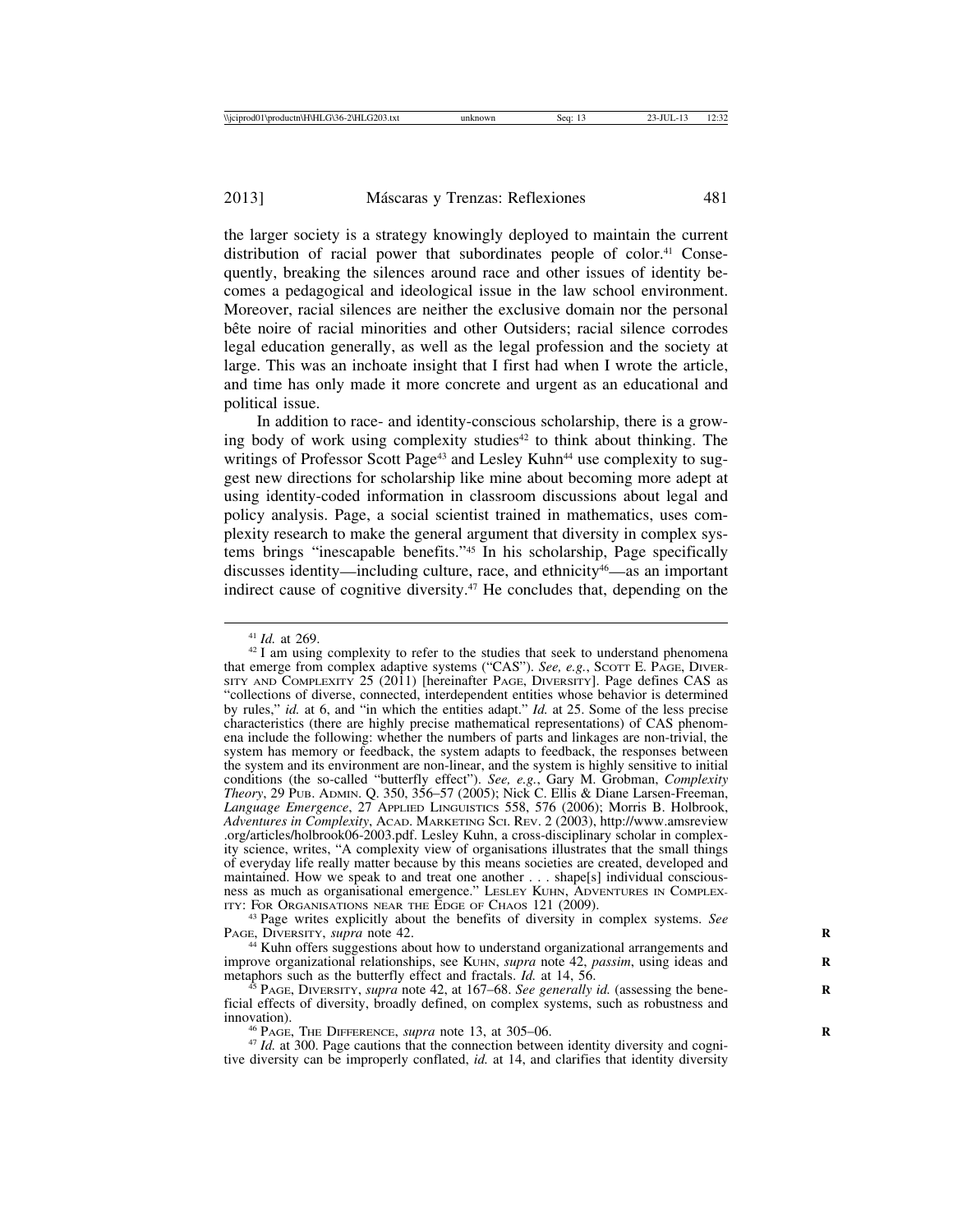type of problem, identity-diverse groups can be better at solving problems and making predictions.<sup>48</sup> One way to empirically ascertain cognitive differences attributable to culture is to use "pile sorting," an exercise in which people are asked to sort familiar items or terms into piles.49 People from different cultures make different associations and thus create different piles.50

Thus, when I engage in storytelling of the sort found in the *M´ascaras* article or perform my identities, making various choices about assimilation, I now recognize that I am accessing this cognitive difference of perspective and interpretation. With stories and race-based analysis, I am trying to make manifest that, as a racialized Latina, when engaged in legal work, my pile of legally relevant facts and my interpretation of legal doctrine are *at times* likely to be different than the respective piles of someone who adheres to traditional White culture. For example, my interrogation of Josephine Chavez's culpability in the death of her newborn child in Professor Weinreb's classroom was also an attempt to introduce a different pile of facts and doctrinal interpretation into legal analysis.51 Because making piles of relevant facts, law, and interpretations is at the heart of legal work, learning how to incorporate Outsider perspectives would improve public policy-making, judging, and other legal tasks. I emphatically agree with Page that working collaboratively in groups with people from different backgrounds, perspectives, and experiences, with the resulting different cognitive tools, yields more robust discussions and better outcomes when we are involved in complex problem solving and prediction, as is the case in much of the legal work we do in the classroom and in the profession. My aspiration is that, with training and practice, we can get much better at using the cognitive tools that arise out of race and other Outsider experiences to solve legal and political problems and to minimize the "noise" that accompanies our efforts to do so.

Lesley Kuhn's work on complexity and use of fractals<sup>52</sup> (mathematical sets that exhibit patterns of self-similarity, seen for example in the branching of ferns53) are of particular applicability to my discussion of cognitive tools and especially the use of race-conscious narratives. I concur as Kuhn exhorts her readers to learn to use complexity as a habit of thought, as a framework

*can* improve group work "provided it correlates with cognitive differences and . . . the task is one in which diversity matters," *id.* at 15.

 $t$ <sup>48</sup> *Id.* at 13–14. Page notes that identity-diverse groups bring benefits and costs, which can include differences in preferences and problems with communication and getting along.  $Id$ . at  $314-15$ .

<sup>&</sup>lt;sup>49</sup> *Id.* at 308–09. The exercise can also reveal cognitive differences that result from different experiences or training. *Id.* at 309.

<sup>&</sup>lt;sup>50</sup> *Id.* at 308–09. Page also acknowledges the salience of performativity: "Even in a colorblind society, we would still expect identity differences to correlate with some cognitive differences. Not that color blindness is itself well defined. Many of us can look past skin color but cannot look past scarves and cornrows." *Id.* at 308.<br><sup>51</sup> Montoya, *Máscaras HWLJ*, *supra* note 2, at 201–08.<br><sup>52</sup> KUHN, *supra* note 42, at 14.<br><sup>53</sup> *Id.* at 64–65.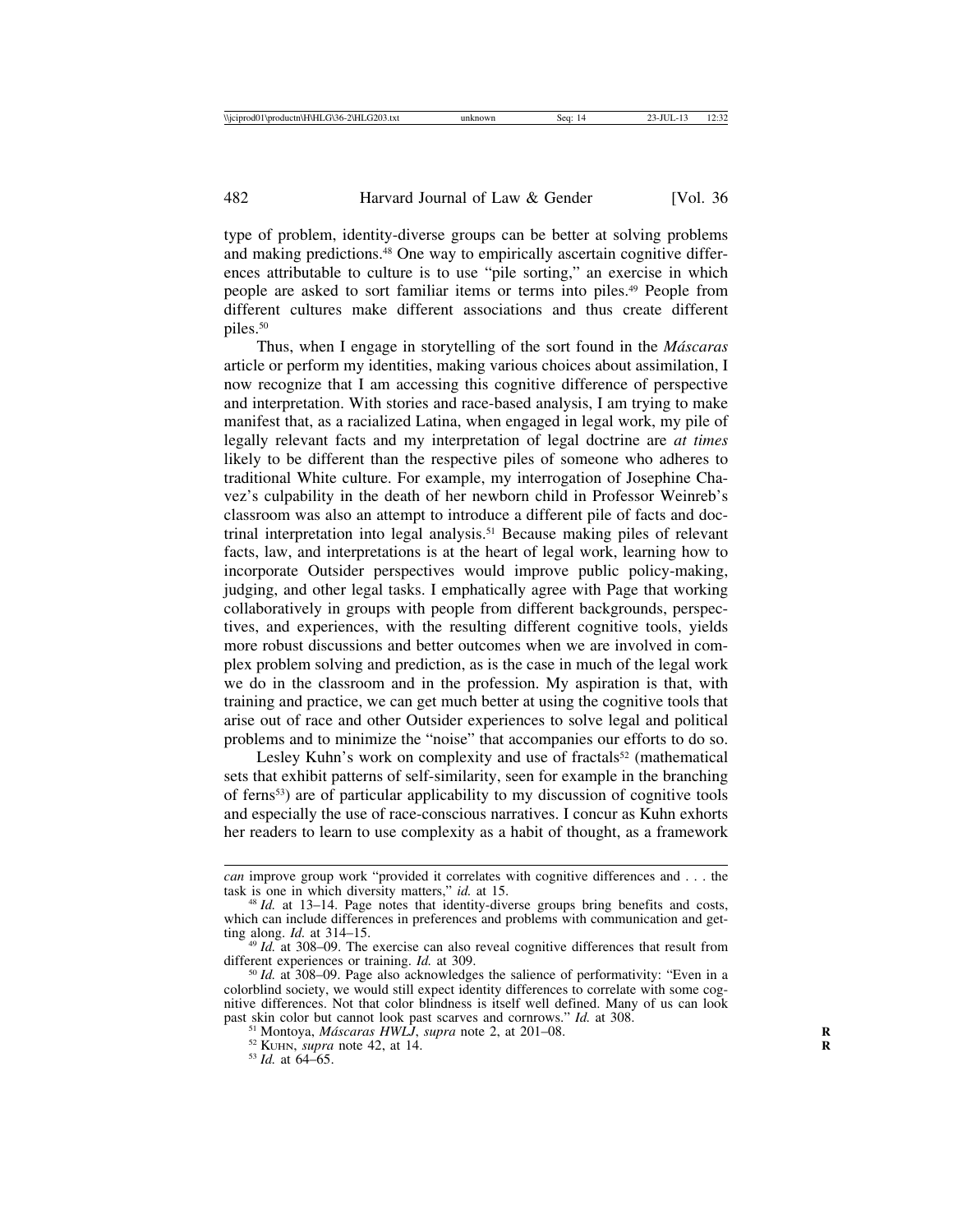for making sense of the world, rather than merely for "adding a few new words and concepts to old ways of thinking."54 Additionally, she uses stories, narrative accounts, or case studies—what she calls "fractal fragments"—to illustrate theoretical material.55

I am making a large claim and a small claim with respect to racial stories as fractals. The small claim is that my story about my mother braiding my hair and simultaneously conveying information about moving in the world as a child who would be subjected to negative racial stereotypes is one that has resonated with many other women who see themselves as Outsiders. Many academic women of color have shared with me that the grooming practices taught to them by their mothers or in turn taught by them to their daughters were also lessons about race, culture, difference, and performativity. Consequently, I see a fractal pattern, a self-similarity in those shared reminiscences.56 There is also a self-similarity in the identity stories of many Outsiders—women and men of color, gays, dis/abled persons—that, at one level, illuminates relations of subordination and, at another level, expresses experiences of difference with numerous complex interpretations, some of which come without a left-leaning progressive ideological spin.<sup>57</sup> The larger fractal claim that I make is that narrativity, that is, the process of telling and listening to detailed stories about race, ethnicity, gender, etc., especially with an analysis about their historical and collective roots and then finding patterns, resonances, and linkages in such identity stories, fosters and enhances cognitive tools and competencies and engenders better legal communication and problem solving.

#### *Working in Quantum Identity Spaces to Gain the Benefits of Diversity*

The *M´ascaras* article was the basis for my job talk in 1993–94 when I sought a tenure-track position at UNM in my second year as a visiting assistant professor. I got the job, but when I was reviewed for promotion as part of the third-year review, colleagues almost unanimously warned me that I would not get tenure if I did not eschew this style of scholarship and publish more traditional, "analytical" articles. The chair of the review committee

<sup>&</sup>lt;sup>54</sup> *Id.* at 16. Kuhn uses the term "fractals" to describe "phenomena that show similarities across different scales of focus." *Id.* at 14. One example she uses is that of the forking of a tree trunk, repeated in the forking of large branches, and so on, down to the forking of "the tiniest twigs on the same tree." *Id.*<br><sup>55</sup> *Id.*<br><sup>56</sup> See, e.g., Tsalach, *Two Women*, *supra* note 21.<br><sup>57</sup> See, e.g., RICHARD RODRIGUEZ, HUNGER OF MEMORY: THE EDUCATION OF RICH-

ARD RODRIGUEZ 4 (1982) (referring to his notorious dissent from the traditionally leftleaning stance in favor of affirmative action and bilingual education). Rodriguez recounts stories of his upbringing in a Mexican-American home and his education at Stanford, Columbia, and Berkeley, *id.* at 143, and describes how divided he feels from his family, isolated and lonely and offended by the labels, such as minority student, and stereotypes associated with affirmative action. *Id.* at 175.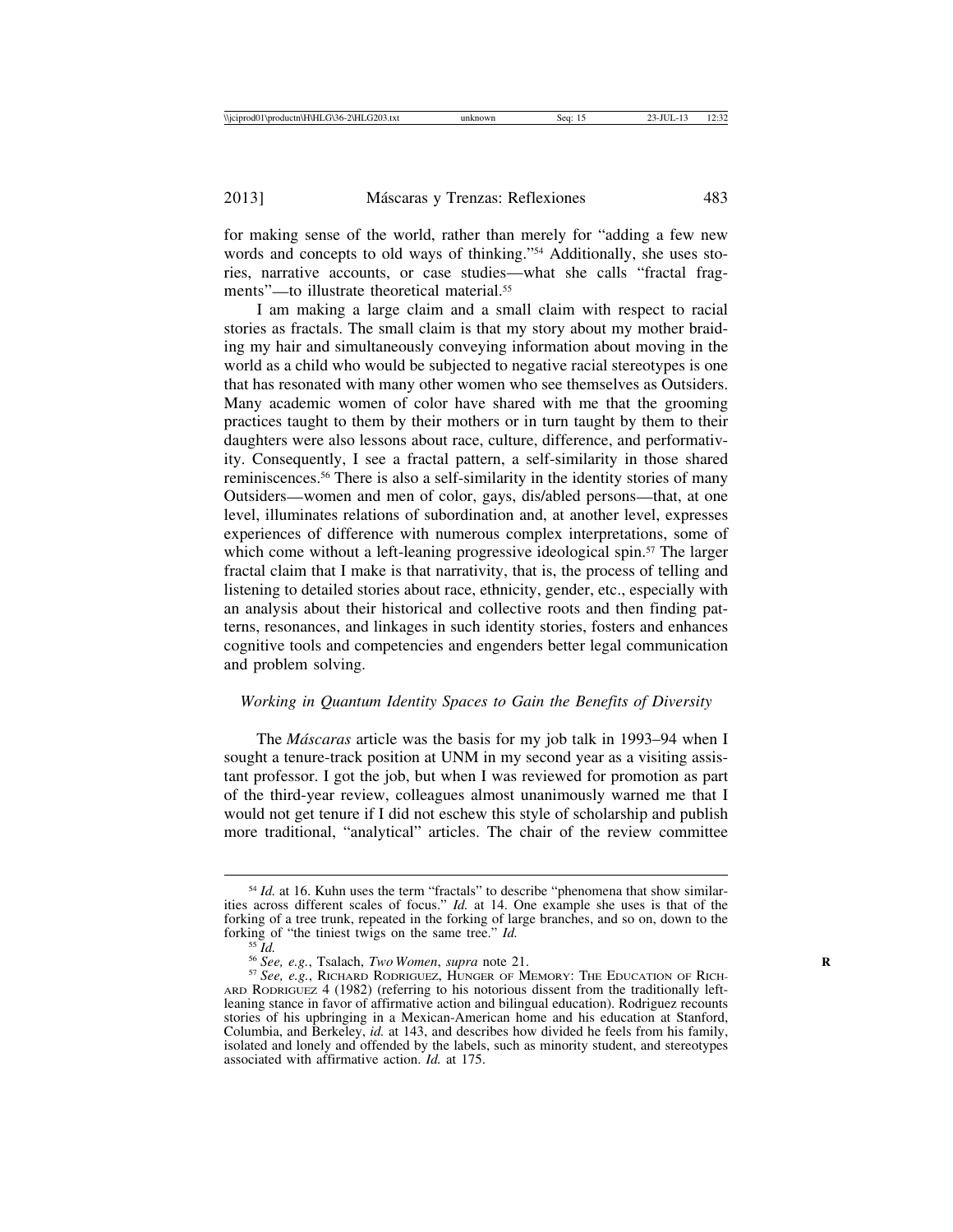told me authoritatively, "You write well, but this is not legal scholarship."58 It is difficult for me to discern whether the critique was based on the use of an autobiographical narrative device only or specifically its use to communicate my racialized reality; for me, the two are braided together.

Beginning with the hiring of Professor Cruz Reynoso in 1972, accelerated by the pressure applied by the student ethnic groups such as the Mexican-American Law Student Association (MALSA), and continuing over decades, UNM School of Law has achieved and sustained a remarkable level of diversity among its faculty and students.59 I was the fifth Latina to be hired at the UNM School of Law, and there had already been at least five Latinos, three of whom were tenured faculty members at the time I was hired. I was, however, the first faculty member to embrace Critical Race Theory and later LatCrit Theory<sup>60</sup> as my epistemic foundation and to use anti-subordination rhetoric in the clinic, the classroom, and in faculty meetings.

Like many law faculty, my UNM colleagues dislike open conflict and greatly value a narrowly defined collegiality<sup>61</sup> that I threaten with my insistence on talking about race and diversity, especially as such issues apply to student admissions and faculty employment. In breaking new ground with my bilingual, autobiographical, racial, and gendered analysis, I was rejecting established professional norms and explicitly claiming Brown space as the location from which I would engage with my colleagues.

With the *M´ascaras* article, I staked out Brown space and cultivated my voice of color in legal discourse. My subsequent publications were also

<sup>58</sup> What counts as legal scholarship is contestable, but presumably having an article appear in a legal journal is persuasive evidence. I had numerous offers from law reviews to publish the *M´ascaras* article but chose the then-named Harvard Women's Law Journal to reach other women and women of color in elite law schools. Montoya, *M´ascaras HWLJ*, *supra* note 2. The article was also one of the first to be published concurrently when it appeared in the UCLA Chicano-Latino Law Review, which reached my racialethnic group. Montoya, *Máscaras CLLR*, *supra* note 2. My decisions were based on audi- ence and readership.

 $59$  Currently, the faculty of thirty-five members is 54% female and 43% faculty of color, including four Hispanics, five American Indians, three Asians, two African Americans, and one mixed-race person. *See* E-mail from Susan Mitchell, Assoc. Dean for Admissions, UNM Sch. of Law, to author (Jan. 18, 2013, 13:55 MST) (on file with author) (forwarded from Stephanie Grant, senior business manager at the law school).

<sup>(</sup>forwarded from Stephanie Grant, senior business manager at the law school). <sup>60</sup> For a general discussion of LatCrit Theory, see Francisco Valdes, *Foreword: Poised at the Cusp*, 2 HARV. LATINO L. REV. 1 (1997) (discussing the most important theoretical and practical issues early in LatCrit Theory, Outsider jurisprudence and Latina/o self-empowerment). For an analysis of LatCrit in its more mature stages, see Margaret E. Montoya & Francisco Valdes, *"Latinas/os" and Latina/o Legal Studies: A Critical and Self-Critical Review of LatCrit Theory and Legal Models of Knowledge Production*, 4 FIU L. REV. 188 (2008) and Margaret E. Montoya & Francisco Valdes, *"Latinas/os" and the Politics of Knowledge Production: LatCrit Scholarship and Academic Activism as Social Justice Action*, 83 IND. L.J. 1197 (2008). <sup>61</sup> *See, e.g.*, Sumi Cho, *"Unwise," "Untimely," and "Extreme": Redefining Collegial*

*Culture in the Workplace and Revaluing the Role of Social Change*, 39 U.C. DAVIS L. REV. 805, 809–10 (2006) (arguing that collegiality is defined by those in power and fails to account for sexism, homophobia, racism, etc.).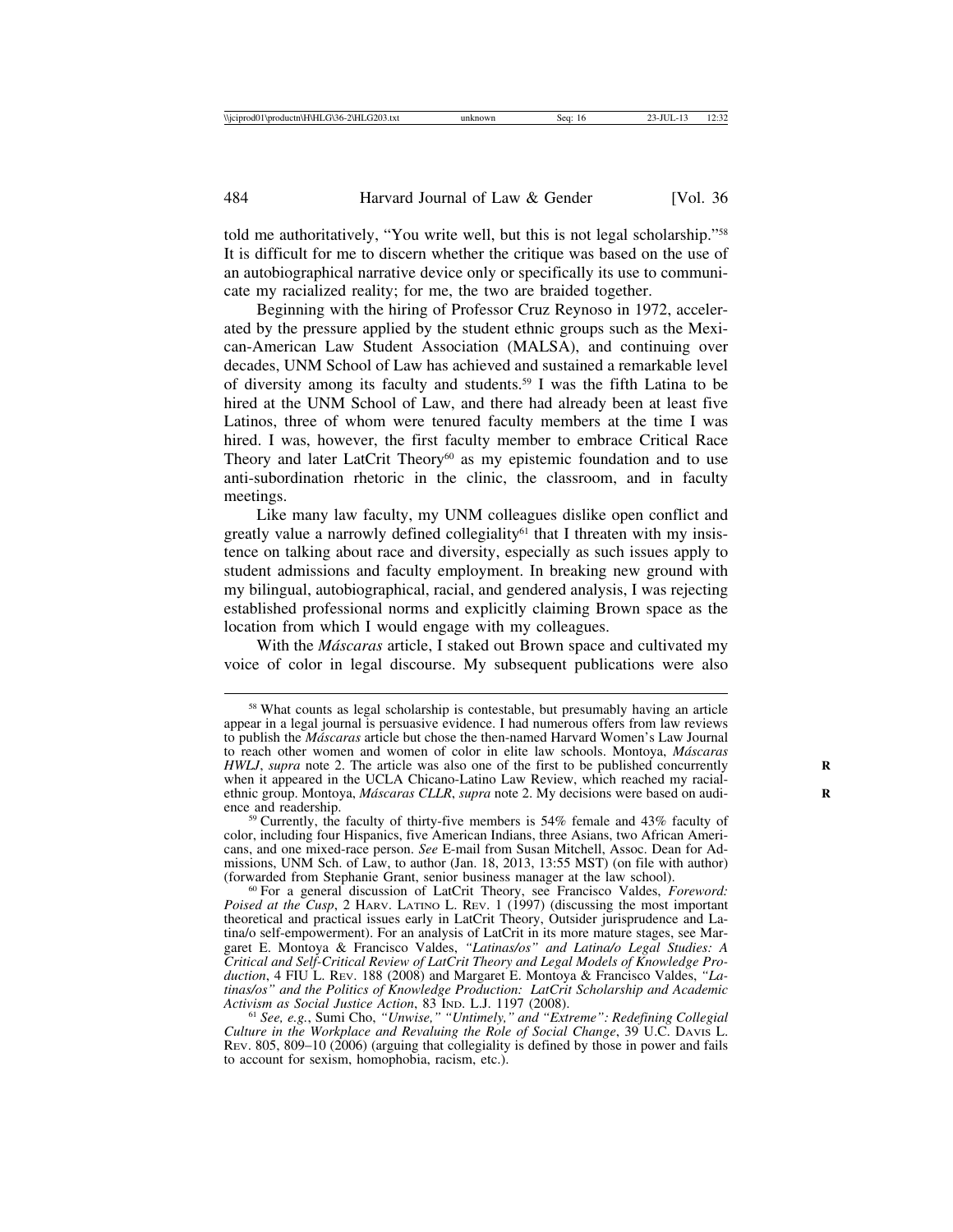about race. Early in my career, when I was teaching primarily in the clinic, I published several articles about connecting the representation of clients with a re-presentation of clients' identities, a retelling of their stories in a way that captures and emphasizes cultural and racial dimensions.62 Additionally, my classes, including legal writing courses, integrated race as one element of legal analysis.

Apart from direct teaching, my service and organizational work focused on access for students and faculty of color. Over time, I served on the boards of the Society of American Law Teachers (and as co-president from 1999–2000) and the Law and Society Association. I also served on committees and sections of the Association of American Law Schools ("AALS"). In each of these academic organizations, I was widely known for raising issues regarding the lack of diversity within governing boards and organizational memberships,<sup>63</sup> as well as leading discussions, conference presentations, and other activities to create access to and success in law schools for students of color and other Outsiders. For example, in January 1999, Professor Sumi Cho of DePaul University and I spearheaded the organizing of a march in San Francisco in support of affirmative action. Some 1500 law professors in academic garb, lawyers, judges, and law students marched from the lobby of the San Francisco Hilton Hotel to Union Square, led by Mayor Willie Brown and the presidents of AALS and the American Bar Association. In February 2003, I organized a group of UNM alumni/ae and students to write and submit an *amicus* brief in the *Grutter v. Bollinger*<sup>64</sup> Supreme Court case, on behalf of the local bar associations representing African Americans, Latinas/os, and Native Americans.65

This focus on issues of racial justice has never wavered for me. More recently, I have moved to the Health Sciences Center ("HSC") under the

<sup>62</sup> *See* Margaret E. Montoya, *Law and Language(s): Image, Integration and Innovation*, 7 LA RAZA L.J. 147, 147, 151 (1994) (proposing that linguistic norms in law schools can be refashioned through pedagogical innovations to minimize their subordinating effects and improve client relations); Melissa Harrison & Margaret E. Montoya, *Voices/* Voces *in the Borderlands: A Colloquy on Re/Constructing Identities in Re/Constructed Legal Spaces*, 6 COLUM. J. GENDER & L. 387, 392 (1996) (using borderlands as a metaphor for the spaces where students of different backgrounds can experiment with different tools to bridge cultural divides); Margaret E. Montoya, *Voicing Differences*, 4 CLINICAL L. REV. 147, 156–57 (1997) (calling on clinical teachers to remap the territory covered by the term "Outsider" to allow differences to be voiced and heard).<br><sup>63</sup> Raising objections to the lack of diversity in organizational membership and lead-

ership was something I had also done while a student at Harvard Law School, specifically as a member and Vice President of the Board of Student Advisers, a prestigious organization charged with assisting the first-year writing program as teaching assistants and implementing such co-curricular programs as the Ames Moot Court competition. *See About the BSA*, HLS BOARD OF STUDENT ADVISERS, http://www3.law.harvard.edu/orgs/bsa (last

 $64$  Grutter v. Bollinger, 539 U.S. 306 (2003) (upholding the use of race in student admissions at the University of Michigan Law School by identifying diversity as a compelling state interest when used as one factor in a narrowly tailored admissions program). <sup>65</sup> Brief for N.M. Hispanic Bar Ass'n et al. as Amici Curiae Supporting Respondents,

Grutter v. Bollinger, 539 U.S. 306 (2003) (No. 02-241), 2003 WL 399046.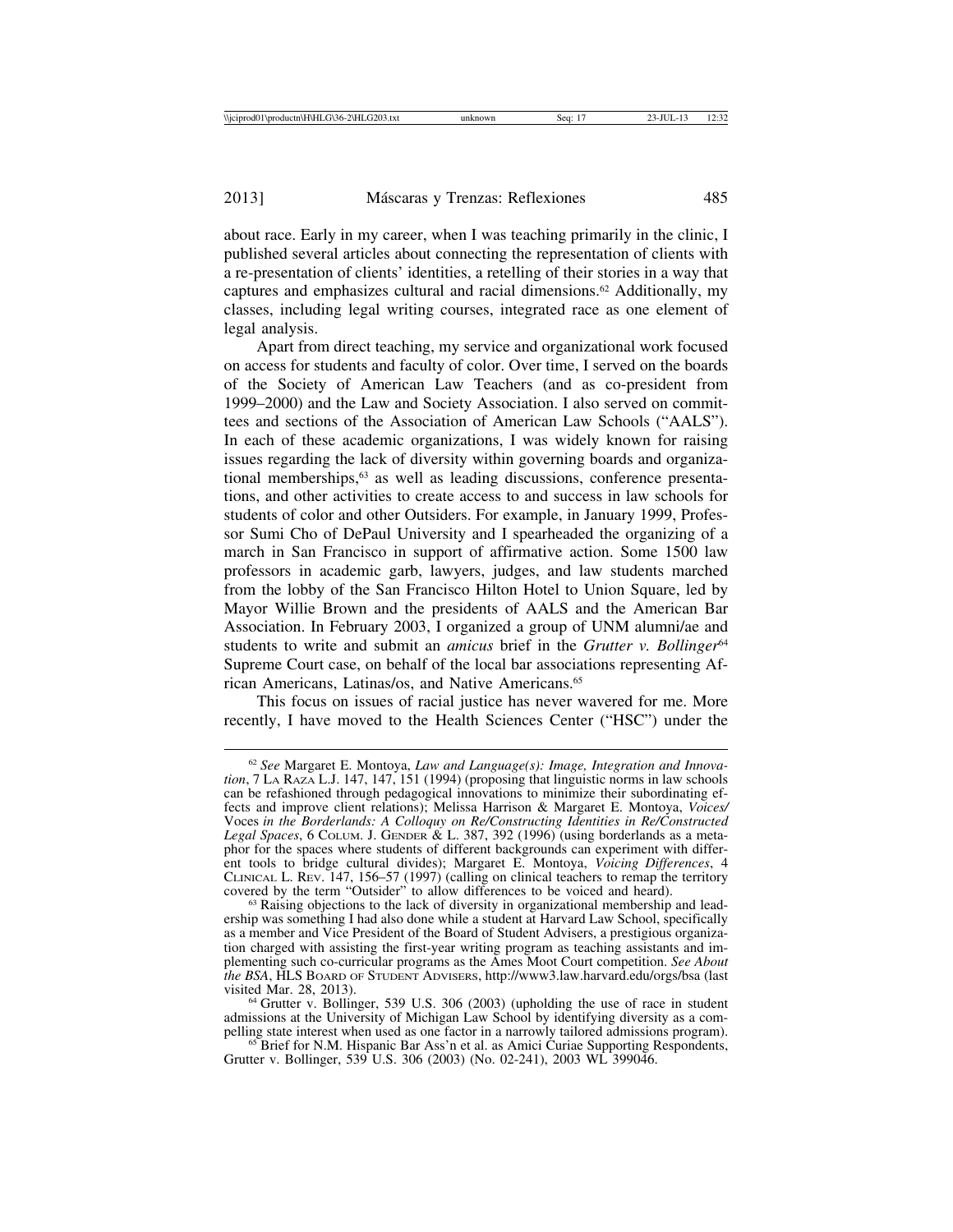sponsorship of the Chancellor Paul Roth<sup>66</sup> and have continued to work on such issues as implementing a refined cultural competence curriculum<sup> $67$ </sup> and creating a diverse faculty. For several years, I served as co-chair of the HSC Faculty Workforce Diversity Committee with Dr. Valerie Romero-Leggott, developing a series of programs to retain and cultivate the faculty of color in the health professions, including a comprehensive mentoring program, a series of videos featuring the personal narratives of faculty of color,<sup>68</sup> and a Visiting Diversity Scholar program.69

On the national scene, the *Máscaras* article received positive responses,<sup>70</sup> which prompted me to instantiate its lessons, especially those about the use of social power. I became adept at masking and unmasking as I performed my identities in new venues. I reveled in—and perhaps rebelled by—telling braided narratives, and I looked to expose silences with respect to race. Sometimes I erred in voicing my views when, looking back, I should have moderated my tone or swallowed my words.<sup>71</sup> Over time, I felt simultaneously more adept at contributing a racial analysis but also less persuasive with my colleagues and certain students. It is my experience that if one regularly speaks in the register of race, one loses the capacity of being heard.

http://hsc.unm.edu/programs/diversity/index.shtml (last visited Mar. 28, 2013).<br><sup>69</sup> Professor of Law Deleso Alford of Florida A&M University was, partly through

<sup>66</sup> I use this space to thank Chancellor Roth for affording me an incomparable opportunity by allowing me to work in the Health Sciences Center where I have applied lessons learned in law schools and learned from others within the health professions environment.

<sup>&</sup>lt;sup>67</sup> See What is Cultural Competency?, U.S. DEP'T HEALTH & HUM. SERVICES OFF. MINORITY HEALTH, http://minorityhealth.hhs.gov/templates/browse.aspx?lvl=2&lvlID= 11 (last updated Oct. 19, 2005) (defining "cultural and linguistic competence" as "a set of congruent behaviors, attitudes, and policies that come together in a system, agency, or among professionals that enables effective work in cross-cultural situations"). For one of the best examples of cultural competency scholarship and pedagogy, see Carol Mostow et al., *Treating and Precepting with RESPECT: A Relational Model Addressing Race,*<br>*Ethnicity, and Culture in Medical Training*, 25 J. GEN. INTERNAL MED. 146 (2010).<br><sup>68</sup> HSC Office for Diversity, *Faculty of Color Videos*,

my advocacy, the inaugural Visiting Diversity Scholar in the summer of 2012. HSC Office for Diversity, *Inaugural Diversity Visiting Scholar*, UNM HEALTH SCI. CENTER, http://hsc.unm.edu/programs/diversity/visiting\_diversity\_scholar.shtml (last visited Mar.

<sup>28, 2013).</sup> <sup>70</sup> *See, e.g.*, Devon W. Carbado & Cheryl I. Harris, *The New Racial Preferences*, 96 CALIF. L. REV. 1139, 1146–47, 1187 (2008) (using the *M´ascaras* article, *inter alia*, the authors demonstrate that, so long as student admission programs include personal statements, implementing colorblind anti-affirmative action policies that perforce require excising race will not be possible); David M. Engel, *Making Connections: Law and Society Researchers and Their Subjects*, 33 LAW & SOC'Y REV. 3, 10–14 (1999) (arguing that the *Máscaras* article, *inter alia*, illustrates new connections with the racial outsider as subject and new conceptions about the role of the researcher and sociolegal methodologies).

 $71$  For example, one year, at the end of the annual luncheon for minority professors at the Association of American Law Schools, I asked to be recognized at the end of the program, when I publicly and imprudently chided the organizers for not having a diverse group on the dais. This was one such time when my message would have been better delivered one to one.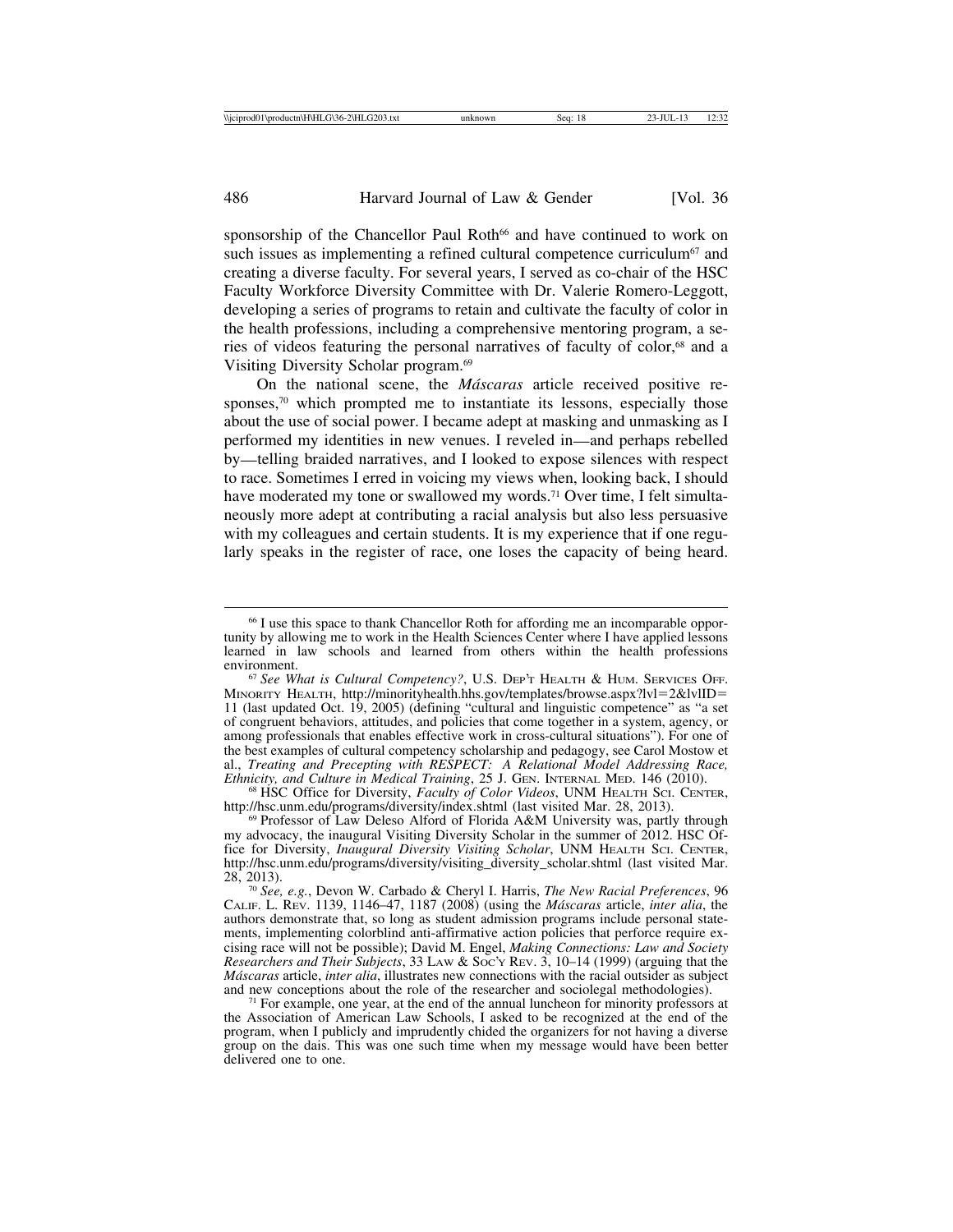When one insists on talking about race, it is as if everything one says is merely banal repetition of what one has said before.<sup>72</sup>

I yearned to see the diversity among students and faculty at UNM transform our relationships and academic decision-making. I yearned to see race, culture, gender, tribe, and other identity characteristics as a source of knowledge and ingredients of legal analysis, consistent with what Professor Page has described as contributing to cognitive diversity.73 I was enthusiastic, perhaps dogmatic, about wanting to create a variegated law school environment in which we inhabit different identity-marked spaces that abut and overlap in a crazy quilt kind of way and inform our legal discourse and institutional decision-making. I think of these as quantum identity spaces in which observations of small-scale actions, using such cognitive tools as racial literacy, reveal the nature of the identity being marked at any one time and facilitate the interaction.74 As we become more practiced, these interactions across these quantum identity spaces enhance the locations where we gain the "educational benefits that flow from a diverse student body" and faculty.75

 $72$  The Teaching Tolerance magazine published by the Southern Poverty Law Center directly addresses the difficulty in talking about race in classrooms. *See* Jenee Darden, *Talking Race*, 36 TEACHING TOLERANCE 49, 51 (2009), *available at* http://www.tolerance. org/magazine/number-36-fall-2009/feature/talking-race (last visited Mar. 28, 2013) ("Because I was the only teacher of color, it got to a point where, I think, my colleagues expected everything that came out of my mouth was going to be about race, diversity, or social justice.").

<sup>&</sup>lt;sup>73</sup> See PAGE, *supra* note 13, at 7, 13.  $P^3$  is the term "quantum" to refer to identity spaces and employing the "observer effect," I am borrowing the vocabulary of particle physics. My husband, Charles Boyer, is a mathematician trained in particle physics, and over our thirty-two-year marriage, I have grown to have a strong interest in scientific terminology. Here I am using, perhaps misusing, "quantum" to refer to the personal ways in which we perform our identities, circumscribing a space around the individuality *and intentionality* of those choices. Additionally, I contend that there is an observer effect, such that an identityeducated (i.e., a CRT-educated or racially literate) gaze has a different effect on the quality and precision of the interaction, and therefore on the observer and observed, than the gaze of someone who assumes the stance of colorblindness or identity-free expression. Interactions about identity are more turbulent and potentially more productive depending on who is interacting (in terms of particle physics, the observer effect can be discerned because the measurement of interactions at the atomic level are probabilistic and require more energy as the particles get smaller). Two racially literate persons can have a more textured, turbulent (and possibly more energetic) conversation about race (for example, context and subtext can be intentionally coded and decoded but expressed nonverbally or obliquely) than two persons who are color/race-blind. *See also infra* note 93 (discussing **R** one important influence on my development of the idea of quantum identity spaces). <sup>75</sup> Grutter v. Bollinger, 539 U.S. 306, 343 (2003).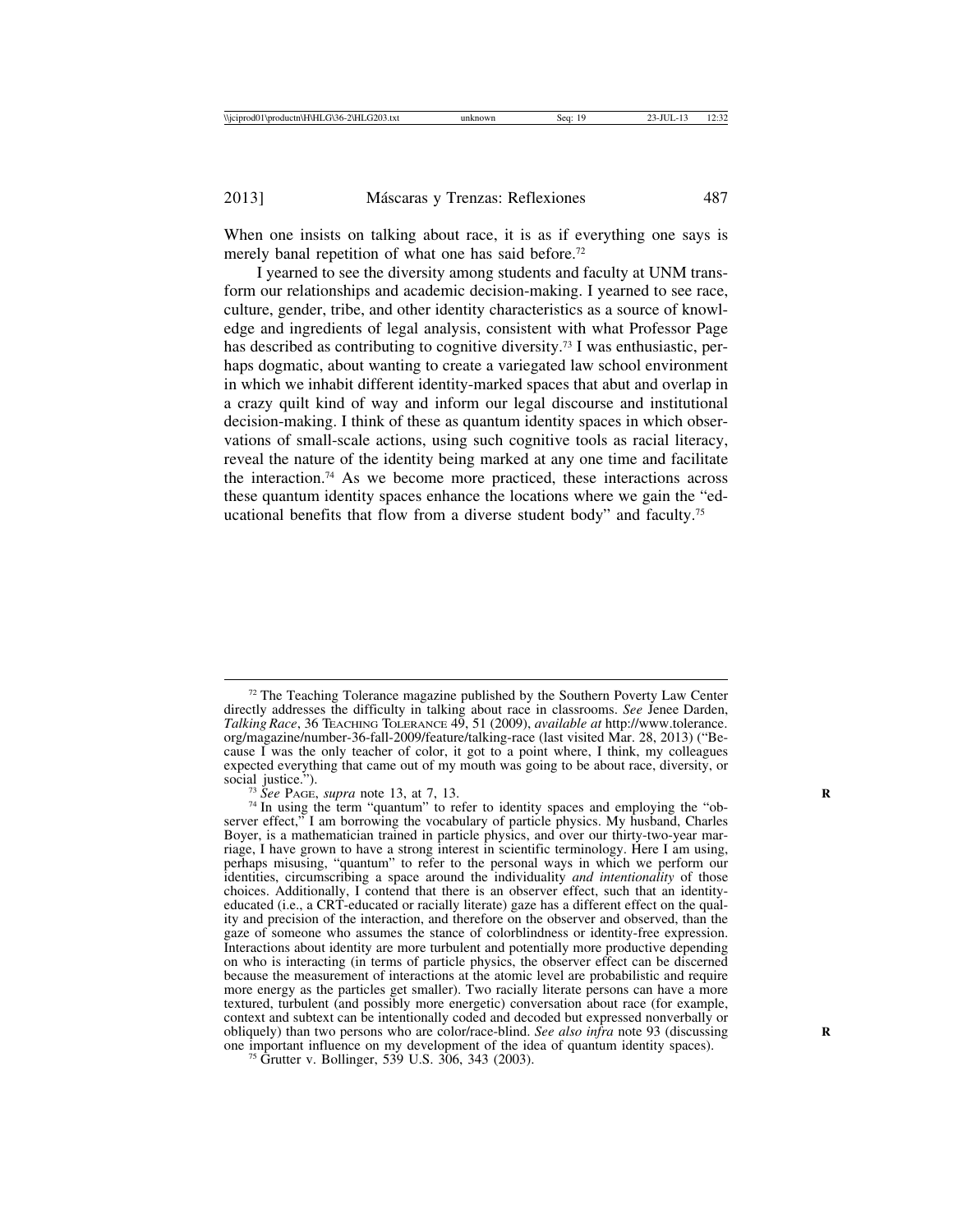## ON TRENZAS

#### *Finding that Scholarship Can Inform Family Life*

Like many other female professionals, I have struggled to integrate my obligations in the workplace with those in the home. One persistent question for me is not how to balance the workplace with the home, but rather how to close the space between, or *braid*, the public and private. This is of particular interest to me as a woman of color. Over time, my scholarship, and specifically the *M´ascaras* article, was read and used by my family. I do not know how common this is for other faculty of color, but it was transformational for us. The scholarship that forms the basis for the *M´ascaras* article emerged out of my academic work in Chicano Studies as an undergraduate, as well as my own and my family's experience in the Chicano movement and the other upheavals in the 1960s and 1970s.

As I was reaching young adulthood, my family's black-and-white moral, social, and political certitudes, grounded in pre-1960s politics and pre-Vatican II76 theology, were cracking all around us. My father was active in local racial politics, helping to organize *Los Trabajadores Sociales de la Raza*, a group of Hispano social workers.<sup>77</sup> My brother had been a paratrooper in Vietnam, but slowly we all came to oppose the war. My sister had been a teen bride and would evolve into a single mom raising two kids and earning a degree in mechanical engineering. At San Diego State, I enrolled in Chicano Studies courses and became a teaching assistant for the department. I often joined in marches protesting the war or supporting the local Chicano community and the United Farm Workers led by César Chávez. My

<sup>76</sup> Vatican II, as the Second Vatican Ecumenical Council came to be called, was an active engagement of the Catholic clergy with modernity. *See* CATHOLIC UNIV. OF AM., 14 NEW CATHOLIC ENCYCLOPEDIA 407 (Gale 2d ed. 2003). Indeed, part of the doctrinal work of the previous Pope, Benedict XVI (formerly Joseph Ratzinger), has been to reinterpret *Gaudium et Spes*, the principal document of Vatican II, and he has decried the incorporation of contemporary music and dress as "claptrap and pastoral infantilism." Tracey Rowland, *Benedict XVI, Vatican II and Modernity*, ZENIT (July 24, 2005), http:// www.zenit.org/en/articles/benedict-xvi-vatican-ii-and-modernity-part-1. For those of us who had been schooled in Catholicism, many rituals became more participatory and accessible (for example, Mass was now said in English rather than Latin) and there seemed to be greater tolerance for moral ambiguity as an informed conscience took on greater importance. *See, e.g.*, Rob Agnelli, *On the Forms of Moral Immaturity: The Obedient Toddler & the Rebellious Teen*, 80 NEW OXFORD REV. (Jan.–Feb. 2013), http://www.

<sup>&</sup>lt;sup>77</sup> For mentions of this group, see generally *Group Calls for Formation of La Raza*, SANTA FE NEW MEXICAN*,* July 1, 1970, at B4 (announcing the creation of the Trabajadores Sociales de la Raza to initiate programs to affect the lives of Mexican-Americans in New Mexico) (on file with the author); Ernest Ortega, *Taos 'Unique' and 'Conservative' in the Good Sense of the Word*, TAOS NEWS, Sept. 22, 1961, at B6 (describing the work being done on behalf of the poor and powerless by social workers and organizations such as Los Trabajadores Sociales de la Raza) (on file with the author); Advertisement for a Conference on Bilingual Education, ALBUQUERQUE J., Oct. 24, 1975, at A10 (listing Trabajadores Sociales de la Raza as a sponsor) (on file with the author).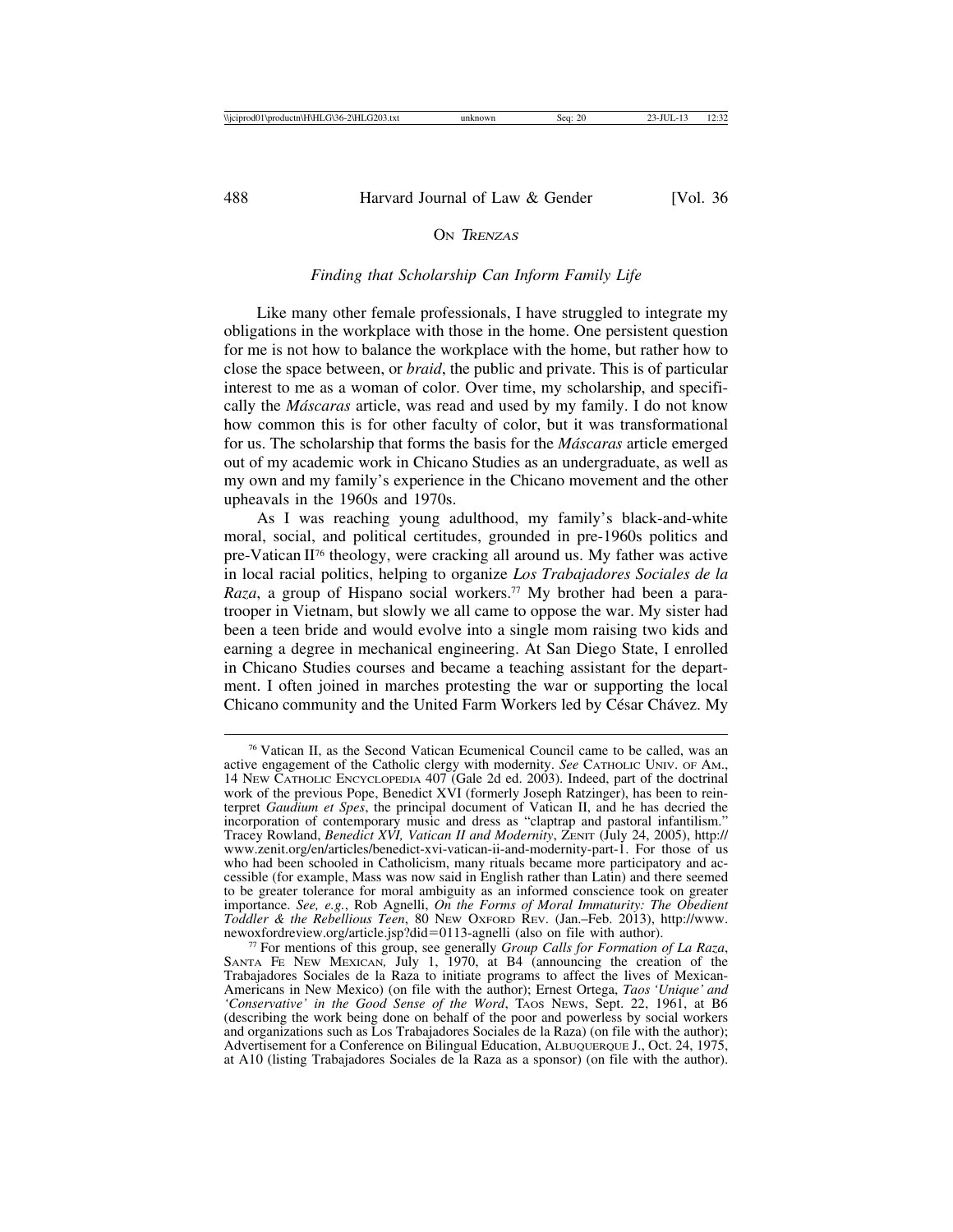family's racial, political, religious, and gender politics were changing, like those of the larger society. It was a heady time to be alive; our identities were being reconstructed on a national scale in an accelerated time frame. We were embarked on a trajectory that resulted in racial categories inscribed with positive interpretations, new narratives and images, and renewed affiliations. Like many others and because of the social conflict of that period, I claimed Chicana (and later Latina) as a newly vindicated and invigorated racial and gendered identity.

I was in college and law school during the late 1960s and 1970s, a time of historic social upheaval. As I look back, identity issues were largely confined to race and gender, and with respect to race, most people thought only about the issues facing Blacks.78 However, my perspectives were marinated in the demographic stews of New Mexico and California.79 I arrived at Harvard Law School with a deeply rooted racial and ethnic identity.<sup>80</sup> Like

 $\frac{79}{19}$  At this time, New Mexico, and to a lesser extent California, was much more Brown than the national population. The 1970 Census (using a 15% sample) reported that Whites were 87.7% of the population, Blacks were 11%, Hispanics were  $4.7\%$ , Asians were 0.8%, and American Indians were 0.4%. Campbell Gibson & Kay Jung, *Historical Census Statistics on Population Totals by Race, 1790 to 1990, and by Hispanic Origin, 1970 to 1990, for the United States, Regions, Divisions, and States* tbl. 1 (U.S. Census Bureau, Working Paper Series No. 56, Sept. 2002), *available at* http://www.census.gov/ population/www/documentation/twps0056/tab01.pdf. California's Department of Finance compiled these data for 1970: Whites were  $77\%$  of the population, Hispanics were  $12\%$ ; Asian/Pacific Islanders were 3%, Blacks were 7%, and Native Americans were 0.4%. CAL. DEP'T OF FINANCE, REVISED RACE/ETHNIC POPULATION ESTIMATES: COMPONENTS OF CHANGE FOR CALIFORNIA COUNTIES, JULY 1970–JULY 1990 (2007), *available at* http:// www.dof.ca.gov/research/demographic/reports/estimates/race-ethnic\_1970-90/. In 1970, New Mexico reported 91% White (although 37% were Hispanic based on Spanish language), 2% were Black, and 7% were American Indian. U.S. CENSUS BUREAU, TABLE 46. NEW MEXICO—RACE AND HISPANIC ORIGIN (2002), *available at* http://www.census.gov/

<sup>80</sup> I thought of myself as a feminist, religiously reading *Ms. Magazine* cover to cover, but I did not consider myself part of the Feminist Movement. *Ms.* was publicized as a title we feminists could embrace and provided a shared space where we could devour articles and stories about how to be/how to become a liberated woman. *See generally Herstory 1971*–*Present*, MS. MAGAZINE, http://www.msmagazine.com/about.asp (last visited Mar. 28, 2013) (giving a brief history of the magazine). It was exhilarating. I remember when Ann Scales and other White students convened the meeting that would eventually evolve into the founding of the *Harvard Women's Law Journal*. I left the meeting without speak-

<sup>78</sup> The Chicano Movement was in its heyday in both California and New Mexico during the late 1960s and early 1970s. *See, e.g.*, F. ARTURO ROSALES, CHICANO! THE HISTORY OF THE MEXICAN AMERICAN CIVIL RIGHTS MOVEMENT, at xv (1996). The land grant struggles in northern New Mexico brought a renewed focus on the Treaty of Guadalupe Hidalgo, *id.* at 154, and César Chávez and the labor organizing of farm workers in California became a rallying point for the Chicana/o community, including university-age students. *Id.* at 140–41. Nonetheless, the popular media and scholarly focus on other parts of the socio-political revolution, i.e., the anti-war, feminist, and Black movements, is evident in the Stanford Encyclopedia of Philosophy's entry on civil rights, which begins with this statement, "the term 'civil rights' is indissolubly linked to the struggle for equality of American blacks during the 1950s and 60s," and, despite the Encyclopedia's revision in 2012, lacks any mention of Latinas/os, the largest minority group in the United States. Andrew Altman, *Civil Rights*, STANFORD ENCYCLOPEDIA PHIL., http://plato.stanford.edu/entries/civil-rights (last updated Aug. 1, 2012).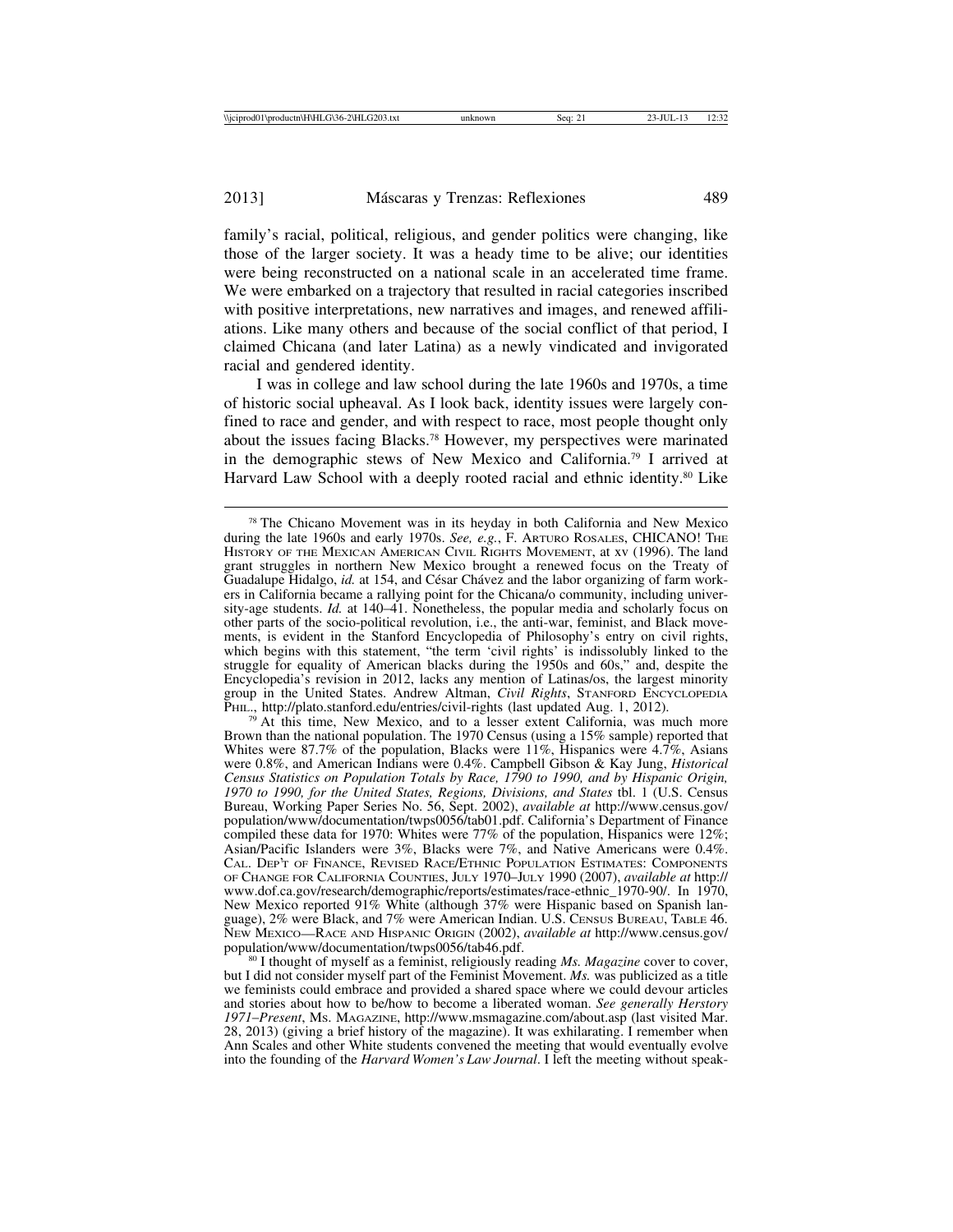many of my generation, I was challenging my parents' choices about cultural assimilation and testing my mother's moves toward Whiteness (her lessons about why and how to get along with "Anglos," the term used throughout the Southwest for White people and the term my mother would have used). Like many other Chicana/o students in California, I emphasized my claims to color and performed my identity in starkly racial terms. Brown/Yellow/ Red/Black Power and Brown/Yellow/Red/Black is Beautiful were my cohort's mantras. Racial categories and racial aesthetics were still fairly crisp. Boundaries hadn't yet weakened from the combined weight of intermarriage, immigration, genetic research, and the excavation of family histories.

*My family consists of my husband, Charles Boyer, his son Chuck, Chuck's wife Celine, and our two daughters, Alejandra and Diana, Diana's husband Javier, and my new granddaughter, Marisela. Our family is cross-racial, multicultural, polylingual, and phenotypically different. Chuck is tall and light-skinned, has light hair and eyes, and speaks both Spanish and English. Celine is Chinese-American; has light skin, dark hair and eyes; and speaks English, Cantonese, and Mandarin. Diana looks Latina, with brown skin, black hair, and dark eyes, but has Boyer features. With the help of Javier, her Mexican immigrant husband, and her in-laws, Diana is becoming fluent in Spanish. Alejandra appears mixed-race, with a lighter complexion, brown hair and eyes, and Montoya features. She has marketplace fluency in Spanish*—*able to order in restaurants and assist customers with computer-related problems.*

*Charles and I met in Mexico City. Having lived for about eight years in Mexico, he was bilingual and had a deep affinity for Mexican culture. While we borrow freely from both the White and Latino cultures, we have worked to make our home a Brown space. My daughters acknowledge that they are mixed race, but they identify as Latinas. If you were to visit our home in Albuquerque, you would see that the front of the house is sedate, soft mauve stucco while the walls in the back are a riot of colors `a la Luis*

ing after concluding that my issues were not like those of the White women. Looking back, I was both right and wrong. Many of the issues, both legal and personal, that fell within feminism or the rubric of the rights of women—such as employment opportunity, the Equal Rights Amendment, abortion—were issues of great concern to me. However, I felt then (as I feel now) that such issues have different dimensions for middle-class White women (who were then the dominant cohort of the feminist movement) and women of color. I was reminded of this divide most recently on February 9, 2013, when watching a discussion on the MSNBC program *UP with Chris Hayes* that included Melissa Harris-Perry. Ms. Harris-Perry made it a point to draw distinctions about the different roles women of color occupy in the paid and underpaid workforce. *UP with Chris Hayes* (MSNBC television broadcast Feb. 9, 2013) (featuring Gloria Steinem, Marlo Thomas, and Melissa Harris-Perry).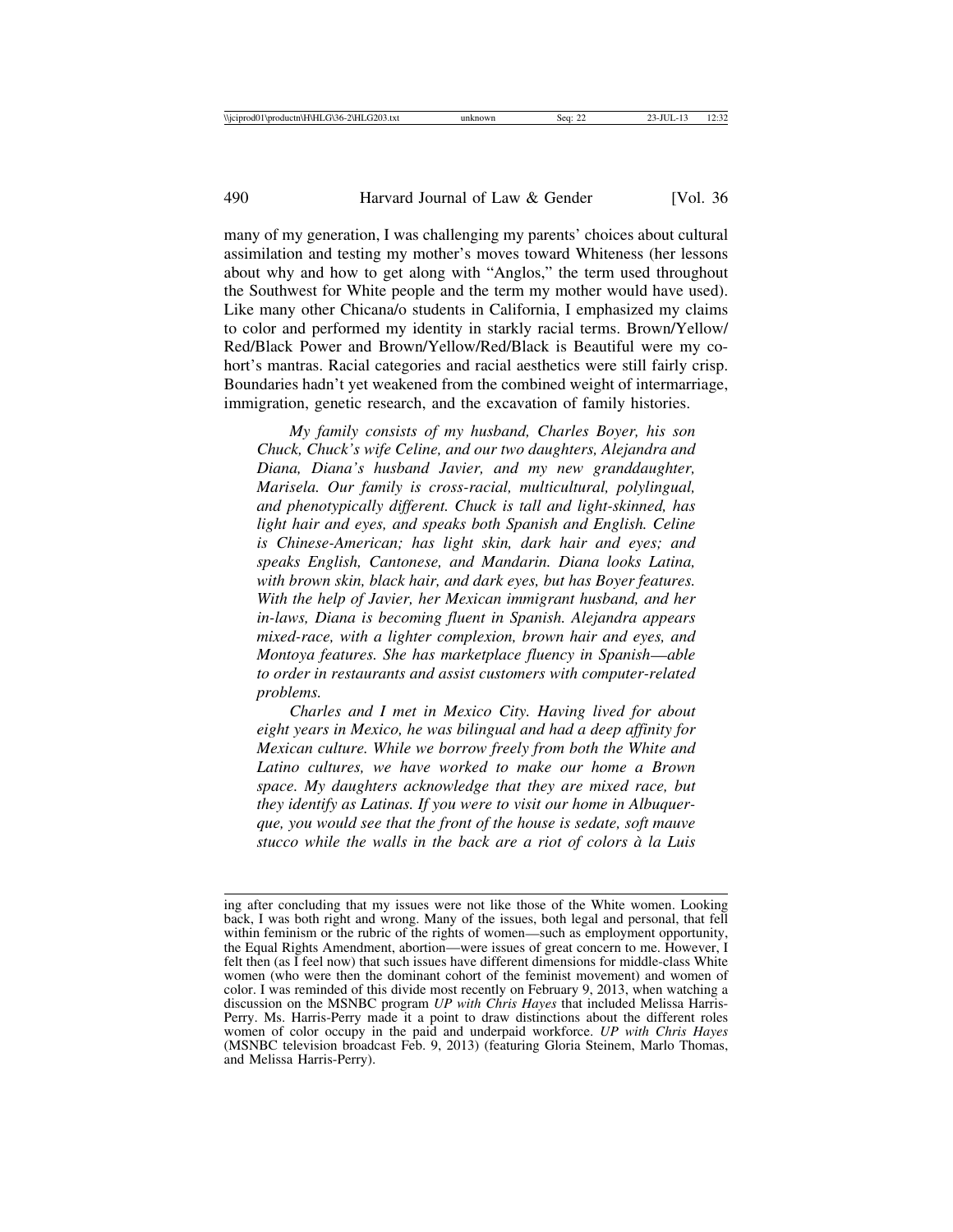*Barrag´an*—*broad expanses of cobalt, terracotta, yellow. Our home, like our family, is a cultural pastiche.*

*The* M´ascaras *article has become part of our family idiom. The stories in the article are part of our collective memory, and we often use the language of the article to punctuate our conversations. As an example of how the article has influenced my family over the years, when Alejandra has worn a braid in her hair, sometimes she braids only her bangs and other times all of her hair. She and I know that the braid is not just a hair style; it is a symbol. She sometimes asks me to help her with her braid. We both know these are moments framed by my* M´ascaras *article. At times, my eyes well with tears as I remember my mother braiding my hair and interpreting the world for me. My mother died before I became a mother, but she remains Gra'ma Virginia, a phantom presence who braids her memories with mine*—*and theirs.*

I have worked hard to make my different roles as professor, mother, and wife cohere with and amplify one another. The use of autobiographical narratives, the *trenzas* metaphor of the article, made my scholarship accessible to my daughters early in their lives (Diana was ten and Alejandra was four when I wrote the article). They sometimes accompanied me to professional talks and over time became conversant in the *m´ascaras* and *trenzas* tropes. My stepson Chuck cited my work in his dissertation defense in 1999 as he completed his Ph.D. in Latin American literature,<sup>81</sup> which was certainly unexpected when I wrote the article. Alejandra majored in Politics and Latino Studies at NYU and studied my *M´ascaras* paper in her Latino Social Movements course (for which her professor invited me to present a guest lecture). When she wrote her honors thesis, she also cited my scholarship, including the *M´ascaras* article.82 Today, Diana draws on the article's themes and its connections to cultural competence<sup>83</sup> as she works to expand the edu-

<sup>&</sup>lt;sup>81</sup> Charles G. Boyer, Revolution and Romance: Social Change and Desire in Mexican Narrative, 1955–1989 (May 24, 1999) (unpublished Ph.D. dissertation, University of Kansas) (on file with Department of Spanish & Portuguese, University of Kansas).

<sup>&</sup>lt;sup>82</sup> Alejandra Montoya-Boyer, The Senate Confirmation Hearings of a "Wise Latina": Discussing Race in a Period of Denial (April 2010) (unpublished B.A. senior honors thesis, New York University) (on file with Latino Studies Program, New York

 $83$  My work in the health sciences allowed me to make linkages between pedagogical and conceptual trends in law and medicine. Cultural competence training in the health professions has made significant strides in making physicians, nurses, pharmacists and others more self-aware about culture, identity, bias, and the importance of social determinants to health outcomes. *See What is Cultural Competency?*, *supra* note 67. While law **R** schools are paying some attention to cultural competence in clinical education, medical schools have taken more decisive steps, including through the accreditation process, in requiring cultural competence training. *See, e.g.*, LIAISON COMM. ON MED. EDUC., FUNC-TIONS AND STRUCTURE OF A MEDICAL SCHOOL: STANDARDS FOR ACCREDITATION OF MEDICAL EDUCATION PROGRAMS LEADING TO THE M.D. DEGREE 10 (May 2012), *available at* http://www.lcme.org/functions.pdf ("[T]he medical education program should be able to document objectives relating to the development of skills in cultural competence,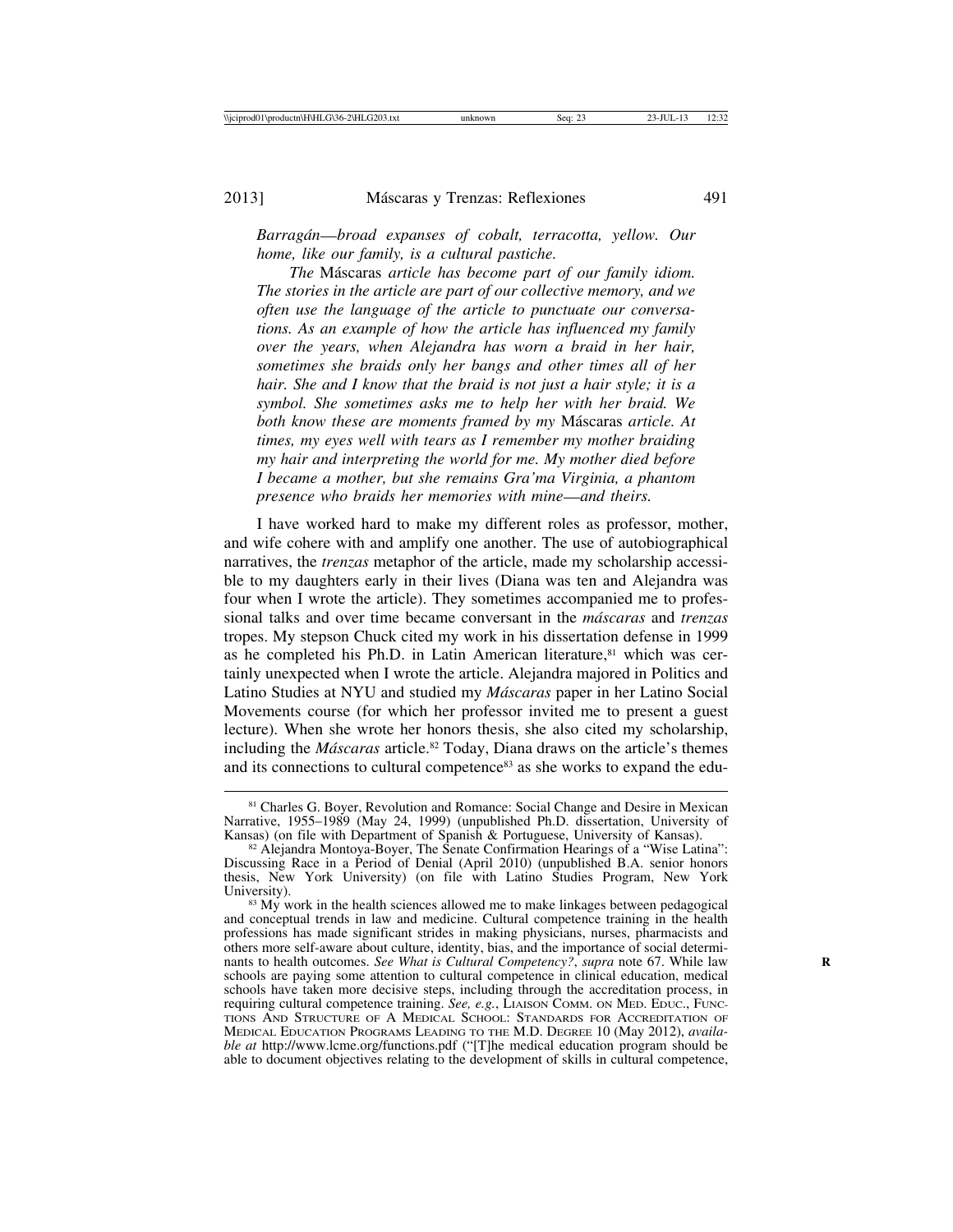cational pipeline for the health professions. My sister once used the article in a teambuilding workshop with mostly White male engineers working on turbine engine design. My nephew, Robert Montoya, has been accepted into a Ph.D. program in ethnic studies and attributes his passion for this academic interest in part to my *Máscaras* article. These are examples of how the article helped me cohere my public and private roles, and how it became a source of both identity and analysis for my family.

My father was deeply committed to the idea that our success is a collective effort; he taught us that we stand on the shoulders of family members as well as those of a whole community (*nuestra raza*) that has struggled to create the opportunities from which we have benefited. It is therefore incumbent upon us to lend a hand and give a boost to those who come after us. As a race scholar and a mother of color I was faced with raising daughters (and a stepson, although less directly) and wanting them to grapple with their own racial, cultural, and economic privileges—or lack thereof—with a civic mindedness and a duty to "pay forward" those privileges and to develop strong identities with a deep analysis of racial and gender dynamics. My husband and I tapped tools and insights from my scholarship, such as storytelling with its race/gender vocabulary and imagery (*m´ascaras* and *trenzas*). Thus, race and gender scholarship informed and transformed our family interactions.

#### *Wrestling Family Relations into Brown Space: Ganas y Coraz´on*

Over the past twenty years, the demographic context has changed enormously for Latinas/os, and our community has grown in national visibility and importance. Consider these data points<sup>84</sup>: In 1990, Hispanics (as we are called by the Census Bureau) were about 9% of the U.S. population.<sup>85</sup> By 2011, we were 16.7%.<sup>86</sup> This represents an approximate increase in our numbers from 22 million to 52 million persons.87 The political landscape has also changed. In 1996, there were 3,743 Latinas/os serving as elected officials.<sup>88</sup> In 2011, there were 5,850, including two senators and twenty-four members

indicate the location in the curriculum where medical students are exposed to such mate-<br>rial, and demonstrate the extent to which the objectives are being achieved.").

<sup>&</sup>lt;sup>84</sup> Racialized data is an important tool in the Zuni Cruz-Montoya racial literacy tool-<br>kit. See Montoya & Zuni Cruz, *Narrative Braids AILR*, *supra* note 24, at 195–96.

kit. See Montoya & Zuni Cruz, *Narrative Braids AILR*, *supra* note 24, at 195–96.<br><sup>85</sup> BUREAU OF THE CENSUS, U.S. DEP'T OF COMMERCE, WE ASKED. . .YOU TOLD US:<br>HISPANIC ORIGIN (Oct. 1992) [hereinafter "WE ASKED"], *availab* sus.gov/prod/cen1990/cqc/cqc7.pdf (one of a series of bulletins showing questions asked in the 1990 census).

<sup>&</sup>lt;sup>86</sup> Bureau of the Census, *USA QuickFacts*, U.S. Dep'r. COMMERCE, http://quickfacts. census.gov/qfd/states/00000.html (last modified Jan. 10, 2013).

<sup>&</sup>lt;sup>87</sup> *Id.*; We Asked, supra note 85. *R* 88 *R* 88 *R* 88 *R* 88 NALEO Educational Fund, *A Profile of Latino Elected Officials in the United States and Their Progress Since 1996*, NALEO 3, http://www.naleo.org/downloads/ NALEOFactSheet07.pdf (last visited Mar. 28, 2013). The number of Latino elected officials has grown significantly over the years. In 1996, there were 3,743 Latinos serving in elected office, and by 2007, that number had grown to 5,129—a 37% increase. *Id.*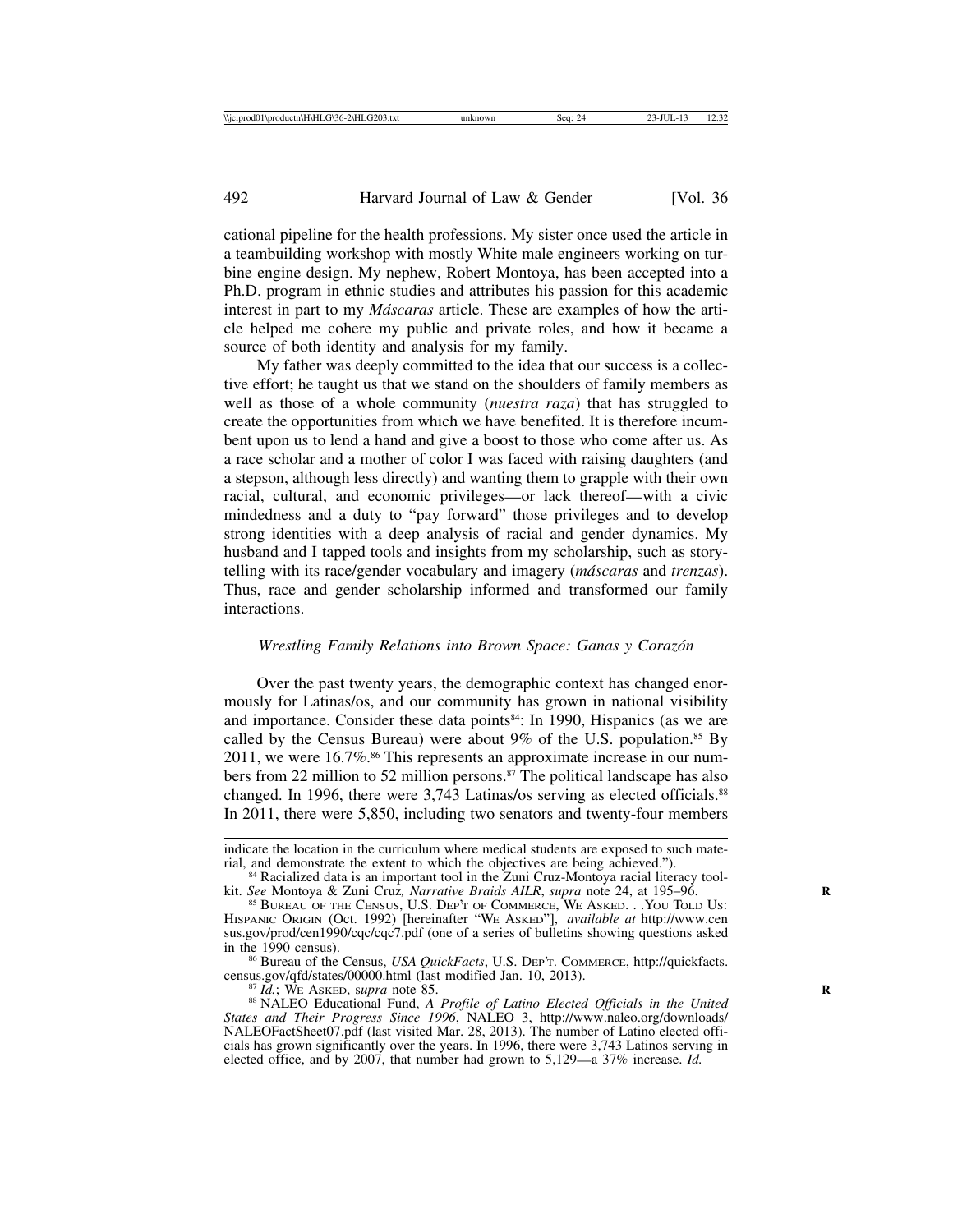of the House of Representatives, of which seven were Latinas.89 With respect to legal education, in 2010, the percentage of Hispanic ABA matriculating students was an anemic 7.6%, and the percentage of Hispanic lawyers, both male and female, stood at a shockingly low 3.4%.90

My family was part of this huge demographic shift in the nation—the Latino-ization of the U.S. that is ongoing. This shift had dramatic consequences in 2012 national- and state-level electoral contests,<sup>91</sup> including the re-election of President Barack Obama, who captured 71% of Latina/o voters, 76% of Latinas, and 74% of Latina/o youth.<sup>92</sup> Over the twenty years since I wrote the original article, the urgency of this work on identity has intensified because of the greater national and local prominence of Latinas/ os. Yet Latinas (our faces and our voices) are still largely absent from the national imagination.

Today, some students arrive at law school well read and conversant in CRT, LatCrit, feminism, queer theory, and other genres of Outsider scholarship. Many students, however, arrive at law school in need of and wanting experiences and analyses that bridge their identities with what they are learning about law and public policy. In recent years, students (including my daughters, nephews, and nieces) often leave high school and their undergraduate studies without coalescing and/or divulging their Outsider identities in public space or acquiring a coherent racial analysis. I choose the word coalesce to emphasize that the various strands of racial identity—being White, Brown, Black, Native, Asian, as well as other permutations—can exist singly or in multiples and can become more unified without being emulsified or redundant.93 The Black, American Indian, and Chicano civil rights movements are often abstractions to the younger generation. The media confound discussions about identity as they bandy about the idea that the

<sup>&</sup>lt;sup>89</sup> NALEO Educational Fund, *2011 Directory of Latino Elected Officials*, NALEO, http://www.naleo.org/directory.html (last visited Mar. 28, 2013).

<sup>&</sup>lt;sup>90</sup> Additional Gender/Ethnicity Information, LAW SCH. ADMISSIONS COUNCIL 1 (2012), http://www.lsac.org/lsacresources/data/pdfs/additional-eth-gen.pdf. In 2010, 91% of all lawyers in the U.S. were White.  $Id$ .

<sup>&</sup>lt;sup>91</sup> See, e.g., Javier Gonzalez, Rise in Latino Voters Shapes Political Landscape in *California*, INDEP. VOTER NETWORK (Dec. 10, 2012), http://ivn.us/2012/12/10/rise-in-la tino-voters-shapes-political-landscape-in-california/ (concluding that the Democratic supermajority in both of California's legislative bodies may remain the norm unless Republicans can capture larger numbers of Latina/o voters).

 $92$  Mark Hugo Lopez  $\&$  Paul Taylor, Pew Hispanic Ctr., Latino Voters in the 2012 ELECTION 4, 7 (2012), *available at* http://www.pewhispanic.org/files/2012/11/2012 \_Latino\_vote\_exit\_poll\_analysis\_final\_11-09.pdf (analyzing the exit polls from the 2012

 $93$  I am conflating other Outsider identities with racism and intentionally privileging race in this essay. I once had a conversation with Kimberle Crenshaw in which she explained intersectionality as a process in which different types of subordination are in conversation with one another, so that racism learns new expressions from sexism or homophobia, and vice versa; these "-isms" are intertwined and simultaneously morphing. I draw on this idea in postulating my quantum identity spaces notion. *See supra* note 74 **R** and accompanying text.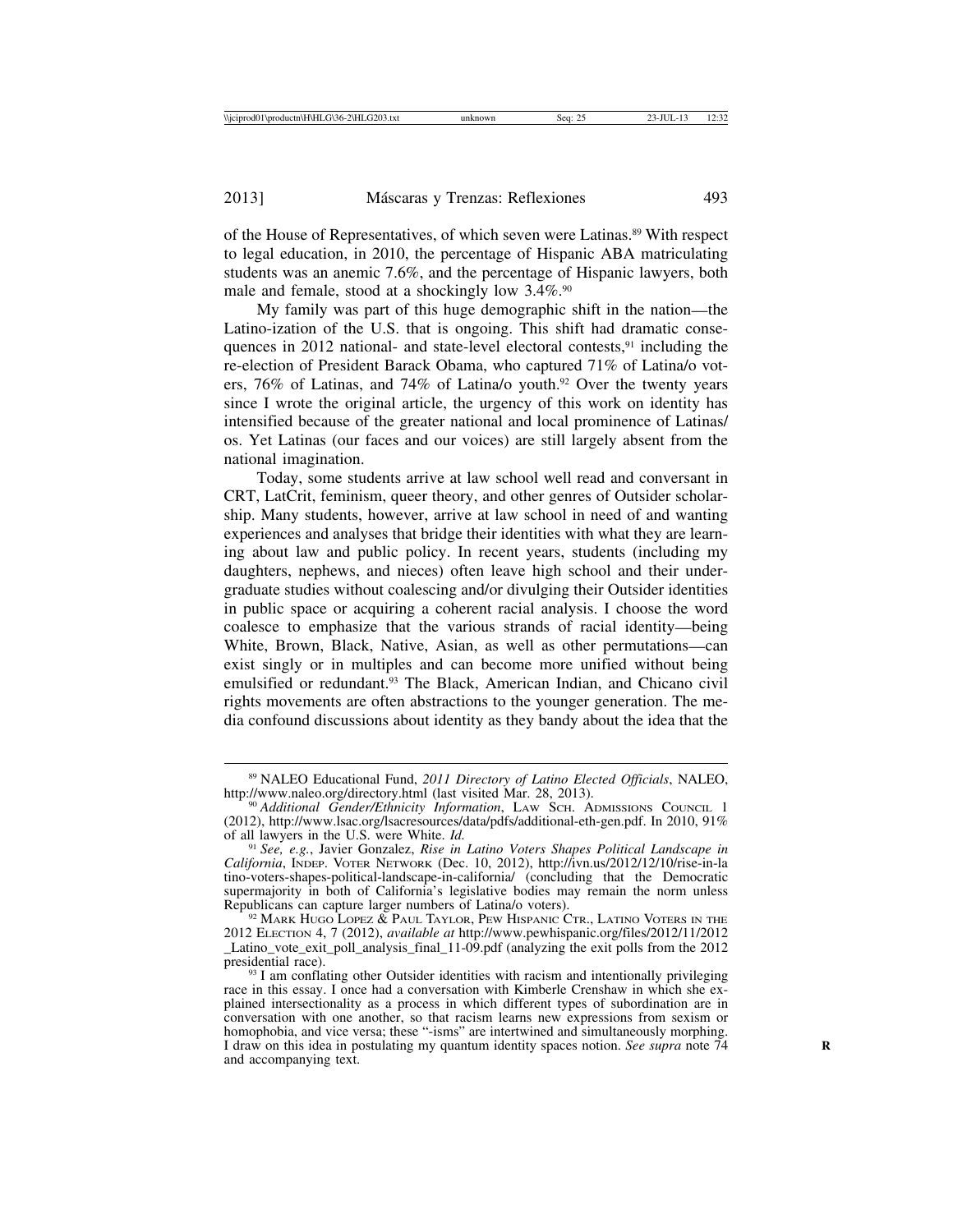U.S. is now "post-racial,"94 while Barack Obama is both reviled and revered for his mixed-race Blackness.95

CRT and LatCrit scholarship and racial literacy skills proved indispensable to me in raising my daughters to have strong racial/gendered identities. Diana and Alejandra were brought up listening to and telling braided narratives. I tried to figure out how to provide them with insights into the choices available in expressing and performing their individual identities together with an analysis based on collective stories about discrimination, resistance, policy options, the vocabulary and expression of different forms of power, and the impermanence of legal victories like *Roe v. Wade*. 96 I want them to live, work, and love *con ganas y coraz´on*, moving easily (or perhaps not so easily but boldly) across cultural boundaries. As a professor of color who works on issues of racial justice, I was and remain greatly concerned about raising grand/children with a heightened conscience about racial justice, *como transmitirles una concientizaci´on sobre cuestiones de raza y justicia*. The *M´ascaras* article did some of this work for us by providing us with tools to gain new depths of understanding, especially with our braided narratives, the *trenzas* trope.

Another aspect of becoming racially literate is learning the role that law and its legal agents and institutions play in creating and imposing racial categories upon us. For example, census documents are braided narratives and, in excavating them, we can learn new stories about our families and ourselves*.* Unbraiding these narratives requires knowledge about law and history, including, in my case, the uses and abuses in the application of racial categories in census documents and the conflicted racial nomenclature in the Southwest as a result of the unprovoked invasion of Mexico in 1846 by the

<sup>94</sup> *E.g.*, Marcia Dawkins, *Mixed Messages: Barack Obama and* Post-*Racial Politics*,

<sup>&</sup>lt;sup>95</sup> Compare Gregory Rodriguez, Op-Ed., *President Obama: At Odds with Clear Demographic Trends Toward Multiracial Pride*, L.A. TIMES (Apr. 4, 2011), http://articles. latimes.com/2011/apr/04/opinion/la-oe-rodriguez-column-obama-race-20110404, *with* Debra J. Dickerson, *Colorblind*, SALON (Jan. 22, 2007), http://www.salon.com/2007/01/ 22/obama\_161/. For further discussion of President Obama's mixed-race heritage and how it interacts with politics, see Michele Elam, *Obama's Mixology*, THE Root (Oct. 30, 2008, 12:00 AM), http://www.theroot.com/views/obamas-mixology; ; see also MICHELE ELAM, THE SOULS OF MIXED FOLK: RACE, POLITICS, AND AESTHETICS IN THE NEW MIL-LENNIUM 7 (2011) (arguing that "the discursive making and unmaking of biracialism is always in large part a function of shifting political imperatives").

<sup>&</sup>lt;sup>56</sup> 410 U.S. 113 (1973). *Roe v. Wade*, the Supreme Court decision that legalized abortion, has subsequently been so narrowed by some state legislatures that those states may soon have no abortion services at all. *See* Emily Le Coz, *State Abortion Laws Restrict Women's Access to Reproductive Care*, HUFFINGTON POST (July 18, 2012, 8:47 PM), http://www.huffingtonpost.com/2012/07/18/state-abortion-laws\_n\_1684825.html (citing *2012 At the Midpoint: The Assault Continues*, CTR.FOR REPROD. RTS. (July 17, 2012), http://reproductiverights.org/en/feature/2012-at-the-midpoint-the-assault-continues) (reporting on a study prepared by the Center for Reproductive Rights concluding that 60 bills had been passed in 2011 and 40 in 2012 restricting access to abortion).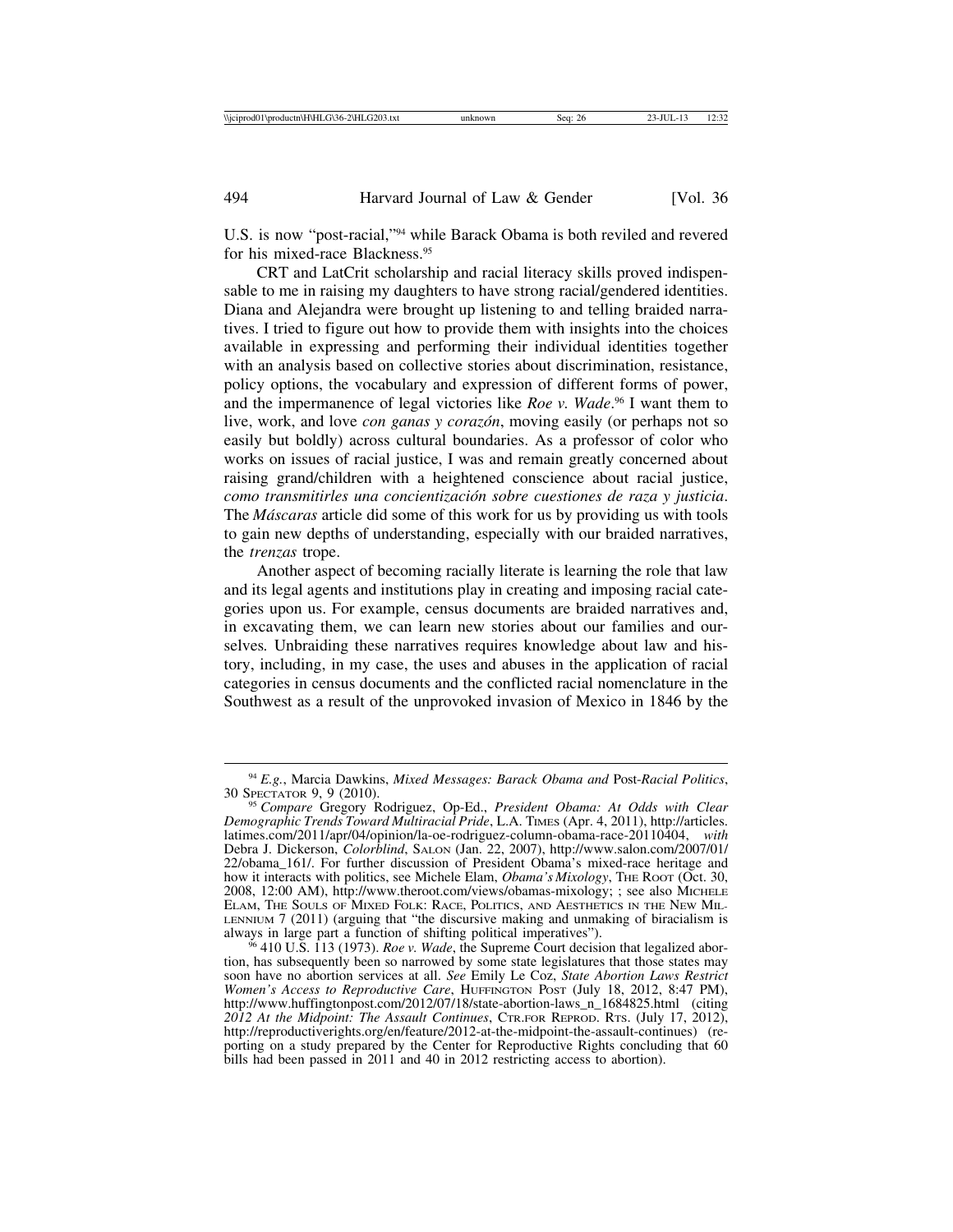United States.97 The end of the U.S.-Mexican War would mean the subsequent seizure of half of Mexico's land and with it more than one hundred thousand Mexicans, my ancestors among them, who would become U.S. citizens as—under the interpretation of the Treaty of Guadalupe Hidalgo—a quasi-White population.98 Unbraiding these census narratives also requires knowledge about family relations, grandparents, and places of importance to the family, as well as a willingness to speculate about motives, tastes, preferences, and commitments, even when inglorious.

Since before statehood, New Mexico has had a segment of the Hispano/ Latino population with political and economic power and close connections to the White elites.99 The state's principal trade centers were located in northern New Mexico—in Las Vegas, Santa Fe, and later Albuquerque.100 According to our family and community stories, the state is separated into the North, which retains ties, albeit attenuated ones, to the region's Spanish conquistador history101 and mythology, and the South, which is characterized by the border with Mexico and the hybrid customs, narratives, and family ties of borderlands everywhere.102 My older family members and family friends, like many northern families describe themselves, even today, as "Spanish," while southern families are more likely to describe themselves as "Mexicans."103 The historic use of "Spanish" as an identifier was a marker of

<sup>99</sup> See id. at 83 (describing serial conquests and coexistence among Mexicans, Indians, and Euro-Americans, Gómez provides details about Mexicans who occupied positions of authority and power as legislators, jurors, and in other capacities).

<sup>100</sup> See Alex Traube with a text by E.A. Mares, Las Vegas, New Mexico: A PORTRAIT 9–10, 26–27 (1983).

<sup>101</sup> *See* Gómez, *supra* note 97, at 8–9.<br><sup>102</sup> *See generally* Montoya, *Border/ed Identities*, *supra* note 26 (using the border as both a geographic location and a metaphor for the perspectives of those who live between cultures). I draw on the cross-disciplinary literature about boundaries and borders, and describe borders as liminal spaces where "different things, people, forces, sensations, sounds, and words combine and emerge irrevocably changed."  $Id$ . at 132.

<sup>103</sup> When we called ourselves "Spanish," we were also rejecting the government's imposition of a White racial label. For examples of the federal government's racial construction of Latino identity, see *supra* text accompanying note 98 and *infra* text accompanying note 105. It was recently reported that the Census Bureau is considering making **R** "Hispanic" a racial rather than an ethnic label in part because of the significant number of Latino households that either leave the race question blank or fill in "some other race" on the census forms. Sandra Lilley, *Census Might Make "Hispanic" a Race*, NBC LA-TINO (Jan. 4, 2013, 5:20 PM), http://nbclatino.com/2013/01/04/census-might-make-his panic-a-race/. See generally Hope Yen, *'Off-White' Melting Pot Blurs Race Lines*, DE-LAWAREONLINE (Mar. 18, 2013), http://www.delawareonline.com/viewart/20130318/NA

<sup>&</sup>lt;sup>97</sup> See LAURA E. GÓMEZ, MANIFEST DESTINIES: THE MAKING OF THE MEXICAN AMERICAN RACE 19 (2007) (explaining that President Polk wanted a war with Mexico, which allowed the United States to test new weapons and other technology prior to the Civil War).<br><sup>98</sup> *Id.* at 42, 83–84. Using both historical and legal documents, Gómez explains that

Mexicans, naturalized pursuant to the Treaty of Guadalupe Hidalgo, were allowed to fall within the *legal* category of White because naturalization was at the time limited to White persons. *Id.* at 83. However, because Mexicans were racially mixed (Spanish, indigenous, African), they would be subjected to widespread discrimination and denied most of the *social* benefits of Whiteness.  $Id$ . at 83–84.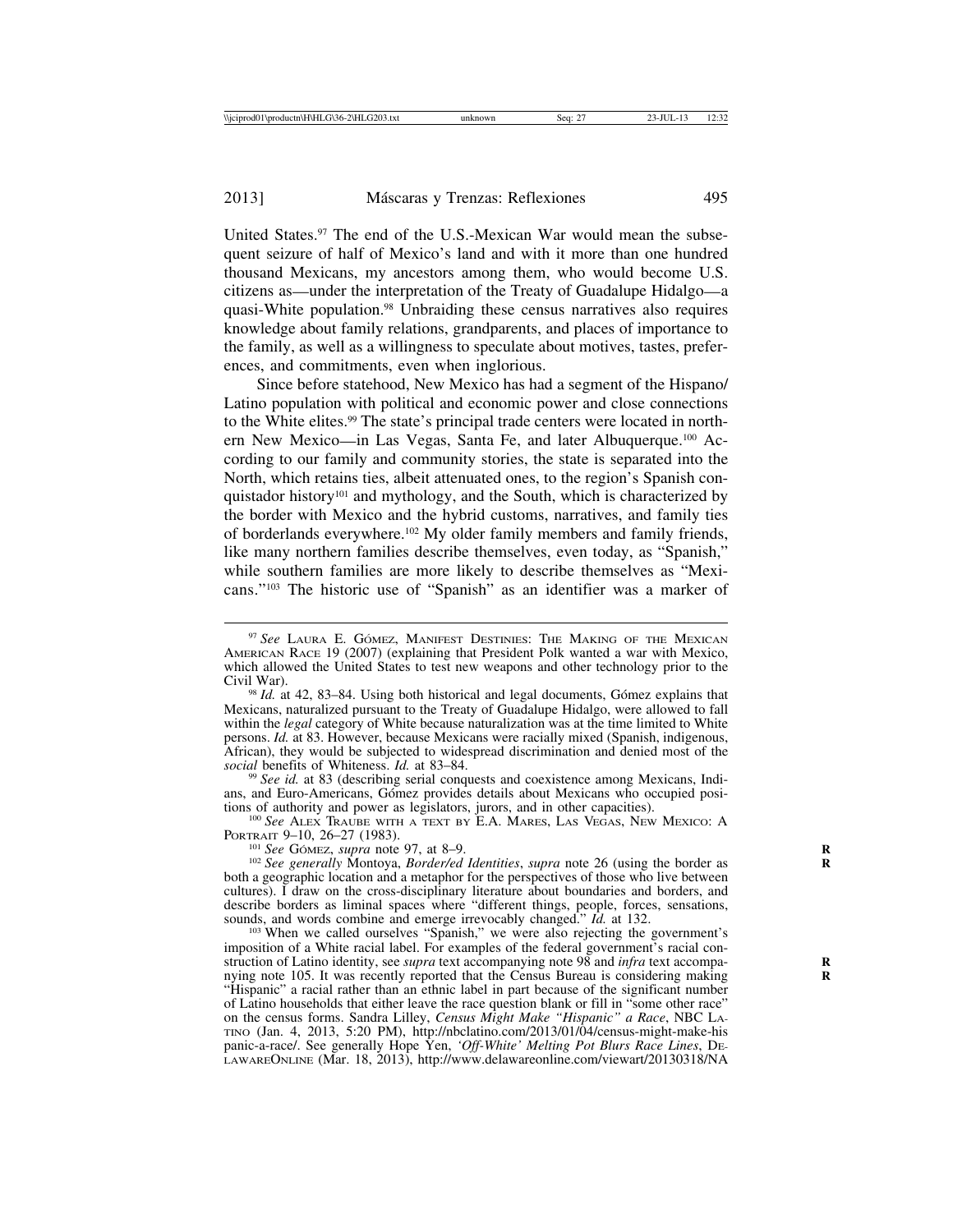assimilation away from Indianness,104 and the contemporary use of "Spanish" as an identity by some New Mexican Latinas/os draws a contrast with, and discriminates against, immigrant Mexicans. When I first arrived at Harvard, I remember Latinos from Texas and California poking fun at me as a *New Mexican* Latina because of these racial myths and claims of Spanish ancestry, even though by young adulthood I had renounced and denounced such claims. Racial identities and racial labels can vary from person to person and generation to generation even within the immediate family and almost always among extended families.

*In northern New Mexico in the 1950s and '60s, we did not often call ourselves Mexicanos; we called ourselves "Spanish," or at times "Spanish-American," partly because on government forms we were called Spanish-surnamed*105 *and the use of the Spanish language has been an enduring governmental concern.*<sup>106</sup> *In the 1920 census, twelve families*—*with names such as Flores, Carrillo, Bustos, Lopez, and Kerker*—*are listed on the same page as my paternal grandparents, the Montoyas, as living in Santa Rita, in southern New Mexico. All are shown as belonging to the Mexican race or color; the census taker is named Mrs. Russell S. Enos. Sixteen families*—*with such names as Chavez, Aragon, Padilla, Bustos, Montoya*—*are listed on the same page as my maternal grandparents, the Alarids, as living in Bernalillo, in northern New Mexico. All are shown as belonging to the White race or color; the census taker is named Romelia Garcia. It is hard to know without more probing why some nuevomexicano families were identified as racially Mexican and others as White.*

Census documents illustrate the government's power to construct our racial identities. Such government documents offer some explanation for the chaos of the racial and ethnic categories applied to us and those we chose for ourselves: the racial labels White/Brown/Mestizo, as well as the ethnic labels Latinos/Mexicanos/Hispanos/nuevomexicanos. Law and history also

TIONAL/303180046/-Off-white-melting-pot-blurs-race-lines (reporting, using demographic and political participation data, that Latinos are embracing U.S. life but also maintaining strong ties to their heritage).

<sup>&</sup>lt;sup>104</sup> GÓMEZ, *supra* note 97, at 96 (using the opinion in *United States v. Lucero*, 1 N.M.  $422$  (1869), as a prominent example of the "representation of Mexicans as the descend-<br>ants of *Spanish* ancestors" and a claim of whiteness).

<sup>105</sup> See U.S. BUREAU OF THE CENSUS, PERSONS OF SPANISH SURNAME: SOCIAL AND ECONOMIC DATA FOR WHITE PERSONS OF SPANISH SURNAME IN FIVE SOUTHWESTERN STATES, at xi (1963), *available at* http://www2.census.gov/prod2/decennial/documents/ 41927938v2p1a-1ech03.pdf (classifying "[p]ersons of Mexican birth or ancestry who

<sup>&</sup>lt;sup>106</sup> See STINA SANTIESTEVAN, USE OF THE SPANISH LANGUAGE IN THE UNITED STATES: TRENDS, CHALLENGES, AND OPPORTUNITIES (May 1991) (unpublished report), *available at* http://www.eric.ed.gov/PDFS/ED335176.pdf (describing the changing use of Spanish through the processes of immigration and linguistic assimilation).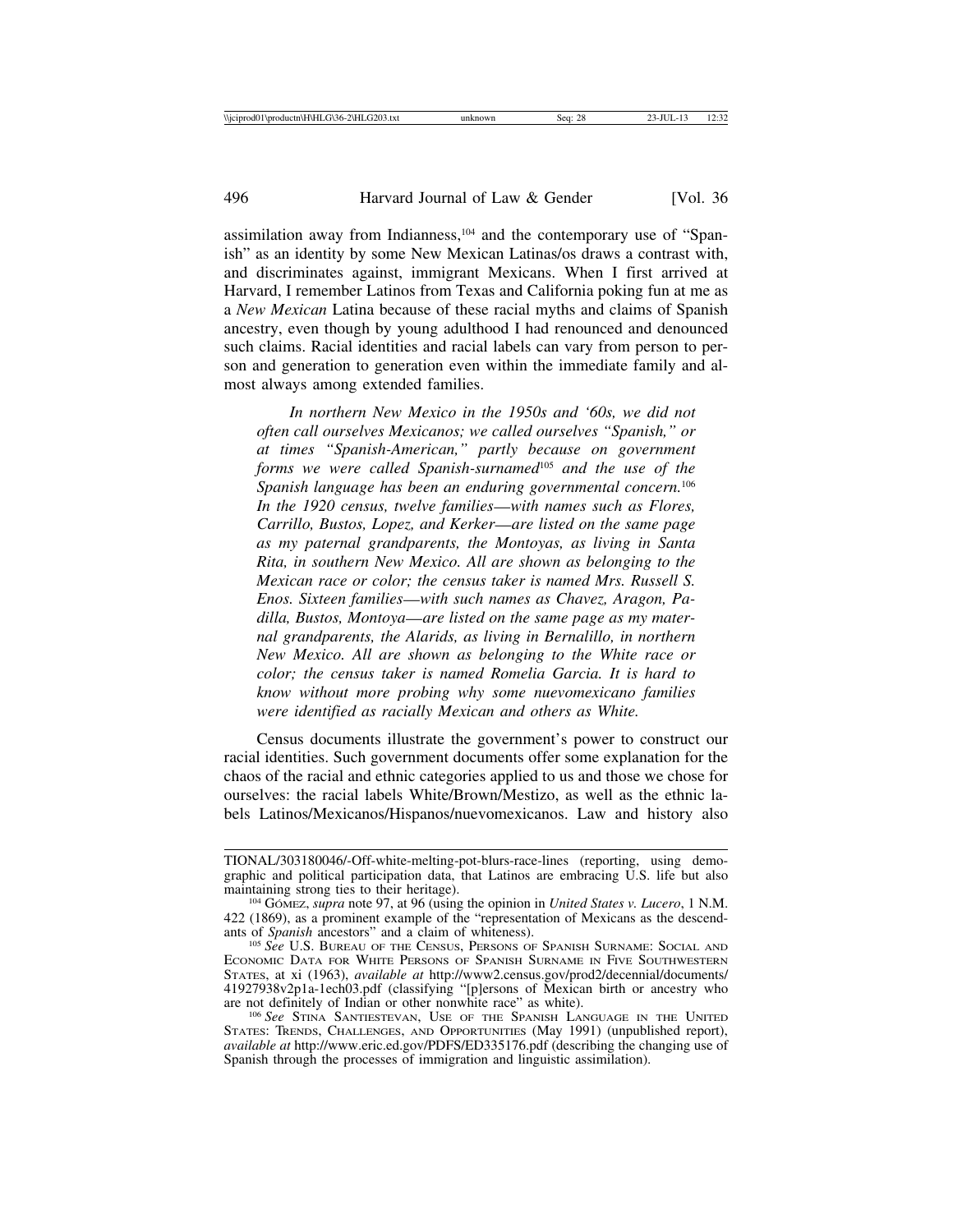provide insight into the complex choices available to today's Latinas/os in their expression or performance of identity. Race resides both in the transitory categories of the government agencies that promulgate them and in the minds of the bureaucrats who apply them. Race also resides within the family across generations as our parents, grandparents, and other relations made their admittedly limited choices about racial identity within the social dynamics of the time. So, too, my husband and I, a White man and a Latina, make choices about racial categories and related behaviors—how we vote, how we earn our living, where we live, what we eat, where we travel, what music we listen to, what languages we speak, what we call ourselves. We both have a strong affinity for Brown space, yet I understand that our choices are tentative, subject to being overridden by changing circumstances and new options for the expression and performance of identity.

I hold out my scholarship to my daughters, to my granddaughter, and to all my family, in hopes that the *m´ascaras* and *trenzas* insights and other racial literacy tools will illuminate their choices. But this life work, which I denominate as racial justice, also needs *ganas y coraz´on*.

#### *Helping Race Do Its Work in the Family (and in the Academy)*

As the U.S. becomes majority minority, the urgency of racial literacy increases. Excavating the story about our names, what we call Name Narratives,107 is another racial literacy tool that Professor Zuni Cruz and I have adopted to facilitate the discussion of race, racism, and our racial backgrounds.108 Our names are a negotiation about social power within public space and often within White space. Kinship and intergenerational relations are evident in the names we are given by our families.109 Names, including

<sup>107</sup> I first saw a variation of this tool, called the Name Game, used at a meeting of senior administrators in health sciences at UNM. We have adapted and adopted it by adding layers of identity and racial analysis.

<sup>&</sup>lt;sup>108</sup> Margaret Montoya & Christine Zuni Cruz, Name Narratives (2011) (unpublished manuscript in progress) (on file with the author). Naming decisions by parents often accomplish complex objectives about family and individual identity and may be chosen to provide cues and clues about racial identity. *See* Christina A. Sue & Edward E. Telles, *Assimilation and Gender in Naming*, 112 AM. J. SOC. 1383, 1383 (2007) (finding support for a contemporary theory of assimilation in which some ethnic markers persist while others decline in the fact that Hispanic parents often choose names to accomplish seemingly contradictory aims—both to maintain ethnic identity and to signal assimilation); *see also* Lisa D. Cook et al., *Distinctively Black Names in the American Past* (Nat'l Bureau of Econ. Research, Working Paper No. 18802, 2013), *available at* http://www.nber.org/pa pers/w18802 (last visited Mar. 28, 2013) (arguing that, because census records and death certificates show the use of distinctively racialized names by African Americans in the late nineteenth and early twentieth centuries, such names were not a product of the Civil

<sup>&</sup>lt;sup>109</sup> See, e.g., SANDRA CISNEROS, THE HOUSE ON MANGO STREET 10–11 (1991) ("In English my name means hope. In Spanish it means too many letters. . . . It was my greatgrandmother's name and now it is mine. . . . I am always Esperanza. I would like to baptize myself under a new name, a name more like the real me, the one nobody sees. Esperanza as Lisandra or Maritza or Zeze the X. Yes. Something like Zeze the X will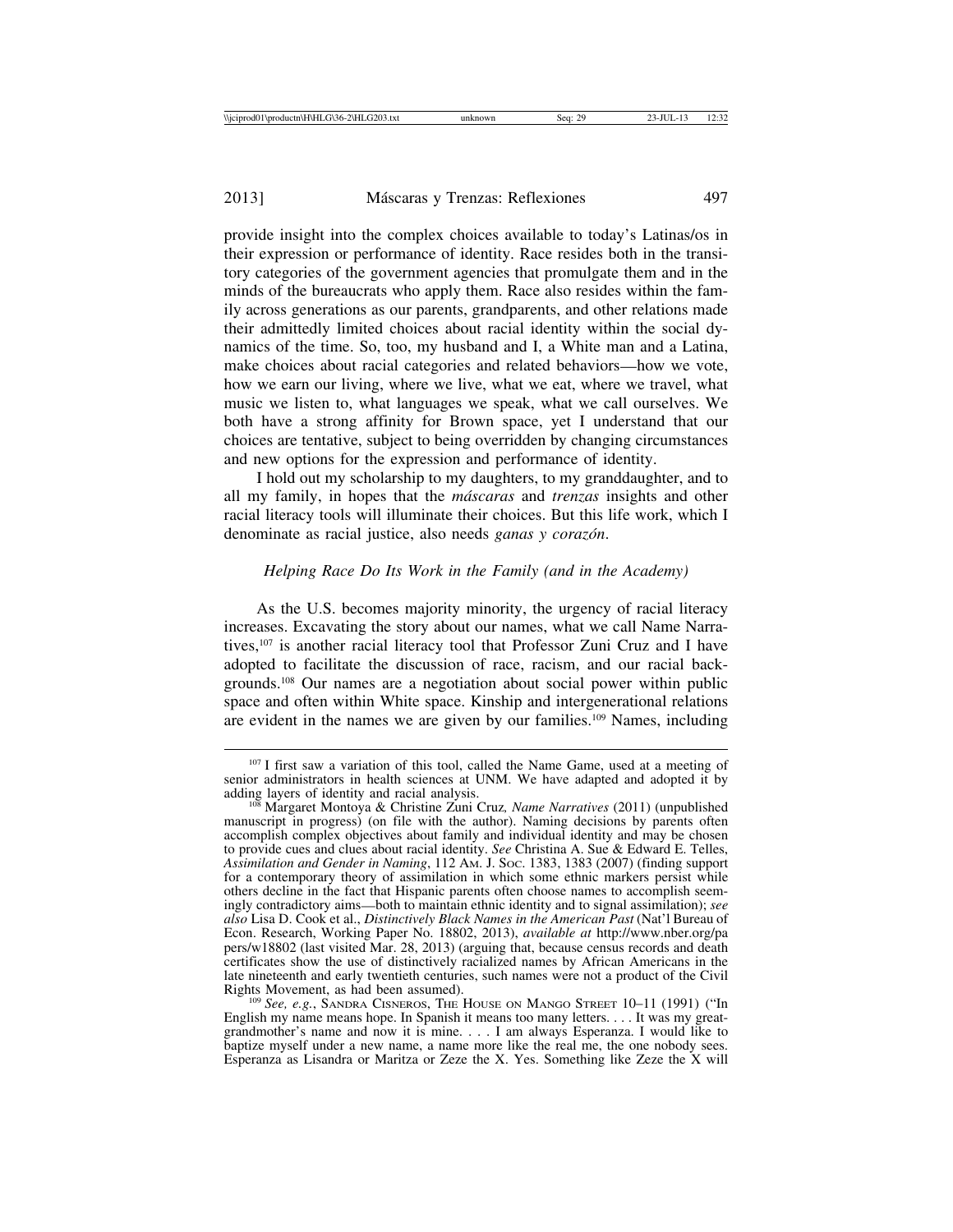such neologisms as LatCrit, invented for a new scholarly movement,<sup>110</sup> are clues to family choices about racial identity over generations and can provide cues for interpreting collective racial and ethnic identities, as well as the stereotypes and assumptions that attach to them.<sup>111</sup> The acts of being named and re-naming ourselves can form and transform our private selves and our public identities<sup>112</sup>:

*My name is Margaret Elizabeth Montoya;*113 *I have rarely spoken my full name in public space. I don't particularly like the name Margaret and concluded long ago that the two names, Margaret and Elizabeth, didn't fit the child that I was and have never fit the person I became as an adult. My work was made both easier and harder because of being named Margaret Elizabeth. The name cloaks me, masks me with Whiteness and makes me have to wrestle myself out of it. It better fits the assimilated Latina me. It doesn't fit the explicitly racialized Latina me. On the other hand, I have always loved my last name, Montoya.*

*I am the proud daughter of Ricardo Sierra Montoya and Virginia Alarid Montoya. My mother was named Virginia and her surname was Alarid; her mother was named Margarita Wallace*

do."); Jerome McCristal Culp, Jr., a prominent Critical Race theorist and Harvard Law School graduate, narrates the story of his name in *Latinos, Blacks, Others, and the New Legal Narrative*, 2 HARV. LATINO L. REV. 479, 482 (1997). His grandmother won a contest organized by Jerome McCristal, the supervisor at the mine where his grandfather worked, by being the first woman to give birth in 1926 and name her child after the supervisor, receiving a number of prizes in return. *Id.* The child, who became Jerome McCristal Culp, later demanded that his son carry on the name. *Id.* "Culp," or Professor Culp, wrote this name narrative as LatCrit Theory was being born out of Critical Race Theory convolutions, linking his own naming with LatCrit's naming, and in the process linking the personal with the historical. See id.

<sup>&</sup>lt;sup>110</sup> Culp, *supra* note 109, at 482. **R** 110 Culp, suppose it all the contention, responding to a weblog by Ron Unz, that Jewish people are massively overrepresented in Ivy League college admissions, a contention based on ethnic stereotypes or myths about Jewish people. Andrew Gelman, *That Claim That Harvard Admissions Discriminate in Favor of Jews? After Seeing the Statistics, I Don't See It*, STAT. MODELING CAUSAL INFERENCE & SOC. SCI. (Feb. 12, 2013, 9:13 AM), *available at* http://andrewgelman.com/2013/02/that-claim-that-harvardadmissions-discriminate-in-favor-of-jews-after-checking-the-statistics-maybe-not/. His analysis used the surnames of students to identify Jewish people involved in academically challenging activities such as the National Merit Scholar semifinals and the International Math Olympics and compared those numbers to admissions rates at Harvard and other Ivy League colleges. See id.

<sup>&</sup>lt;sup>112</sup> For example, Scott Momaday writes, in the preface to his memoir: "My name is Tsoai-talee. I am, therefore, Tsoai-talee; therefore I am. The storyteller Pohd-lohk gave me the name Tsoai-talee. He believed that a man's life proceeds from his name, in the way that a river proceeds from its source." N. SCOTT MOMADAY, THE NAMES: A MEMOIR  $(1976)$ . 113 My daughter Alejandra, my daughter Diana, Diana's husband Javier, their daugh-

ter Marisela, and I, with the tremendous help of videographer Jessa Bunker, recorded our Name Narrative and uploaded it for others to see and hopefully inspire other narratives. Margaret Elizabeth Montoya, *"M´ascaras, Trenzas, y Gre˜nas" Naming Narrative*, VIMEO (Mar. 28, 2013), http://vimeo.com/63294353.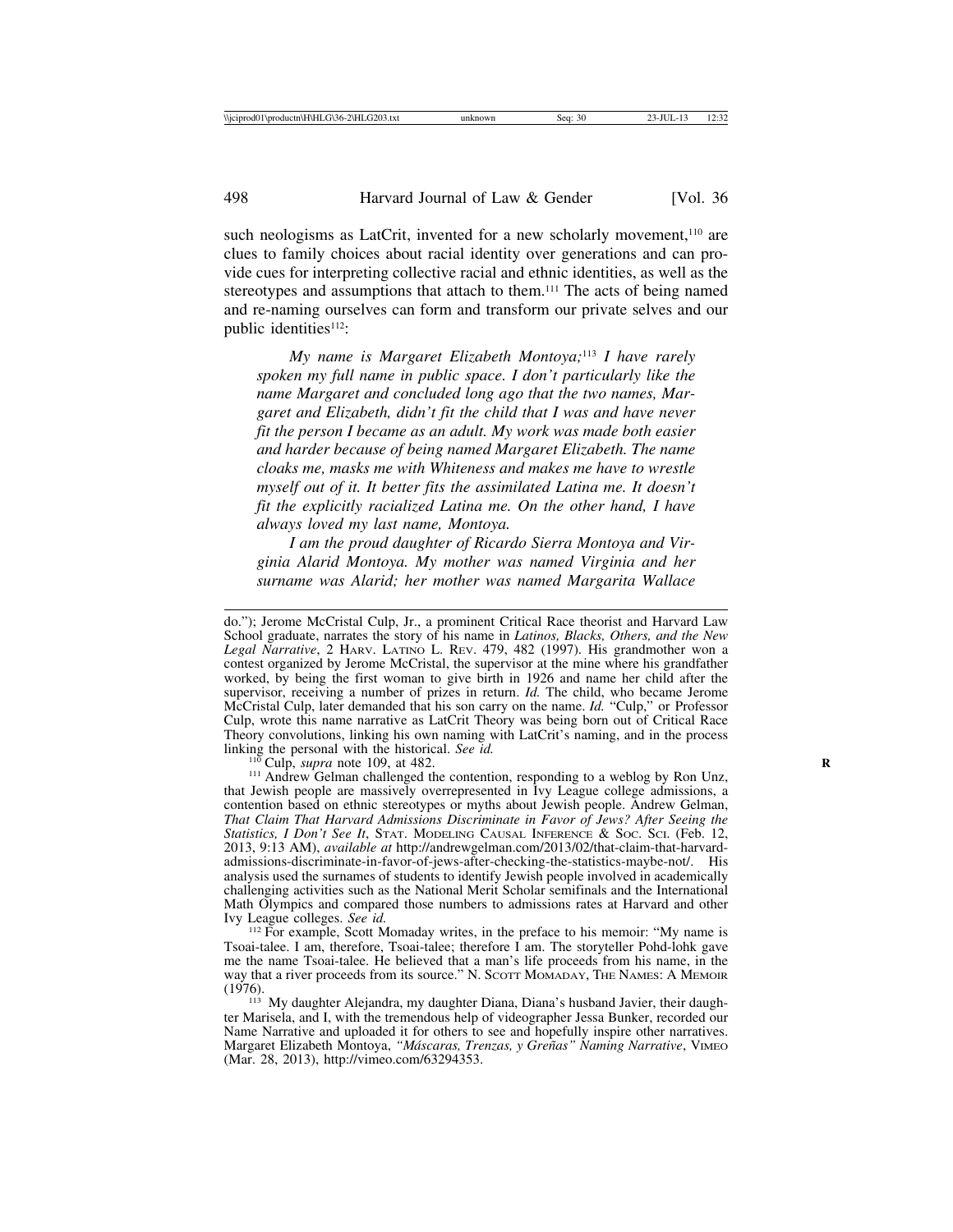*(often eschewing the use of my grandfather's surname Alarid, an act that as a child I found curious). In the 1920s census, my grandmother's name is shown as "Margaret W. Alarid"*—*Margaret, mind you, not Margarita. My grandmother's grandfather was Irish and, in my recollection, she over-claimed this ancestry in part by emphasizing her last name as Wallace, and perhaps by sometimes using Margaret. She also often expressed a distinct bias against dark-skinned people, especially dark-skinned* Mexicanos*. My paternal grandparents, Felix Montoya and Refugio Sierra Montoya, were born in southern New Mexico and in the 1940s moved to Los Angeles; both came from families that claimed Mexican and Indian ancestry. My parents were bilingual, but my maternal grandparents were primarily monolingual Spanish speakers.*

*Over the years, I have concluded that my mother, in naming me Margaret, was, like her mother before her in calling herself "Irish," making a Whiteness claim, a move toward assimilation. My mother told us stories about Anglos discriminating against her because she was Spanish and she considered herself dark, at least in comparison with her older sister and other family members. When I say that my mother was making a move towards Whiteness and cultural assimilation in naming me, I do so understanding that, given her own experiences with overt bias, she was trying to create an easier pathway for my siblings and me. She succeeded; we are convinced that we had an easier time in the biased educational institutions that we attended because our names were Richard, Margaret, and Mary Ellen.*

*My adult name is also marked by language in that I give Margaret its English pronunciation, but I say Montoya with its nuanced Spanish sounds. In doing so, I am explicitly making a move towards Brownness and resisting linguistic assimilation. Like Esperanza, Sandra Cisneros's protagonist,*114 *I remain in search of a name that suits me.*

My mother unwittingly burdened me with a name I do not like, and one that does not do the work that a good name can do. This problem is related to the *gre˜nas* metaphor in the title of the original article. The metaphor of "messy hair" was supposed to illustrate my unbraided hair, my transition to a less assimilated identity. It was an allusion to the messiness of what I call "transculturation," the choosing of multiple racial markers, of re-braided and unbraided ideas. But over the years, the *greñas* metaphor has not worked for me. Perhaps I do not think of the resulting transformation as messy so much as merely restyled, so I rarely use "*Gre˜nas*" in reference to

<sup>114</sup> *See* CISNEROS, *supra* note 109, at 10–11. **<sup>R</sup>**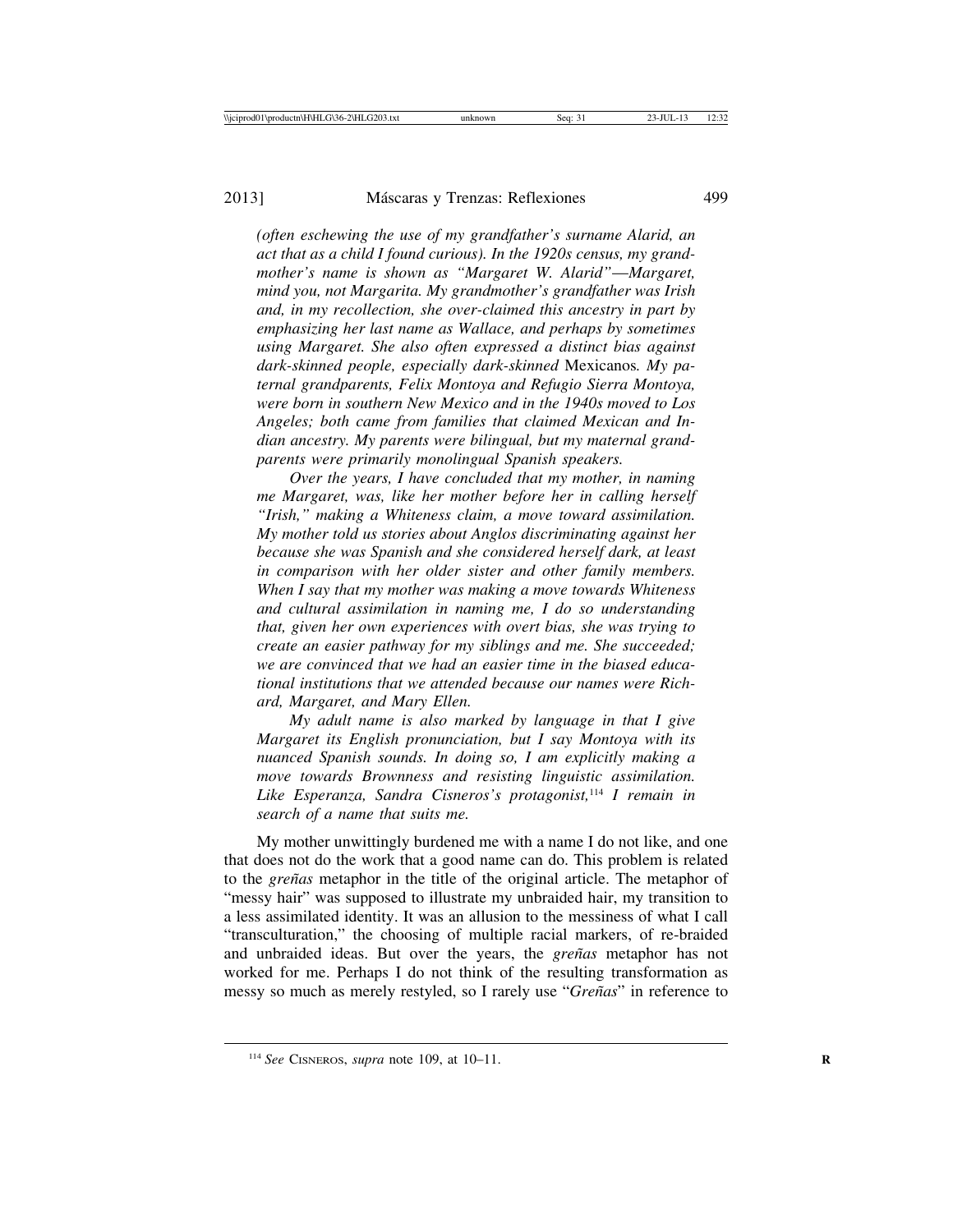my original article. Like my own name, "*Gre˜nas*" doesn't do the work that a good name can do.

Names can trigger presumptions about who we are or how we want to be seen. Names have ontological and existential power. Name narratives are a little like fractals, we can see repeating patterns as we describe our names, nicknames, surnames, etc. Our stories also have similarities with stories of other people's names; we can hear resonances between their stories and ours.115 Names reveal or conceal aspects of our identities and can profoundly affect the trajectories of our lives.116 My names, as one example, expose my gender, ethnicity, race, languages, geography, birth order, intergenerational linkages, marital status, religion, cultural and racial assimilation, resistance to assimilation, and expressions of social power. So I begin where I started: from their inception, names—including first names, surnames, names of groups, and even story, book, and academic article titles—are embedded with meaning and coded with identity, and over time, they become layered with nuance and memory.

## **AFTERWORD**

I am deeply gratified to have my *M´ascaras* article honored with this Retrospective. It is challenging to express how gratifying I find this focus on my work by the student editors of the Harvard Journal of Law and Gender and the UCLA Chicana/o-Latina/o Law Review, as well as by the authors contributing to the resulting dialogue.117 I consider myself to be a scholaractivist who voices unconventional truths, often about race, gender, language, place, power, and hierarchy, in unconventional ways. After twenty years, I continue to feel closely tied to the ideas and arguments in the *M´ascaras* article; it symbolizes the work I have done adapting academic tools in order to change academic norms and institutions. The discourse in law school classrooms continues to leave out many voices and viewpoints and to

<sup>&</sup>lt;sup>115</sup> *See supra* notes 52–57 and accompanying text for the analysis about fractals and racial storytelling.

<sup>&</sup>lt;sup>116</sup> See generally Weekend Edition Sunday: Control the Chaos with 'Secrets of Happy *Families'* (National Public Radio radio broadcast Feb. 17, 2013) (transcript available at http://www.npr.org/2013/02/17/171929472/control-the-chaos-with-secrets-of-happy-fami lies). In this interview, Bruce Feiler, author of THE SECRETS OF HAPPY FAMILIES: IM-PROVE YOUR MORNINGS, RETHINK FAMILY DINNER, FIGHT SMARTER, GO OUT AND PLAY, AND MUCH MORE (2013), importunes parents to tell children the stories of their families and claims that researchers have found that knowing more about family history is the single biggest predictor of a child's emotional well-being. *Id.* I would posit that Name Narratives are one tool for communicating this family knowledge about racial back-<br>ground, ancestry, family triumphs, and tribulations.

<sup>&</sup>lt;sup>117</sup> I also offer thanks and gratitude to Professors Richard Delgado and Jean Stefancic for their roles in the conception of these symposia. My heartfelt thanks go to Richard for advocating on behalf of the original article and encouraging me to write this reflection. Professor Stefancic's encouragement has also buoyed my spirits and strengthened my will.